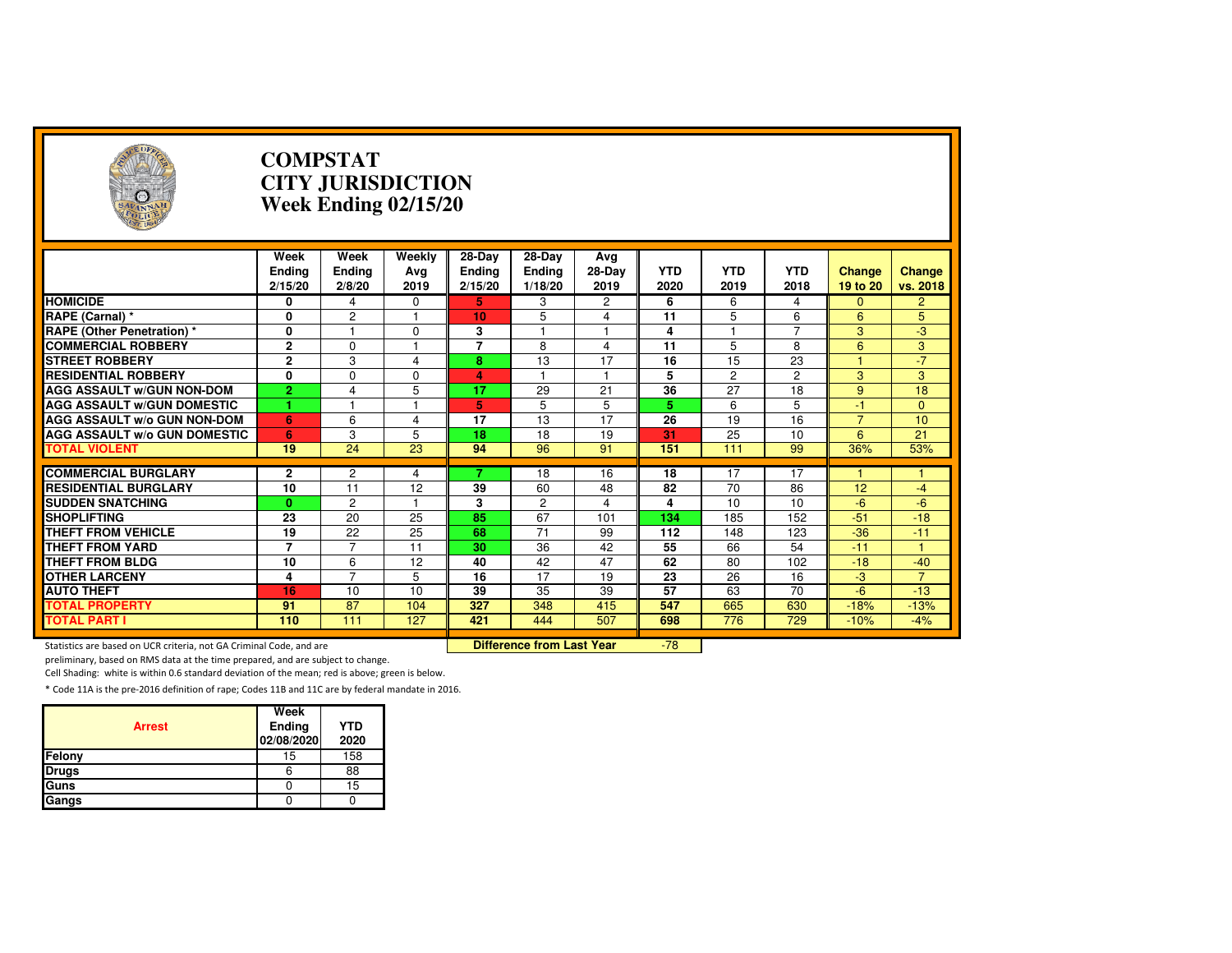

#### **COMPSTATNORTH PRECINCTWeek Ending 02/15/20**

#### **PRECINCT COMMANDER:**

**CAPT. CARY HILL**



|                                     | Week            | Week            | Weekly        | 28-Day         | 28-Day          | Avg                     |              |                |                    |                |                |
|-------------------------------------|-----------------|-----------------|---------------|----------------|-----------------|-------------------------|--------------|----------------|--------------------|----------------|----------------|
|                                     | <b>Ending</b>   | <b>Ending</b>   | Avg           | <b>Ending</b>  | <b>Ending</b>   | 28-Day                  | <b>YTD</b>   | <b>YTD</b>     | <b>YTD</b><br>2018 | Change         | <b>Change</b>  |
|                                     | 2/15/20         | 2/8/20          | 2019          | 2/15/20        | 1/18/20         | 2019                    | 2020         | 2019           |                    | 19 to 20       | vs. 2018       |
| <b>HOMICIDE</b>                     | 0               | $\Omega$        | 0             | 0              | 0               | 0                       | 0            |                |                    | -1             | -1             |
| RAPE (Carnal) *                     | 0               | $\Omega$        | $\Omega$      | 4              | 3               |                         | 4            |                |                    | 3              | 3              |
| <b>RAPE (Other Penetration) *</b>   | $\mathbf{0}$    | $\Omega$        | $\Omega$      | $\bf{0}$       | $\Omega$        | $\Omega$                | 0            | $\Omega$       |                    | $\Omega$       | 47             |
| <b>COMMERCIAL ROBBERY</b>           | $\overline{2}$  | 0               | <sup>0</sup>  | $\overline{2}$ | $\Omega$        | м                       | $\mathbf{2}$ |                | $\overline{2}$     |                | $\Omega$       |
| <b>STREET ROBBERY</b>               | ٠               | 0               |               | ٠              | 6               | 5                       | 4            | $\overline{c}$ | 14                 | $\overline{2}$ | $-10$          |
| <b>RESIDENTIAL ROBBERY</b>          | 0               | 0               | $\Omega$      |                | $\Omega$        | 0                       |              | $\Omega$       | $\Omega$           |                |                |
| <b>AGG ASSAULT W/GUN NON-DOM</b>    | $\mathbf{1}$    |                 |               | 3              | 10              | 4                       | 9            | 3              | 4                  | 6              | 5              |
| <b>AGG ASSAULT W/GUN DOMESTIC</b>   | ٠               | $\Omega$        | 0             | ٠              | ٠               | $\overline{1}$          | 1            |                |                    | $\Omega$       | $\Omega$       |
| <b>AGG ASSAULT w/o GUN NON-DOM</b>  | в               | 3               |               | 8              | 6               | 6                       | 11           | 8              | 4                  | 3              | $\overline{7}$ |
| <b>AGG ASSAULT W/o GUN DOMESTIC</b> | 1               | 0               |               | 3.             | 4               | 5                       | 6            | 4              | 4                  | $\overline{2}$ | $\overline{2}$ |
| <b>TOTAL VIOLENT</b>                | 9               | 4               | 6             | 23             | 30              | 24                      | 38           | 21             | 32                 | 81%            | 19%            |
|                                     |                 |                 |               |                |                 |                         |              |                |                    |                |                |
| <b>COMMERCIAL BURGLARY</b>          |                 | 0               |               | 3              | 3               | 4                       | 6            | 7              | $\mathbf{2}$       | $-1$           | 4              |
| <b>RESIDENTIAL BURGLARY</b>         | 4               | $\overline{c}$  | $\mathcal{P}$ | 8              | 10              | $\overline{7}$          | 14           | 9              | 10                 | 5              | $\overline{4}$ |
| <b>SUDDEN SNATCHING</b>             | 0               | 0               | 0             | $\mathbf{0}$   | $\overline{c}$  | $\overline{\mathbf{1}}$ | 1            | 3              | 3                  | $-2$           | $-2$           |
| <b>SHOPLIFTING</b>                  | 5               | $\overline{c}$  | 3             | 9              | 6               | 12                      | 14           | 27             | 25                 | $-13$          | $-11$          |
| <b>THEFT FROM VEHICLE</b>           | 3               | 5               | 6             | 15             | 17              | 24                      | 23           | 33             | 22                 | $-10$          | и              |
| <b>THEFT FROM YARD</b>              | 4               | 3               | 3             | 10             | 5               | 11                      | 14           | 20             | 15                 | $-6$           | -1             |
| <b>THEFT FROM BLDG</b>              | $\mathbf{2}$    | н               | 3             | 9              | 13              | 11                      | 14           | 18             | 36                 | $-4$           | $-22$          |
| <b>OTHER LARCENY</b>                | $\overline{2}$  | $\overline{2}$  |               | 4              | 5               | 4                       | 5            | 5              | 3                  | $\Omega$       | $\overline{2}$ |
| <b>AUTO THEFT</b>                   | 3               | 4               | 2             | 12             | 6               | 8                       | 12           | 6              | 10                 | 6              | $\overline{2}$ |
| <b>TOTAL PROPERTY</b>               | 24              | 19              | 21            | 70             | 67              | 82                      | 103          | 128            | 126                | $-20%$         | $-18%$         |
| <b>TOTAL PART I</b>                 | $\overline{33}$ | $\overline{23}$ | 26            | 93             | $\overline{97}$ | 106                     | 141          | 149            | 158                | $-5%$          | $-11%$         |

Statistics are based on UCR criteria, not GA Criminal Code, and are **Difference from Last Year** 

-8

preliminary, based on RMS data at the time prepared, and are subject to change.

Cell Shading: white is within 0.6 standard deviation of the mean; red is above; green is below.

| <b>Arrests</b> | Week<br>Ending<br>02/08/2020 | <b>YTD</b><br>2020 |
|----------------|------------------------------|--------------------|
| Felony         |                              | 57                 |
| <b>Drugs</b>   |                              | 30                 |
| Guns           |                              | 5                  |
| Gangs          |                              |                    |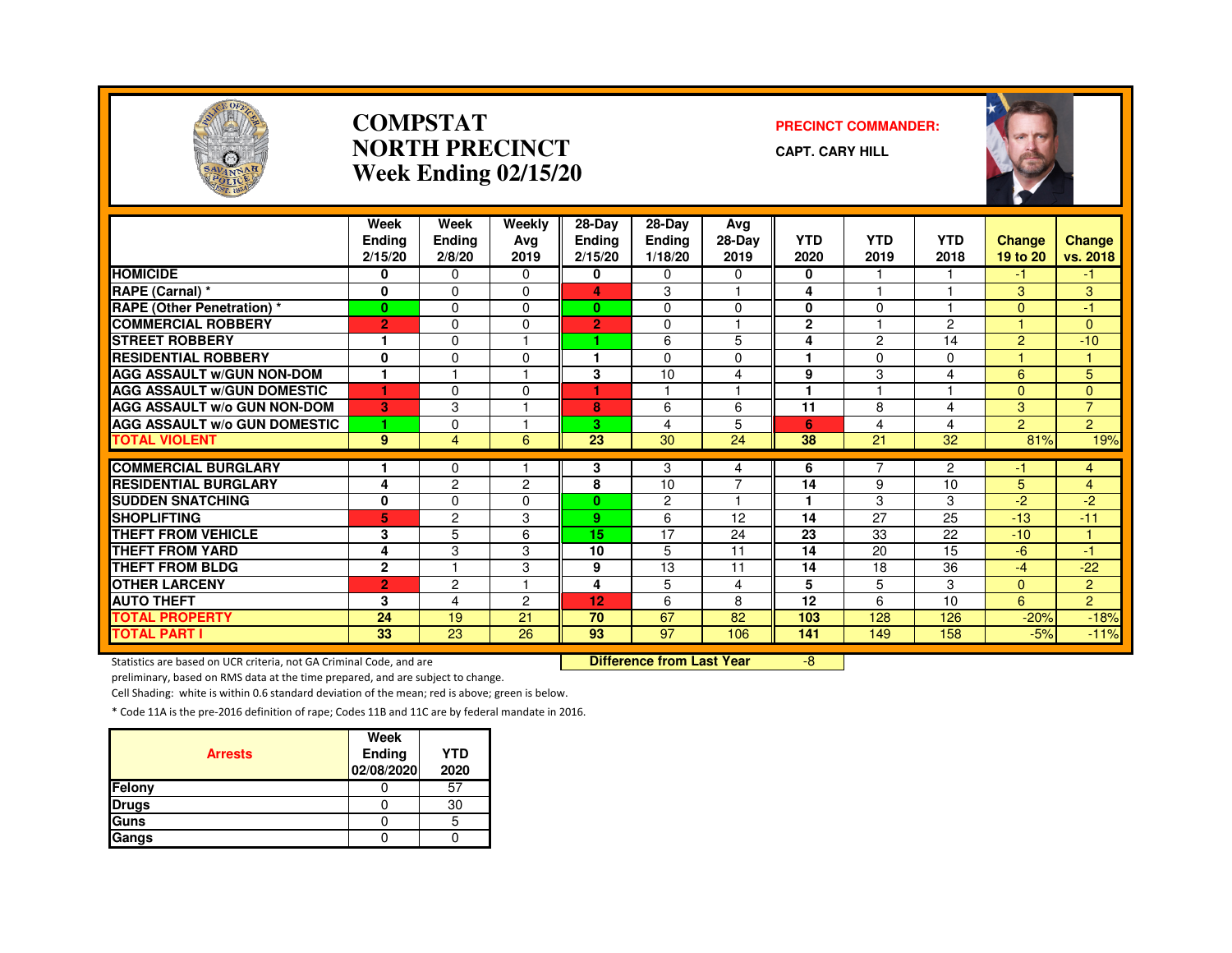

#### **COMPSTATCENTRAL PRECINCTWeek Ending 02/15/20**

#### **PRECINCT COMMANDER:**

**CAPT. TONYA REID**



|                                                                     | Week                     | Week             | Weekly         | 28-Day                   | 28-Day                           | Avg             |                    |                    |                    |                    |                    |
|---------------------------------------------------------------------|--------------------------|------------------|----------------|--------------------------|----------------------------------|-----------------|--------------------|--------------------|--------------------|--------------------|--------------------|
|                                                                     | <b>Ending</b><br>2/15/20 | Ending<br>2/8/20 | Ava<br>2019    | <b>Ending</b><br>2/15/20 | <b>Ending</b><br>1/18/20         | 28-Day<br>2019  | <b>YTD</b><br>2020 | <b>YTD</b><br>2019 | <b>YTD</b><br>2018 | Change<br>19 to 20 | Change<br>vs. 2018 |
|                                                                     |                          |                  |                |                          |                                  |                 |                    |                    |                    |                    |                    |
| <b>HOMICIDE</b>                                                     | 0                        | 3                | 0              | 4                        | $\overline{c}$                   | 0               | 5.                 |                    | 0                  | 4                  | 5.                 |
| RAPE (Carnal) *                                                     | 0                        | $\overline{2}$   | 0              | 4                        | $\overline{c}$                   |                 | 5                  | $\overline{2}$     |                    | 3                  | $\overline{4}$     |
| <b>RAPE (Other Penetration)*</b>                                    | 0                        | $\Omega$         | $\Omega$       | ٠                        | $\Omega$                         | $\mathbf 0$     | 1                  |                    | $\overline{2}$     | $\Omega$           | $-1$               |
| <b>COMMERCIAL ROBBERY</b>                                           | 0                        | $\mathbf 0$      | 0              | 1                        | 5                                | $\overline{2}$  | $\mathbf{2}$       |                    | $\Omega$           |                    | $\overline{2}$     |
| <b>STREET ROBBERY</b>                                               | 1                        |                  |                | $\overline{2}$           | $\overline{c}$                   | 5               | 3                  | 4                  | 6                  | $-1$               | $-3$               |
| <b>RESIDENTIAL ROBBERY</b>                                          | $\mathbf 0$              | $\mathbf 0$      | 0              |                          | $\mathbf 0$                      | 0               | 1                  | $\Omega$           |                    |                    | $\overline{0}$     |
| <b>AGG ASSAULT W/GUN NON-DOM</b>                                    | $\bf{0}$                 | $\overline{c}$   | $\overline{2}$ | $\overline{7}$           | 8                                | $\overline{7}$  | 12                 | 12                 | 5                  | $\Omega$           | $\overline{7}$     |
| <b>AGG ASSAULT W/GUN DOMESTIC</b>                                   | $\mathbf{0}$             |                  | 0              | 3                        |                                  |                 | 3                  | 3                  | $\overline{2}$     | $\Omega$           |                    |
| <b>AGG ASSAULT W/o GUN NON-DOM</b>                                  | $\overline{2}$           | $\Omega$         |                | 4                        | 3                                | $\overline{4}$  | 6                  | 4                  | 5                  | $\overline{2}$     | и                  |
| <b>AGG ASSAULT W/o GUN DOMESTIC</b>                                 |                          | $\Omega$         |                | 5                        | $\overline{c}$                   | 5               | 7                  | 5                  |                    | $\overline{2}$     | 6                  |
| <b>TOTAL VIOLENT</b>                                                | 4                        | 9                | 6              | 32                       | 25                               | 26              | 45                 | 33                 | 23                 | 36%                | 96%                |
|                                                                     |                          |                  |                |                          |                                  |                 |                    |                    |                    |                    |                    |
| <b>COMMERCIAL BURGLARY</b>                                          |                          |                  |                | 3                        | 6                                | 6               | 6                  |                    | 5                  | 5                  |                    |
| <b>RESIDENTIAL BURGLARY</b>                                         | $\overline{2}$           | 4                | 4              | 14                       | $\overline{22}$                  | $\overline{16}$ | 30                 | $\overline{21}$    | 18                 | 9                  | 12                 |
| <b>SUDDEN SNATCHING</b>                                             | 0                        |                  | 0              |                          | $\mathbf{0}$                     |                 | 1                  | 2                  |                    | $-1$               | $\overline{0}$     |
| <b>SHOPLIFTING</b>                                                  | 3                        | $\overline{7}$   | 5              | 14                       | 9                                | 19              | 22                 | 21                 | 16                 |                    | 6                  |
| <b>THEFT FROM VEHICLE</b>                                           | 3                        | 3                | 6              | 10                       | 19                               | 25              | 21                 | 20                 | 34                 |                    | $-13$              |
| <b>THEFT FROM YARD</b>                                              |                          | $\overline{c}$   | 4              | 8                        | 14                               | 15              | 20                 | 19                 | 20                 |                    | $\overline{0}$     |
| <b>THEFT FROM BLDG</b>                                              | 4                        |                  | 3              | $\overline{7}$           | $\overline{7}$                   | 10              | 11                 | 16                 | 25                 | $-5$               | $-14$              |
| <b>OTHER LARCENY</b>                                                | $\overline{2}$           | $\Omega$         | $\overline{2}$ | 3                        | 4                                | $\overline{7}$  | 5                  | 10                 | 3                  | $-5$               | $\overline{2}$     |
| <b>AUTO THEFT</b>                                                   | 5                        | $\overline{2}$   | $\overline{2}$ | 15                       | 14                               | 10              | 26                 | 19                 | 21                 | $\overline{7}$     | 5                  |
| <b>TOTAL PROPERTY</b>                                               | 18                       | 21               | 27             | 75                       | 95                               | 107             | 142                | 129                | 143                | 10%                | $-1%$              |
| <b>TOTAL PART I</b>                                                 | 22                       | 30               | 33             | 107                      | 120                              | 133             | 187                | 162                | 166                | 15%                | 13%                |
| Statistics are based on UCR criteria, not GA Criminal Code, and are |                          |                  |                |                          | <b>Difference from Last Year</b> |                 | 25                 |                    |                    |                    |                    |

Statistics are based on UCR criteria, not GA Criminal Code, and are **Difference from Last Year** 

preliminary, based on RMS data at the time prepared, and are subject to change.

Cell Shading: white is within 0.6 standard deviation of the mean; red is above; green is below.

| <b>Arrests</b> | Week<br>Ending<br>02/08/2020 | <b>YTD</b><br>2020 |
|----------------|------------------------------|--------------------|
| Felony         | 15                           | 50                 |
| <b>Drugs</b>   | o                            | 25                 |
| Guns           |                              |                    |
| Gangs          |                              |                    |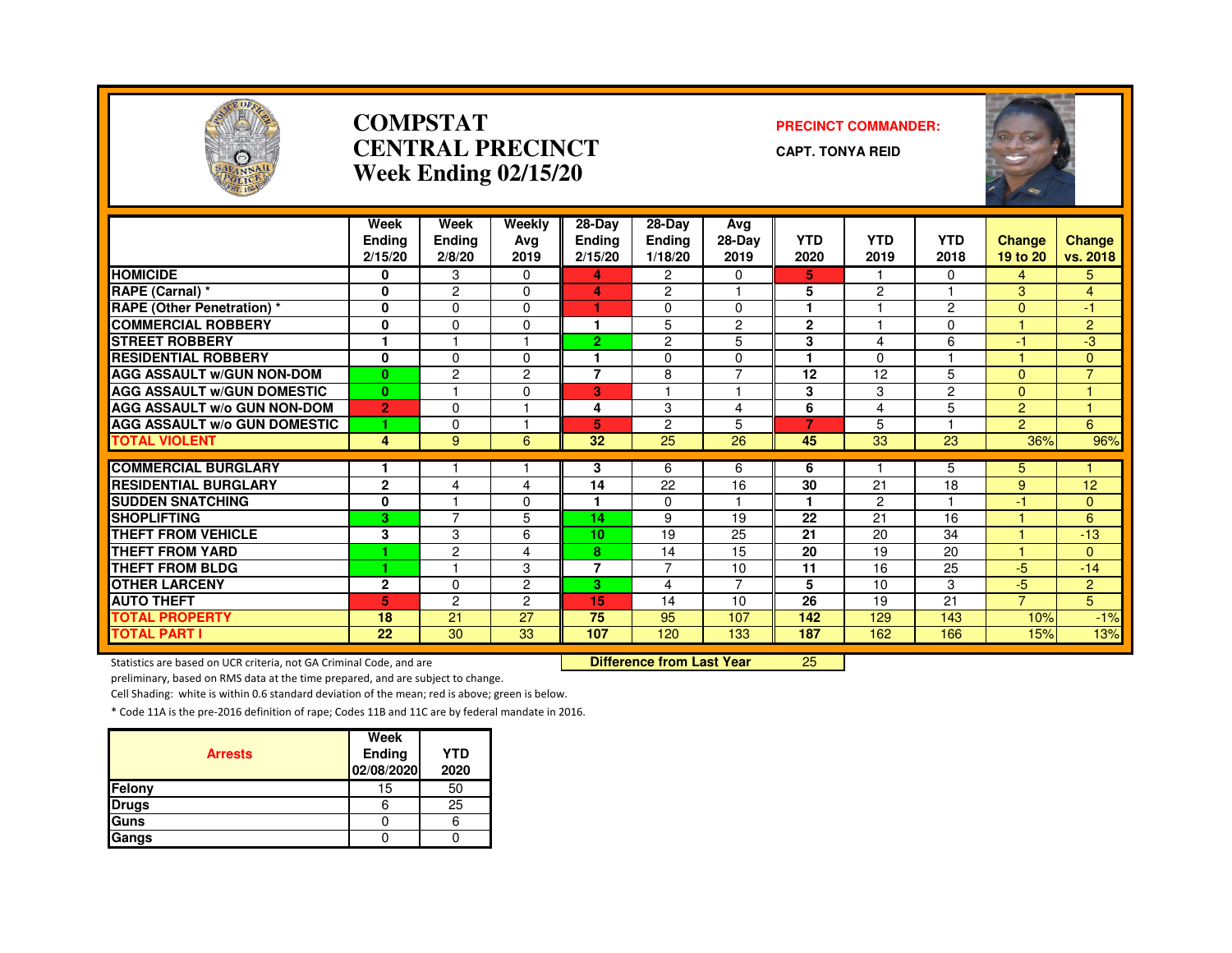

#### **COMPSTATSOUTH PRECINCTWeek Ending 02/15/20**

#### **PRECINCT COMMANDER:**

**CAPT. MICHELLE HALFORD**



|                                               | Week<br>Endina<br>2/15/20 | Week<br>Ending<br>2/8/20   | Weekly<br>Avg<br>2019 | 28-Day<br><b>Ending</b><br>2/15/20 | $28$ -Day<br><b>Ending</b><br>1/18/20 | Avg<br>28-Day<br>2019 | <b>YTD</b><br>2020   | <b>YTD</b><br>2019    | <b>YTD</b><br>2018   | Change<br>19 to 20 | Change<br>vs. 2018 |
|-----------------------------------------------|---------------------------|----------------------------|-----------------------|------------------------------------|---------------------------------------|-----------------------|----------------------|-----------------------|----------------------|--------------------|--------------------|
| <b>HOMICIDE</b>                               | 0                         |                            | $\Omega$              |                                    | $\Omega$                              |                       | 1                    | 3                     | 0                    | $-2$               |                    |
| RAPE (Carnal) *                               | $\mathbf 0$               | $\Omega$                   | $\Omega$              | $\mathbf{2}$                       | $\Omega$                              | 1                     | $\mathbf{2}$         |                       | 3                    |                    | -1                 |
| <b>RAPE (Other Penetration) *</b>             | $\bf{0}$                  | м                          | $\Omega$              | $\overline{2}$                     |                                       | $\Omega$              | 3                    | 0                     | 3                    | 3                  | $\Omega$           |
| <b>COMMERCIAL ROBBERY</b>                     | 0                         | $\Omega$                   | O                     | 3                                  |                                       |                       | 4                    | $\overline{c}$        | 4                    | 2                  | $\mathbf{0}$       |
| <b>STREET ROBBERY</b>                         | $\mathbf 0$               | $\Omega$                   |                       | ٩                                  | 3                                     | 3                     | 4                    | 5                     | 2                    | -1                 | $\overline{2}$     |
| <b>RESIDENTIAL ROBBERY</b>                    | $\mathbf{0}$              | $\Omega$                   | $\Omega$              | ٠                                  |                                       | $\Omega$              | $\mathbf{2}$         | $\Omega$              |                      | 2                  |                    |
| <b>AGG ASSAULT W/GUN NON-DOM</b>              | $\mathbf{1}$              | 0                          |                       | 3                                  | 5                                     | 3                     | 8                    | 2                     |                      | 6                  | $\overline{7}$     |
| <b>AGG ASSAULT W/GUN DOMESTIC</b>             | $\mathbf{0}$              | $\mathbf 0$                | $\Omega$              | 0                                  |                                       | 1                     | $\bf{0}$             | $\overline{2}$        |                      | $-2$               | -1                 |
| AGG ASSAULT w/o GUN NON-DOM                   | $\mathbf{0}$              |                            |                       | $\mathbf{2}$                       | $\Omega$                              | $\overline{2}$        | $\mathbf{2}$         | 3                     | 3                    | -1                 | -1                 |
| <b>AGG ASSAULT w/o GUN DOMESTIC</b>           | 3                         |                            |                       | 6                                  | 3                                     | $\overline{4}$        | 7                    | 8                     | 2                    | $-1$               | 5                  |
| <b>TOTAL VIOLENT</b>                          | 4                         | 4                          | 4                     | 21                                 | 15                                    | 17                    | 33                   | 26                    | 20                   | 27%                | 65%                |
| <b>COMMERCIAL BURGLARY</b>                    |                           |                            |                       |                                    |                                       |                       |                      |                       |                      |                    |                    |
| <b>RESIDENTIAL BURGLARY</b>                   | 0<br>$\mathbf{2}$         | 0<br>2                     | 2                     | $\bf{0}$<br>6                      | 3<br>15                               | 5<br>9                | 17                   | 8                     | 6<br>23              | -6                 | $-5$<br>-6         |
|                                               |                           |                            | 0                     |                                    |                                       |                       | 1                    |                       |                      | 9                  |                    |
| <b>SUDDEN SNATCHING</b><br><b>SHOPLIFTING</b> | 0                         | $\Omega$<br>$\overline{7}$ | 12                    | 33                                 | $\Omega$                              |                       | 52                   | $\overline{c}$<br>111 | 3<br>72              | $-1$               | -2                 |
|                                               | 6                         |                            | ⇁                     |                                    | 31                                    | 48                    |                      |                       |                      | $-59$              | $-20$              |
| <b>THEFT FROM VEHICLE</b>                     | 9                         | 6                          |                       | 20                                 | 18                                    | 26                    | 31<br>$\overline{7}$ | 41                    | 37<br>$\overline{7}$ | $-10$              | -6                 |
| <b>THEFT FROM YARD</b>                        | $\mathbf{2}$              | $\Omega$                   |                       | 3                                  | 8                                     | 6                     |                      | 13                    |                      | $-6$               | $\overline{0}$     |
| <b>THEFT FROM BLDG</b>                        | $\overline{2}$            | $\Omega$<br>м              | 3                     | 5.                                 | 12                                    | 13                    | 12                   | 26                    | 18                   | $-14$              | $-6$               |
| <b>OTHER LARCENY</b>                          | $\bf{0}$                  |                            |                       | 3                                  | $\overline{2}$                        | 4                     | 4                    | 3                     | $\overline{2}$       |                    | 2                  |
| <b>AUTO THEFT</b>                             | 5.                        | 3                          | 3                     | 8                                  | 6                                     | 11                    | 10                   | 14                    | 17                   | $-4$               | $-7$               |
| <b>TOTAL PROPERTY</b>                         | 26                        | 19                         | 31                    | 79                                 | 95                                    | 123                   | 135                  | 225                   | 185                  | $-40%$             | $-27%$             |
| <b>TOTAL PART I</b>                           | 30                        | 23                         | 35                    | 100                                | 110                                   | 141                   | 168                  | 251                   | 205                  | $-33%$             | $-18%$             |

Statistics are based on UCR criteria, not GA Criminal Code, and are **Difference from Last Year** 

-83

preliminary, based on RMS data at the time prepared, and are subject to change.

Cell Shading: white is within 0.6 standard deviation of the mean; red is above; green is below.

| <b>Arrests</b> | Week<br>Ending<br>02/08/2020 | <b>YTD</b><br>2020 |
|----------------|------------------------------|--------------------|
| Felony         |                              | 28                 |
| <b>Drugs</b>   |                              | 14                 |
| Guns           |                              |                    |
| Gangs          |                              |                    |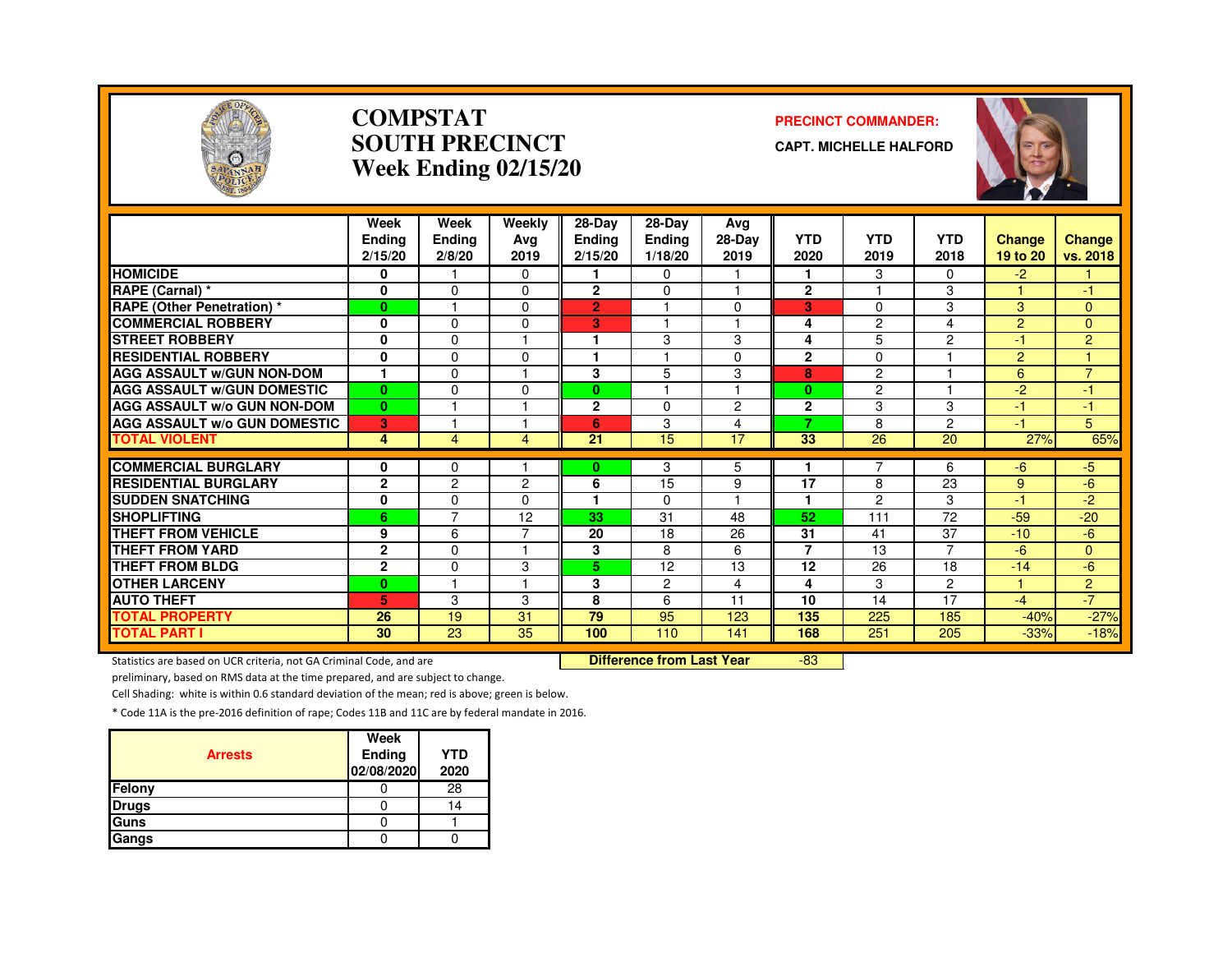

#### **COMPSTATEAST PRECINCTWeek Ending 02/15/20**

#### **PRECINCT COMMANDER:**

**CAPT. GEORGE GUNDICH**



|                                     | Week           | Week           | Weekly         | 28-Day        | $28-Dav$       | Avg                  |                |             |                 |                |                        |
|-------------------------------------|----------------|----------------|----------------|---------------|----------------|----------------------|----------------|-------------|-----------------|----------------|------------------------|
|                                     | <b>Endina</b>  | Ending         | Ava            | <b>Ending</b> | <b>Ending</b>  | 28-Day               | <b>YTD</b>     | <b>YTD</b>  | <b>YTD</b>      | <b>Change</b>  | <b>Change</b>          |
|                                     | 2/15/20        | 2/8/20         | 2019           | 2/15/20       | 1/18/20        | 2019                 | 2020           | 2019        | 2018            | 19 to 20       | vs. 2018               |
| <b>HOMICIDE</b>                     | 0              | $\Omega$       | $\Omega$       | 0             |                | 0                    | 0              |             | 3               | -1             | $-3$                   |
| RAPE (Carnal) *                     | 0              | $\Omega$       | $\Omega$       | 0             | 0              | ٠                    | 0              |             |                 | $-1$           | -1                     |
| <b>RAPE (Other Penetration) *</b>   | $\mathbf{0}$   | $\Omega$       | $\Omega$       | $\mathbf{0}$  | 0              | $\Omega$             | $\bf{0}$       | $\Omega$    |                 | $\Omega$       | $-1$                   |
| <b>COMMERCIAL ROBBERY</b>           | 0              | $\Omega$       | $\Omega$       |               | $\overline{c}$ | ٠                    | 3              |             | 2               | $\overline{2}$ |                        |
| <b>STREET ROBBERY</b>               | $\bf{0}$       | $\overline{c}$ |                | 4             | $\overline{c}$ | 4                    | 5              | 4           |                 |                | $\overline{4}$         |
| <b>RESIDENTIAL ROBBERY</b>          | 0              | $\Omega$       | $\Omega$       |               | 0              |                      |                | 2           | $\Omega$        | $-1$           |                        |
| <b>AGG ASSAULT W/GUN NON-DOM</b>    | $\bf{0}$       |                | 2              | 4             | 6              | 6                    | $\overline{7}$ | 10          | 8               | $-3$           | -1                     |
| <b>AGG ASSAULT W/GUN DOMESTIC</b>   | $\bf{0}$       | $\Omega$       | $\Omega$       |               | $\overline{c}$ | $\overline{c}$       |                | $\mathbf 0$ |                 |                | 0                      |
| AGG ASSAULT w/o GUN NON-DOM         | $\mathbf{1}$   | $\overline{c}$ | и              | 3.            | 4              | 5                    | $\overline{7}$ | 4           | 4               | 3              | 3                      |
| <b>AGG ASSAULT W/o GUN DOMESTIC</b> | 1              | $\overline{c}$ |                | 4             | 9              | 5                    | 11             | 8           | 3               | 3              | 8                      |
| <b>TOTAL VIOLENT</b>                | $\overline{2}$ | 7              | 6              | 18            | 26             | 24                   | 35             | 31          | 24              | 13%            | 46%                    |
|                                     |                |                |                |               |                |                      |                |             |                 |                |                        |
| <b>COMMERCIAL BURGLARY</b>          | 0              |                | $\Omega$       |               | 6              | $\overline{2}$<br>17 | 5              | 2           | 4               | 3              |                        |
| <b>RESIDENTIAL BURGLARY</b>         | $\mathbf{2}$   | 3              | 4              | 11<br>1.      | 13             | 1                    | 21<br>1        | 32          | 35              | $-11$          | $-14$                  |
| <b>SUDDEN SNATCHING</b>             | 0              |                | $\Omega$       |               | 0              |                      |                | 3           | 3               | $-2$           | $-2$<br>$\overline{7}$ |
| <b>SHOPLIFTING</b>                  | 9              | 4              | 6              | 29            | 21             | 23                   | 46             | 26          | 39              | 20             |                        |
| <b>THEFT FROM VEHICLE</b>           | 4              | 8              | 6              | 23            | 17             | 24                   | 37             | 54          | 30              | $-17$          | $\overline{7}$         |
| <b>THEFT FROM YARD</b>              | $\bf{0}$       | $\overline{c}$ | $\overline{2}$ | 9             | 9              | 10                   | 14             | 14          | $\overline{12}$ | $\Omega$       | $\overline{2}$         |
| <b>THEFT FROM BLDG</b>              | 5              | 4              | 3              | 19            | 10             | 12                   | 25             | 20          | 23              | 5              | $\overline{2}$         |
| <b>OTHER LARCENY</b>                | $\bf{0}$       | 4              | и              | 6             | 6              | 5                    | 9              | 8           | 8               |                | $\overline{4}$         |
| <b>AUTO THEFT</b>                   | 3              |                | 2              | 4             | 9              | 10                   | 9              | 24          | 22              | $-15$          | $-13$                  |
| <b>TOTAL PROPERTY</b>               | 23             | 28             | 26             | 103           | 91             | 103                  | 167            | 183         | 176             | $-9%$          | $-5%$                  |
| <b>TOTAL PART I</b>                 | 25             | 35             | 32             | 121           | 117            | 127                  | 202            | 214         | 200             | $-6%$          | 1%                     |

Statistics are based on UCR criteria, not GA Criminal Code, and are **Difference from Last Year** 

-12

preliminary, based on RMS data at the time prepared, and are subject to change.

Cell Shading: white is within 0.6 standard deviation of the mean; red is above; green is below.

| <b>Arrests</b> | Week<br>Ending<br>02/08/2020 | <b>YTD</b><br>2020 |
|----------------|------------------------------|--------------------|
| Felony         |                              | 23                 |
| <b>Drugs</b>   |                              | 19                 |
| <b>Guns</b>    |                              |                    |
| Gangs          |                              |                    |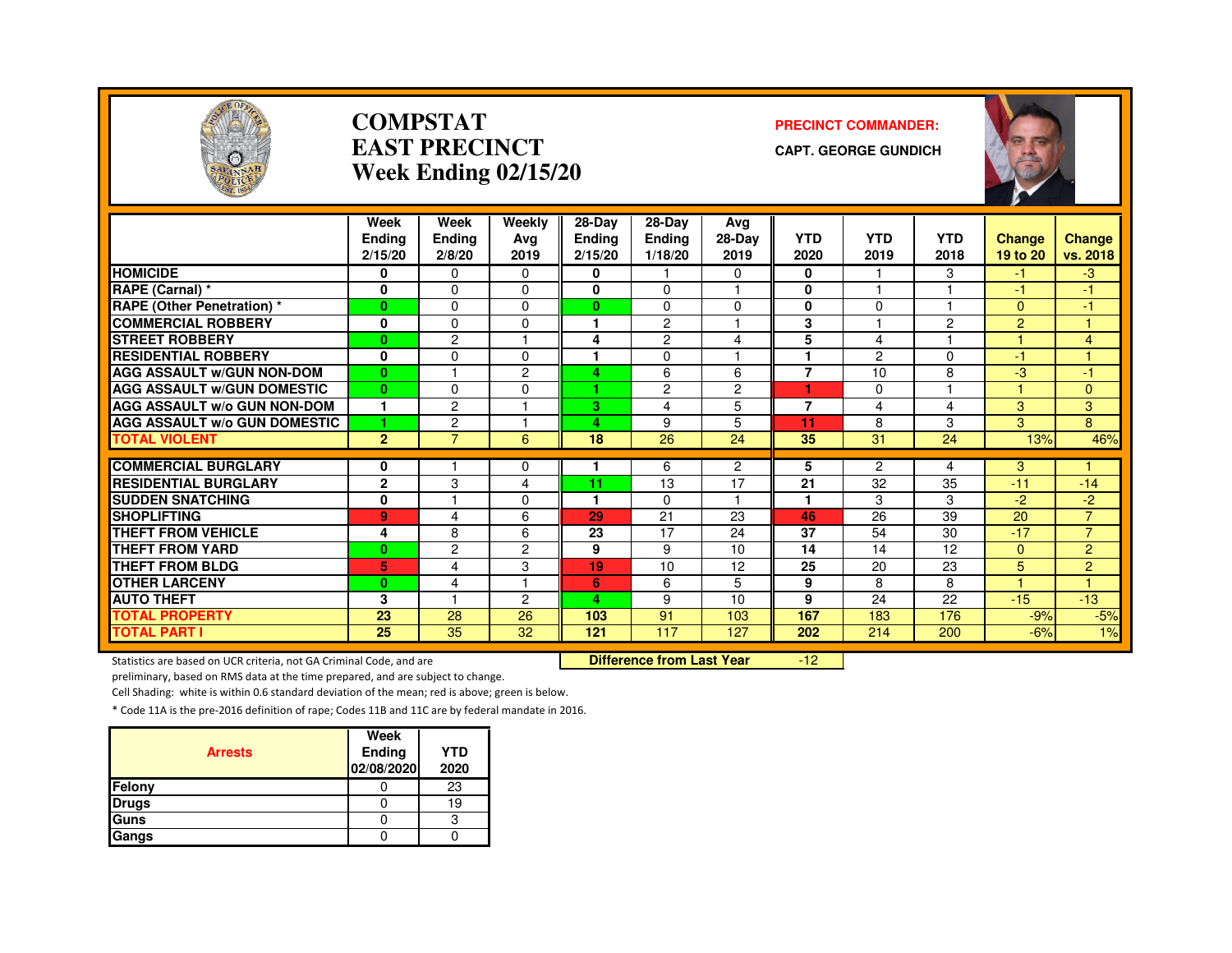# **BEAT 21 North PrecinctWeek Ending 02/15/20**

|                                     |                | <b>Last 4 Weeks</b>              |                |               | 28 Days        | 28 Day  |                |                 |                |                |                |
|-------------------------------------|----------------|----------------------------------|----------------|---------------|----------------|---------|----------------|-----------------|----------------|----------------|----------------|
|                                     | <b>Ending</b>  | <b>Ending</b>                    | <b>Ending</b>  | <b>Ending</b> | <b>Ending</b>  | Average | <b>YTD</b>     | <b>YTD</b>      | <b>YTD</b>     | <b>Change</b>  | <b>Change</b>  |
|                                     | 01/25/20       | 02/01/20                         | 02/08/20       | 02/15/20      | 02/15/20       | 2019    | 2020           | 2019            | 2018           | 19 to 20       | vs. 2018       |
| <b>HOMICIDE</b>                     | 0              | $\Omega$                         | $\Omega$       | $\Omega$      | 0              | 0.0     | $\Omega$       | $\Omega$        | 0              | $\Omega$       | $\Omega$       |
| RAPE (Carnal) *                     | 1              | $\mathbf{0}$                     | 0              | $\Omega$      | $\mathbf{1}$   | 0.2     | $\mathbf{1}$   | $\Omega$        | 0              | 1.             | 1              |
| <b>RAPE (Other Penetration) *</b>   | $\mathbf 0$    | 0                                | $\Omega$       | $\Omega$      | $\Omega$       | 0.0     | $\Omega$       | $\Omega$        | $\Omega$       | $\Omega$       | $\Omega$       |
| <b>COMMERCIAL ROBBERY</b>           | $\mathbf 0$    | $\mathbf{0}$                     | $\Omega$       | $\mathbf{0}$  | $\mathbf{0}$   | 0.0     | $\mathbf{0}$   | $\mathbf{0}$    | $\Omega$       | $\Omega$       | $\Omega$       |
| <b>STREET ROBBERY</b>               | $\Omega$       | $\Omega$                         | $\Omega$       | $\Omega$      | $\Omega$       | 0.0     | $\mathbf{1}$   | $\Omega$        | $\Omega$       | $\mathbf{1}$   | $\mathbf{1}$   |
| <b>RESIDENTIAL ROBBERY</b>          | 0              | $\Omega$                         | 0              | $\Omega$      | $\Omega$       | 0.0     | $\Omega$       | $\Omega$        | $\Omega$       | $\Omega$       | $\Omega$       |
| <b>AGG ASSAULT W/GUN NON-DOM</b>    | $\Omega$       | 0                                | $\Omega$       | $\mathbf{0}$  | $\Omega$       | 0.1     | $\Omega$       | $\Omega$        | $\Omega$       | $\Omega$       | $\Omega$       |
| <b>AGG ASSAULT W/GUN DOMESTIC</b>   | $\Omega$       | $\Omega$                         | $\Omega$       | $\Omega$      | $\Omega$       | 0.0     | $\Omega$       | $\Omega$        | $\Omega$       | $\Omega$       | $\Omega$       |
| <b>AGG ASSAULT W/o GUN NON-DOM</b>  | $\Omega$       | 0                                | 0              | $\mathbf{0}$  | 0              | 0.2     | 0              | 0               | $\mathbf{1}$   | $\Omega$       | $-1$           |
| <b>AGG ASSAULT W/o GUN DOMESTIC</b> | $\Omega$       | 0                                | 0              | $\Omega$      | $\Omega$       | 0.4     | $\overline{2}$ | 0               | $\Omega$       | $\overline{2}$ | $\overline{2}$ |
| <b>TOTAL VIOLENT</b>                | $\mathbf{1}$   | $\mathbf{0}$                     | $\mathbf{0}$   | $\mathbf{0}$  | $\mathbf{1}$   | 0.8     | 4              | $\mathbf{0}$    | $\mathbf{1}$   | #DIV/0!        | 300%           |
| <b>COMMERCIAL BURGLARY</b>          | 0              | 0                                | 0              | $\mathbf{0}$  | 0              | 0.1     | 1              | $\mathbf{1}$    | 0              | $\Omega$       | 1              |
| <b>RESIDENTIAL BURGLARY</b>         | $\Omega$       | $\Omega$                         | $\Omega$       | $\mathbf{0}$  | $\mathbf{0}$   | 1.3     | $\overline{2}$ | 4               | $\overline{2}$ | $-2$           | $\Omega$       |
| <b>SUDDEN SNATCHING</b>             | $\Omega$       | $\Omega$                         | $\Omega$       | $\Omega$      | $\Omega$       | 0.0     | $\Omega$       | $\Omega$        | $\Omega$       | $\Omega$       | $\Omega$       |
| <b>SHOPLIFTING</b>                  | 0              | 0                                | 0              | $\mathbf{0}$  | $\Omega$       | 0.5     | 0              | 0               | 1              | $\Omega$       | $-1$           |
| THEFT FROM VEHICLE                  | $\mathbf{1}$   | $\mathbf{1}$                     | 0              | $\Omega$      | $\overline{2}$ | 3.8     | $\mathbf{1}$   | 5               | 3              | $-4$           | $-2$           |
| THEFT FROM YARD                     | $\mathbf 0$    | 0                                | $\Omega$       | $\mathbf{0}$  | $\Omega$       | 0.6     | $\mathbf 0$    | $\mathbf{1}$    | $\mathbf{1}$   | $-1$           | $-1$           |
| <b>THEFT FROM BLDG</b>              | 1              | $\Omega$                         | 0              | $\mathbf{0}$  | $\mathbf{1}$   | 0.5     | $\mathbf{1}$   | $\Omega$        | 5              | $\mathbf{1}$   | $-4$           |
| <b>OTHER LARCENY</b>                | 0              | $\Omega$                         | 0              | $\mathbf{0}$  | $\Omega$       | 0.6     | $\Omega$       | $\Omega$        | $\Omega$       | $\Omega$       | $\Omega$       |
| <b>AUTO THEFT</b>                   | $\Omega$       | $\Omega$                         | $\Omega$       | $\mathbf{0}$  | $\Omega$       | 1.5     | $\Omega$       | $\mathbf{1}$    | $\mathbf{1}$   | $-1$           | $-1$           |
| <b>TOTAL PROPERTY</b>               | $\overline{2}$ | $\mathbf{1}$                     | $\Omega$       | $\mathbf{0}$  | 3              | 8.7     | 5              | 12              | 13             | $-58%$         | $-62%$         |
| <b>TOTAL PART I</b>                 | 3              | $\mathbf{1}$                     | $\overline{0}$ | $\Omega$      | $\overline{4}$ | 9.5     | 9              | 12 <sup>2</sup> | 14             | $-25%$         | $-36%$         |
|                                     |                | <b>Difference from Last Year</b> |                | $-3$          |                |         |                |                 |                |                |                |

Statistics are based on UCR criteria, not GA Criminal Code.

\* Rape Code 11A is the historical definition of rape (aka Legacy Rape); Rape Codes 11B and 11C are those moved from Part II to Part I in 2017.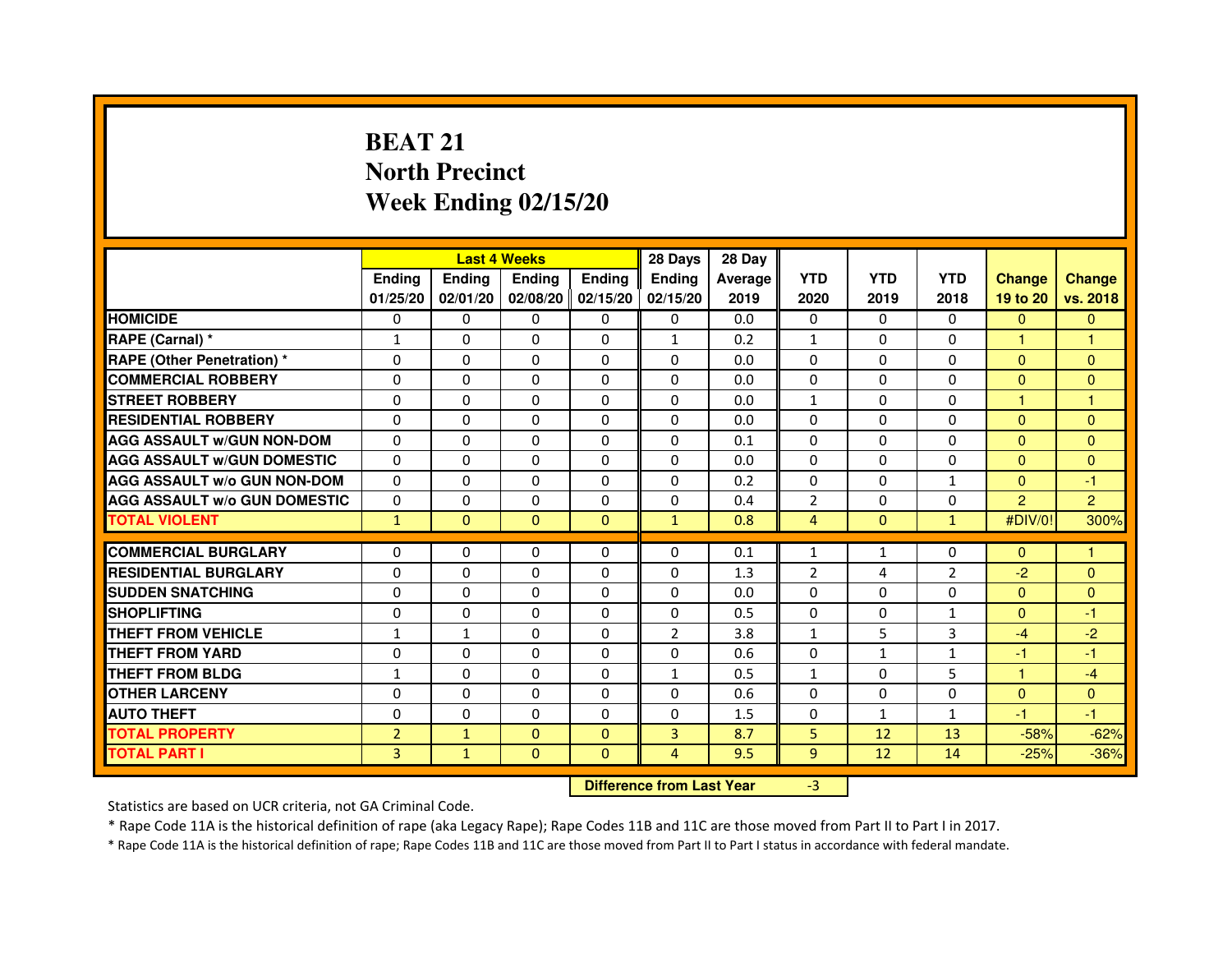## **BEAT 22 North PrecinctWeek Ending 02/15/20**

|                                     |                | <b>Last 4 Weeks</b> |                |                | 28 Days        | 28 Day  |                |                |                |               |                |
|-------------------------------------|----------------|---------------------|----------------|----------------|----------------|---------|----------------|----------------|----------------|---------------|----------------|
|                                     | <b>Endina</b>  | <b>Ending</b>       | <b>Endina</b>  | <b>Endina</b>  | <b>Endina</b>  | Average | <b>YTD</b>     | <b>YTD</b>     | <b>YTD</b>     | <b>Change</b> | <b>Change</b>  |
|                                     | 01/25/20       | 02/01/20            | 02/08/20       | 02/15/20       | 02/15/20       | 2019    | 2020           | 2019           | 2018           | 19 to 20      | vs. 2018       |
| <b>HOMICIDE</b>                     | 0              | $\Omega$            | $\Omega$       | 0              | 0              | 0.1     | $\mathbf{0}$   | $\mathbf{1}$   | $\mathbf{1}$   | $-1$          | -1.            |
| RAPE (Carnal) *                     | $\Omega$       | $\Omega$            | $\Omega$       | $\Omega$       | $\Omega$       | 0.2     | $\Omega$       | $\Omega$       | $\Omega$       | $\Omega$      | $\mathbf{0}$   |
| <b>RAPE (Other Penetration)*</b>    | $\Omega$       | $\Omega$            | $\Omega$       | $\Omega$       | $\Omega$       | 0.0     | $\Omega$       | $\Omega$       | $\Omega$       | $\Omega$      | $\mathbf{0}$   |
| <b>COMMERCIAL ROBBERY</b>           | 0              | 0                   | 0              | 0              | 0              | 0.2     | 0              | 0              | 0              | $\Omega$      | $\Omega$       |
| <b>STREET ROBBERY</b>               | $\Omega$       | $\mathbf{0}$        | 0              | $\Omega$       | $\Omega$       | 0.7     | $\Omega$       | 0              | $\overline{2}$ | $\mathbf{0}$  | $-2$           |
| <b>RESIDENTIAL ROBBERY</b>          | $\Omega$       | $\Omega$            | $\Omega$       | $\Omega$       | $\Omega$       | 0.1     | $\Omega$       | $\Omega$       | $\Omega$       | $\Omega$      | $\Omega$       |
| <b>AGG ASSAULT W/GUN NON-DOM</b>    | $\mathbf{1}$   | $\Omega$            | $\Omega$       | $\mathbf{1}$   | $\overline{2}$ | 1.5     | 5              | $\overline{2}$ | $\mathbf{1}$   | 3             | $\overline{4}$ |
| <b>AGG ASSAULT W/GUN DOMESTIC</b>   | $\Omega$       | $\Omega$            | $\Omega$       | $\Omega$       | $\Omega$       | 0.4     | $\Omega$       | $\Omega$       | $\Omega$       | $\Omega$      | $\Omega$       |
| <b>AGG ASSAULT W/o GUN NON-DOM</b>  | 0              | $\mathbf{1}$        | 0              | 0              | $\mathbf{1}$   | 1.2     | $\mathbf{1}$   | 1              | $\mathbf{1}$   | $\Omega$      | $\Omega$       |
| <b>AGG ASSAULT W/o GUN DOMESTIC</b> | 0              | $\mathbf{0}$        | 0              | 0              | 0              | 1.6     | 0              | $\mathbf{1}$   | $\mathbf{1}$   | $-1$          | $-1$           |
| <b>TOTAL VIOLENT</b>                | $\mathbf{1}$   | $\mathbf{1}$        | $\mathbf{0}$   | $\mathbf{1}$   | $\overline{3}$ | 5.8     | 6              | 5              | 6              | 20%           | 0%             |
|                                     |                |                     |                |                |                |         |                |                |                |               |                |
| <b>COMMERCIAL BURGLARY</b>          | 0              | $\mathbf{0}$        | 0              | $\mathbf{0}$   | 0              | 0.5     | $\mathbf{1}$   | 2              | 0              | -1            | 1              |
| <b>RESIDENTIAL BURGLARY</b>         | $\Omega$       | 2                   | $\overline{2}$ | $\mathbf{1}$   | 5              | 1.3     | 6              | 3              | 4              | 3             | $\overline{2}$ |
| <b>SUDDEN SNATCHING</b>             | $\Omega$       | $\Omega$            | $\Omega$       | $\Omega$       | $\Omega$       | 0.2     | $\Omega$       | $\Omega$       | $\Omega$       | $\Omega$      | $\mathbf{0}$   |
| <b>SHOPLIFTING</b>                  | $\Omega$       | $\Omega$            | $\mathbf{1}$   | $\mathbf{1}$   | $\overline{2}$ | 0.9     | $\overline{2}$ | 3              | 3              | $-1$          | -1             |
| <b>THEFT FROM VEHICLE</b>           | $\mathbf{1}$   | $\overline{2}$      | $\mathbf{1}$   | $\overline{2}$ | 6              | 2.8     | 9              | 5              | 3              | 4             | 6              |
| <b>THEFT FROM YARD</b>              | $\Omega$       | $\Omega$            | $\Omega$       | 0              | $\Omega$       | 1.4     | $\Omega$       | 5              | $\mathbf{1}$   | $-5$          | $-1$           |
| <b>THEFT FROM BLDG</b>              | 0              | 1                   | 0              | $\Omega$       | $\mathbf{1}$   | 1.8     | $\overline{2}$ | 5              | 3              | $-3$          | $-1$           |
| <b>OTHER LARCENY</b>                | 0              | 0                   | 0              | 0              | 0              | 0.2     | 0              | 0              | 0              | $\Omega$      | $\Omega$       |
| <b>AUTO THEFT</b>                   | 1              | 0                   | 1              | $\overline{2}$ | 4              | 1.8     | 4              | $\mathbf{1}$   | 3              | 3             | $\mathbf{1}$   |
| <b>TOTAL PROPERTY</b>               | $\overline{2}$ | 5                   | 5              | 6              | 18             | 10.9    | 24             | 24             | 17             | 0%            | 41%            |
| <b>TOTAL PART I</b>                 | 3              | 6                   | 5              | $\overline{7}$ | 21             | 16.7    | 30             | 29             | 23             | 3%            | 30%            |

 **Difference from Last Year**

<sup>1</sup>

Statistics are based on UCR criteria, not GA Criminal Code.

\* Rape Code 11A is the historical definition of rape (aka Legacy Rape); Rape Codes 11B and 11C are those moved from Part II to Part I in 2017.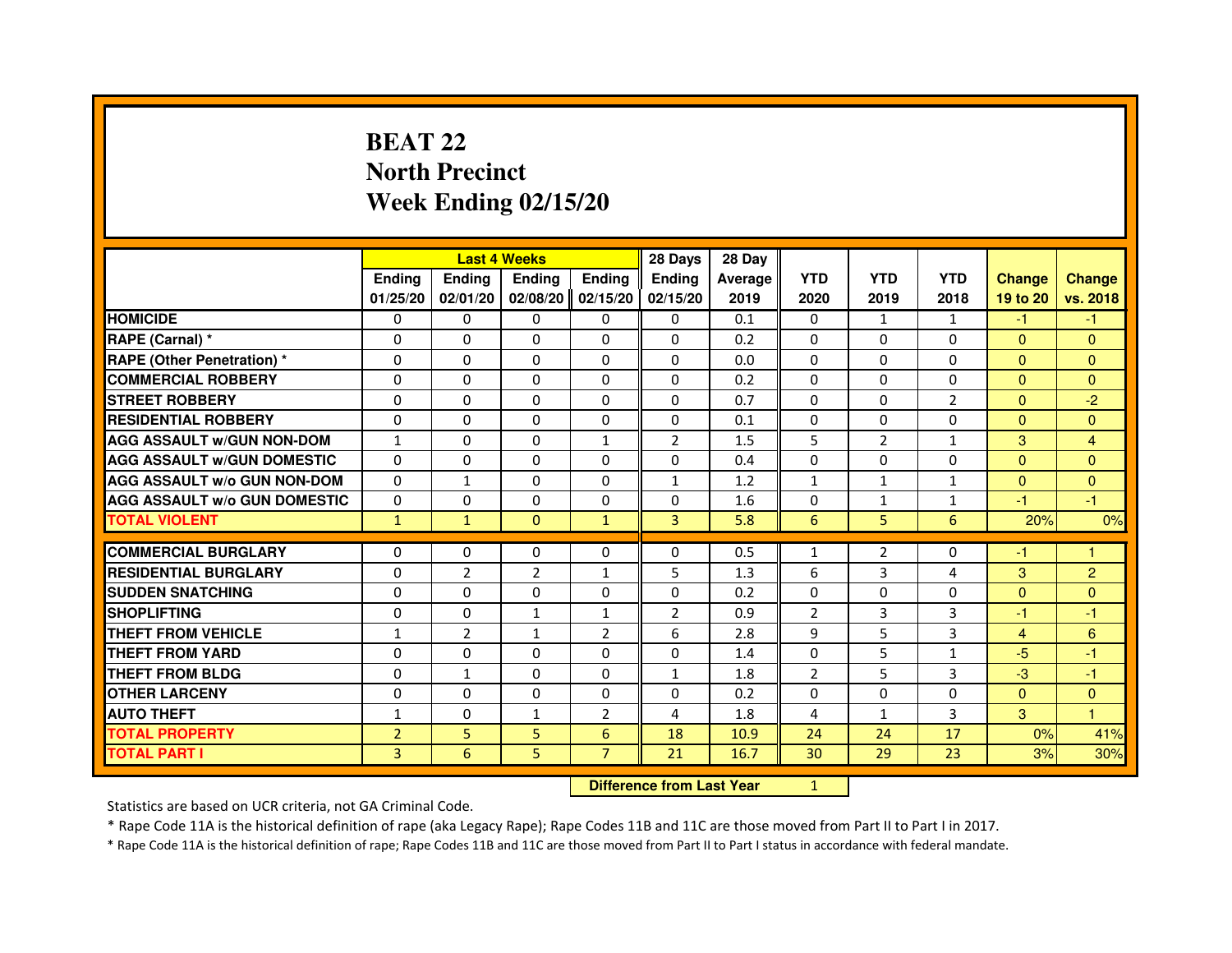## **BEAT 23 North PrecinctWeek Ending 02/15/20**

|                                     |                |                | <b>Last 4 Weeks</b> |               | 28 Days        | 28 Day  |                |                |                |               |                |
|-------------------------------------|----------------|----------------|---------------------|---------------|----------------|---------|----------------|----------------|----------------|---------------|----------------|
|                                     | <b>Ending</b>  | <b>Ending</b>  | <b>Ending</b>       | <b>Ending</b> | <b>Ending</b>  | Average | <b>YTD</b>     | <b>YTD</b>     | <b>YTD</b>     | <b>Change</b> | <b>Change</b>  |
|                                     | 01/25/20       | 02/01/20       | 02/08/20            | 02/15/20      | 02/15/20       | 2019    | 2020           | 2019           | 2018           | 19 to 20      | vs. 2018       |
| <b>HOMICIDE</b>                     | 0              | $\mathbf{0}$   | 0                   | 0             | $\mathbf{0}$   | 0.2     | $\Omega$       | $\mathbf{0}$   | $\mathbf{0}$   | $\mathbf{0}$  | $\mathbf{0}$   |
| RAPE (Carnal) *                     | $\Omega$       | $\Omega$       | $\Omega$            | $\Omega$      | $\Omega$       | 0.1     | $\Omega$       | $\mathbf{1}$   | $\Omega$       | $-1$          | $\mathbf{0}$   |
| <b>RAPE (Other Penetration)*</b>    | 0              | $\mathbf{0}$   | 0                   | $\mathbf{0}$  | 0              | 0.0     | $\Omega$       | 0              | 0              | $\mathbf{0}$  | $\mathbf{0}$   |
| <b>COMMERCIAL ROBBERY</b>           | 0              | 0              | $\Omega$            | $\Omega$      | $\Omega$       | 0.0     | $\Omega$       | $\Omega$       | $\Omega$       | $\Omega$      | $\Omega$       |
| <b>STREET ROBBERY</b>               | $\Omega$       | $\Omega$       | $\Omega$            | $\Omega$      | $\Omega$       | 0.2     | $\Omega$       | $\mathbf{1}$   | $\overline{2}$ | $-1$          | $-2$           |
| <b>RESIDENTIAL ROBBERY</b>          | $\mathbf{1}$   | $\Omega$       | $\Omega$            | $\Omega$      | $\mathbf{1}$   | 0.0     | $\mathbf{1}$   | $\Omega$       | 0              | $\mathbf{1}$  | $\mathbf{1}$   |
| <b>AGG ASSAULT W/GUN NON-DOM</b>    | $\Omega$       | $\Omega$       | $\Omega$            | $\Omega$      | $\Omega$       | 1.0     | $\mathbf{1}$   | $\mathbf{1}$   | $\overline{2}$ | $\Omega$      | $-1$           |
| <b>AGG ASSAULT W/GUN DOMESTIC</b>   | $\Omega$       | $\Omega$       | $\Omega$            | $\Omega$      | $\Omega$       | 0.2     | $\Omega$       | $\Omega$       | $\mathbf{1}$   | $\mathbf{0}$  | $-1$           |
| <b>AGG ASSAULT W/o GUN NON-DOM</b>  | $\Omega$       | $\Omega$       | $\Omega$            | $\Omega$      | $\Omega$       | 1.2     | $\mathbf{1}$   | 2              | $\Omega$       | -1            | 1              |
| <b>AGG ASSAULT W/o GUN DOMESTIC</b> | $\Omega$       | 0              | $\Omega$            | $\Omega$      | 0              | 0.8     | 0              | $\mathbf{1}$   | $\overline{2}$ | -1            | $-2$           |
| <b>TOTAL VIOLENT</b>                | $\mathbf{1}$   | $\mathbf{0}$   | $\mathbf{0}$        | $\mathbf{0}$  | $\mathbf{1}$   | 3.6     | 3              | 6              | $\overline{7}$ | $-50%$        | $-57%$         |
|                                     |                |                |                     |               |                |         |                |                |                |               |                |
| <b>COMMERCIAL BURGLARY</b>          | 0              | 0              | 0                   | 1             | $\mathbf{1}$   | 1.3     | $\mathbf{1}$   | 2              | 0              | -1            |                |
| <b>RESIDENTIAL BURGLARY</b>         | $\Omega$       | $\Omega$       | $\Omega$            | $\Omega$      | $\Omega$       | 0.8     | $\overline{2}$ | $\overline{2}$ | $\mathbf{1}$   | $\mathbf{0}$  | 1              |
| <b>SUDDEN SNATCHING</b>             | 0              | 0              | 0                   | 0             | 0              | 0.2     | 0              | 0              | $\mathbf{1}$   | $\mathbf{0}$  | -1             |
| <b>SHOPLIFTING</b>                  | $\Omega$       | $\Omega$       | $\Omega$            | $\mathbf{1}$  | $\mathbf{1}$   | 1.5     | $\mathbf{1}$   | $\overline{2}$ | $\Omega$       | $-1$          | $\mathbf{1}$   |
| <b>THEFT FROM VEHICLE</b>           | $\mathbf{1}$   | $\Omega$       | $\overline{2}$      | $\Omega$      | 3              | 2.5     | 5              | $\overline{2}$ | 3              | 3             | $\overline{2}$ |
| <b>THEFT FROM YARD</b>              | 0              | $\mathbf{1}$   | $\mathbf{1}$        | 0             | 2              | 1.0     | 5              | $\mathbf{1}$   | $\mathbf{1}$   | 4             | 4              |
| THEFT FROM BLDG                     | $\Omega$       | $\Omega$       | $\Omega$            | $\mathbf{1}$  | $\mathbf{1}$   | 1.0     | 2              | 2              | 3              | $\Omega$      | $-1$           |
| <b>OTHER LARCENY</b>                | $\Omega$       | $\Omega$       | $\Omega$            | $\Omega$      | $\Omega$       | 0.2     | $\Omega$       | $\Omega$       | 0              | $\Omega$      | $\mathbf{0}$   |
| <b>AUTO THEFT</b>                   | $\Omega$       | $\mathbf{1}$   | $\mathbf{1}$        | $\Omega$      | $\overline{2}$ | 1.1     | $\overline{2}$ | $\overline{3}$ | $\overline{2}$ | $-1$          | $\Omega$       |
| <b>TOTAL PROPERTY</b>               | $\mathbf{1}$   | $\overline{2}$ | 4                   | 3             | 10             | 9.6     | 18             | 14             | 11             | 29%           | 64%            |
| <b>TOTAL PART I</b>                 | $\overline{2}$ | $\overline{2}$ | 4                   | 3             | 11             | 13.2    | 21             | 20             | 18             | 5%            | 17%            |

 **Difference from Last Year**

<sup>1</sup>

Statistics are based on UCR criteria, not GA Criminal Code.

\* Rape Code 11A is the historical definition of rape (aka Legacy Rape); Rape Codes 11B and 11C are those moved from Part II to Part I in 2017.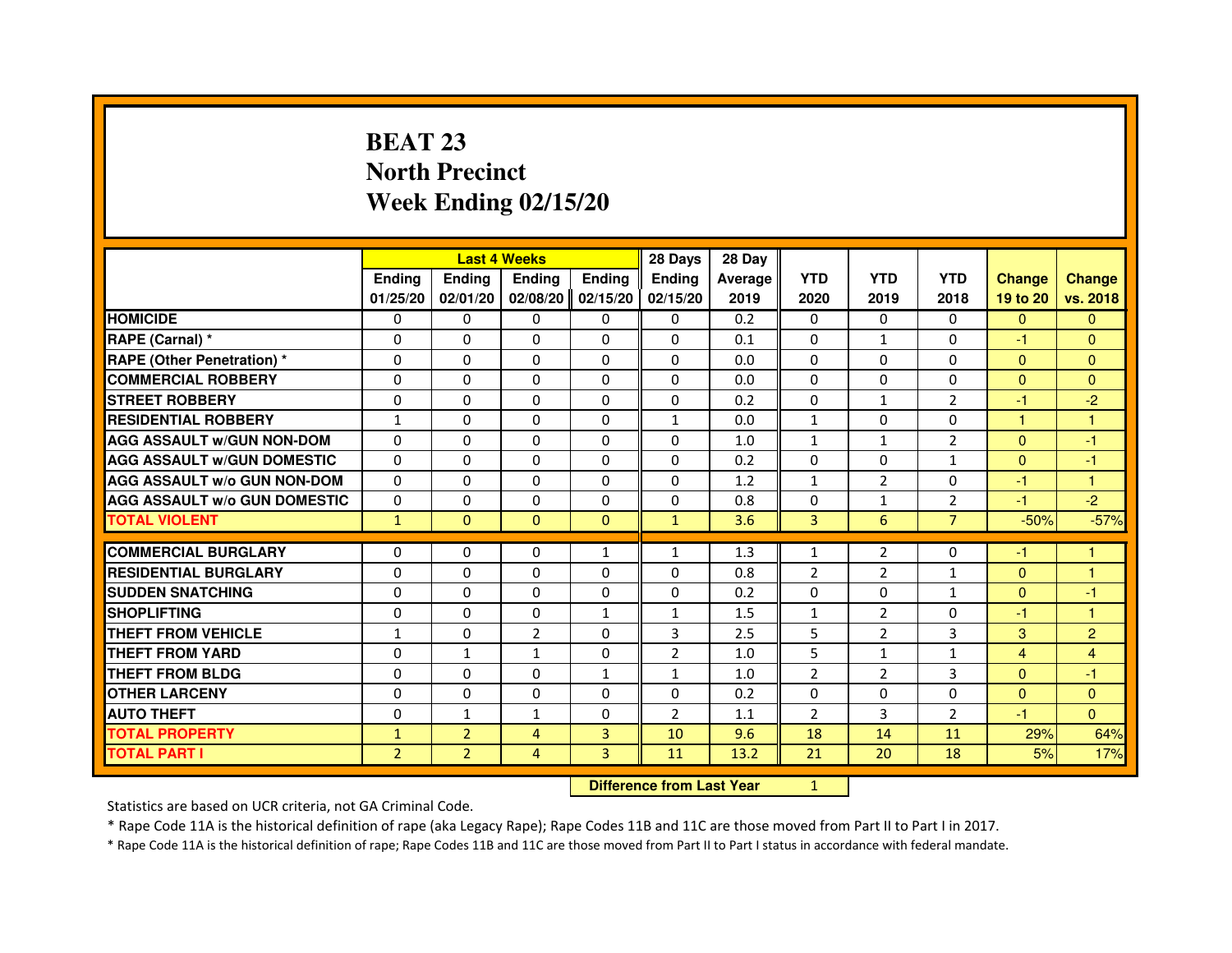## **BEAT 24 North PrecinctWeek Ending 02/15/20**

|                                     |                |                                  | <b>Last 4 Weeks</b> |                | 28 Days        | 28 Day  |                |                |                |                |                |
|-------------------------------------|----------------|----------------------------------|---------------------|----------------|----------------|---------|----------------|----------------|----------------|----------------|----------------|
|                                     | <b>Ending</b>  | <b>Ending</b>                    | <b>Ending</b>       | <b>Ending</b>  | Ending         | Average | <b>YTD</b>     | <b>YTD</b>     | <b>YTD</b>     | <b>Change</b>  | <b>Change</b>  |
|                                     | 01/25/20       | 02/01/20                         | 02/08/20            | 02/15/20       | 02/15/20       | 2019    | 2020           | 2019           | 2018           | 19 to 20       | vs. 2018       |
| <b>HOMICIDE</b>                     | $\Omega$       | $\Omega$                         | $\Omega$            | $\Omega$       | $\mathbf{0}$   | 0.0     | $\Omega$       | $\Omega$       | $\Omega$       | $\Omega$       | $\mathbf{0}$   |
| RAPE (Carnal) *                     | 0              | $\Omega$                         | $\Omega$            | $\Omega$       | $\Omega$       | 0.2     | $\Omega$       | $\Omega$       | $\Omega$       | $\mathbf{0}$   | $\mathbf{0}$   |
| <b>RAPE (Other Penetration) *</b>   | $\Omega$       | $\Omega$                         | $\Omega$            | $\Omega$       | $\Omega$       | 0.2     | $\Omega$       | $\Omega$       | $\Omega$       | $\Omega$       | $\mathbf{0}$   |
| <b>COMMERCIAL ROBBERY</b>           | 0              | $\Omega$                         | $\Omega$            | $\mathbf{1}$   | $\mathbf{1}$   | 0.2     | $\mathbf{1}$   | $\Omega$       | $\Omega$       | $\mathbf{1}$   | $\mathbf{1}$   |
| <b>STREET ROBBERY</b>               | $\Omega$       | $\Omega$                         | $\Omega$            | $\Omega$       | $\Omega$       | 0.8     | $\Omega$       | $\Omega$       | $\overline{2}$ | $\Omega$       | $-2$           |
| <b>RESIDENTIAL ROBBERY</b>          | $\Omega$       | $\Omega$                         | $\Omega$            | $\Omega$       | $\Omega$       | 0.1     | $\Omega$       | $\Omega$       | $\Omega$       | $\Omega$       | $\Omega$       |
| <b>AGG ASSAULT w/GUN NON-DOM</b>    | $\Omega$       | $\Omega$                         | $\Omega$            | $\Omega$       | $\Omega$       | 0.3     | $\mathbf{1}$   | $\Omega$       | $\Omega$       | 1              | $\mathbf{1}$   |
| <b>AGG ASSAULT w/GUN DOMESTIC</b>   | $\Omega$       | $\Omega$                         | $\Omega$            | $\Omega$       | $\Omega$       | 0.0     | $\Omega$       | $\Omega$       | $\Omega$       | $\Omega$       | $\mathbf{0}$   |
| <b>AGG ASSAULT W/o GUN NON-DOM</b>  | $\Omega$       | $\Omega$                         | $\Omega$            | 1              | $\mathbf{1}$   | 0.4     | $\overline{2}$ | 0              | 0              | $\overline{2}$ | $\overline{c}$ |
| <b>AGG ASSAULT W/o GUN DOMESTIC</b> | $\Omega$       | 0                                | $\Omega$            | $\Omega$       | $\Omega$       | 0.5     | $\mathbf{1}$   | $\Omega$       | 1              |                | $\Omega$       |
| <b>TOTAL VIOLENT</b>                | $\mathbf{0}$   | $\mathbf{0}$                     | $\mathbf{0}$        | $\overline{2}$ | $\overline{2}$ | 2.7     | 5              | $\mathbf{0}$   | 3              | #DIV/0!        | 67%            |
| <b>COMMERCIAL BURGLARY</b>          | $\Omega$       | 0                                | 0                   | 0              | $\Omega$       | 0.4     | $\Omega$       | 0              | 0              | $\Omega$       | $\mathbf{0}$   |
| <b>RESIDENTIAL BURGLARY</b>         | $\Omega$       | $\Omega$                         | $\Omega$            | $\mathbf{1}$   | $\mathbf{1}$   | 1.2     | $\mathbf{1}$   | $\Omega$       | $\mathbf{1}$   | $\mathbf{1}$   | $\mathbf{0}$   |
| <b>SUDDEN SNATCHING</b>             | $\Omega$       | $\Omega$                         | $\Omega$            | $\Omega$       | $\Omega$       | 0.2     | $\mathbf{1}$   | $\Omega$       | $\Omega$       | 1              | 1              |
| <b>SHOPLIFTING</b>                  | 0              | 0                                | 0                   | 0              | 0              | 2.1     | $\overline{2}$ | $\overline{7}$ | 17             | $-5$           | $-15$          |
| <b>THEFT FROM VEHICLE</b>           | $\Omega$       | $\mathbf{1}$                     | $\Omega$            | $\Omega$       | $\mathbf{1}$   | 3.6     | 3              | $\overline{7}$ | 5              | $-4$           | $-2$           |
| <b>THEFT FROM YARD</b>              | $\overline{2}$ | 0                                | $\Omega$            | $\mathbf{1}$   | 3              | 4.1     | 4              | 5              | $\overline{2}$ | $-1$           | $\overline{2}$ |
| <b>THEFT FROM BLDG</b>              | $\Omega$       | $\Omega$                         | $\Omega$            | $\Omega$       | $\Omega$       | 1.1     | $\overline{2}$ | 2              | $\overline{7}$ | $\Omega$       | $-5$           |
| <b>OTHER LARCENY</b>                | $\Omega$       | $\Omega$                         | $\mathbf{1}$        | $\mathbf{1}$   | $\overline{2}$ | 1.4     | $\overline{3}$ | $\mathbf{1}$   | $\mathbf{1}$   | $\overline{2}$ | $\overline{2}$ |
| <b>AUTO THEFT</b>                   | $\Omega$       | $\Omega$                         | $\mathbf{1}$        | $\Omega$       | $\mathbf{1}$   | 0.7     | $\overline{2}$ | $\mathbf{1}$   | $\Omega$       | $\mathbf{1}$   | $\overline{2}$ |
| <b>TOTAL PROPERTY</b>               | $\overline{2}$ | $\mathbf{1}$                     | $\overline{2}$      | 3              | 8              | 14.8    | 18             | 23             | 33             | $-22%$         | $-45%$         |
| <b>TOTAL PART I</b>                 | $\overline{2}$ | $\mathbf{1}$                     | $\overline{2}$      | 5              | 10             | 17.5    | 23             | 23             | 36             | 0%             | $-36%$         |
|                                     |                | <b>Difference from Last Year</b> |                     | $\mathbf{0}$   |                |         |                |                |                |                |                |

 **Difference from Last Year**

Statistics are based on UCR criteria, not GA Criminal Code.

\* Rape Code 11A is the historical definition of rape (aka Legacy Rape); Rape Codes 11B and 11C are those moved from Part II to Part I in 2017.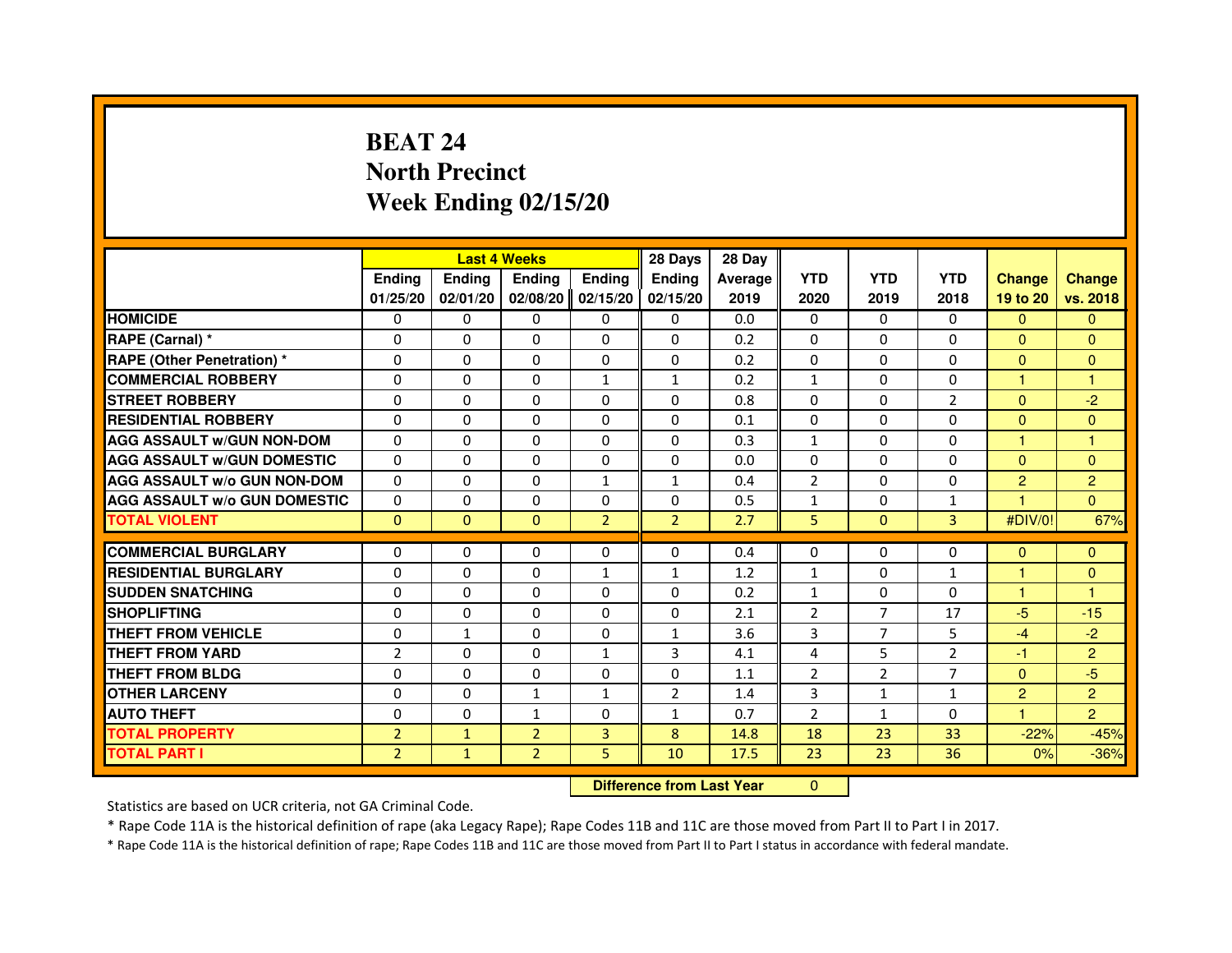## **BEAT 25 North PrecinctWeek Ending 02/15/20**

|                                     |                |                | <b>Last 4 Weeks</b> |                   | 28 Days        | 28 Day  |                |                |                |                      |                |
|-------------------------------------|----------------|----------------|---------------------|-------------------|----------------|---------|----------------|----------------|----------------|----------------------|----------------|
|                                     | <b>Endina</b>  | <b>Ending</b>  | <b>Endina</b>       | <b>Endina</b>     | <b>Endina</b>  | Average | <b>YTD</b>     | <b>YTD</b>     | <b>YTD</b>     | <b>Change</b>        | <b>Change</b>  |
|                                     | 01/25/20       | 02/01/20       |                     | 02/08/20 02/15/20 | 02/15/20       | 2019    | 2020           | 2019           | 2018           | 19 to 20             | vs. 2018       |
| <b>HOMICIDE</b>                     | 0              | $\Omega$       | $\Omega$            | 0                 | 0              | 0.0     | 0              | $\Omega$       | $\Omega$       | $\Omega$             | $\mathbf{0}$   |
| RAPE (Carnal) *                     | 1              | $\Omega$       | $\Omega$            | $\Omega$          | $\mathbf{1}$   | 0.1     | $\mathbf{1}$   | $\Omega$       | $\Omega$       | $\mathbf{1}$         | 1              |
| <b>RAPE (Other Penetration) *</b>   | $\Omega$       | $\Omega$       | $\Omega$            | $\Omega$          | $\Omega$       | 0.0     | $\Omega$       | $\Omega$       | $\Omega$       | $\Omega$             | $\Omega$       |
| <b>COMMERCIAL ROBBERY</b>           | 0              | 0              | 0                   | 0                 | 0              | 0.1     | 0              | 1              | $\Omega$       | $-1$                 | $\overline{0}$ |
| <b>STREET ROBBERY</b>               | $\Omega$       | $\Omega$       | $\Omega$            | $\Omega$          | $\Omega$       | 0.5     | $\Omega$       | 0              | 5              | $\Omega$             | -5             |
| <b>RESIDENTIAL ROBBERY</b>          | $\Omega$       | $\Omega$       | $\Omega$            | $\Omega$          | $\Omega$       | 0.0     | $\Omega$       | $\Omega$       | $\Omega$       | $\Omega$             | $\Omega$       |
| <b>AGG ASSAULT w/GUN NON-DOM</b>    | $\Omega$       | $\Omega$       | $\Omega$            | $\Omega$          | $\Omega$       | 0.2     | $\Omega$       | $\Omega$       | $\Omega$       | $\Omega$             | $\Omega$       |
| <b>AGG ASSAULT W/GUN DOMESTIC</b>   | $\Omega$       | $\Omega$       | $\Omega$            | $\Omega$          | $\Omega$       | 0.0     | $\Omega$       | $\Omega$       | $\Omega$       | $\Omega$             | $\Omega$       |
| <b>AGG ASSAULT W/o GUN NON-DOM</b>  | $\mathbf{1}$   | 0              | $\Omega$            | $\mathbf{1}$      | $\overline{2}$ | 0.2     | $\overline{2}$ | 0              | $\Omega$       | 2                    | $\overline{2}$ |
| <b>AGG ASSAULT W/o GUN DOMESTIC</b> | $\Omega$       | 0              | 0                   | $\mathbf{1}$      | $\mathbf{1}$   | 0.2     | $\mathbf{1}$   | 0              | $\Omega$       | $\blacktriangleleft$ | 1              |
| <b>TOTAL VIOLENT</b>                | $\overline{2}$ | $\mathbf{0}$   | $\mathbf{0}$        | $\overline{2}$    | $\overline{4}$ | 1.2     | $\overline{4}$ | $\mathbf{1}$   | 5              | 300%                 | $-20%$         |
|                                     |                |                |                     |                   |                |         |                |                |                |                      |                |
| <b>COMMERCIAL BURGLARY</b>          | $\mathbf{1}$   | 0              | 0                   | $\mathbf{0}$      | $\mathbf{1}$   | 0.8     | $\overline{2}$ | 0              | 0              | 2                    | $\overline{c}$ |
| <b>RESIDENTIAL BURGLARY</b>         | 0              | 0              | 0                   | 1                 | 1              | 1.4     | 1              | 0              | 0              | $\mathbf{1}$         | 1              |
| <b>SUDDEN SNATCHING</b>             | $\Omega$       | $\Omega$       | $\Omega$            | $\Omega$          | $\Omega$       | 0.1     | $\Omega$       | $\Omega$       | $\Omega$       | $\Omega$             | $\Omega$       |
| <b>SHOPLIFTING</b>                  | $\Omega$       | $\Omega$       | $\mathbf{1}$        | $\Omega$          | $\mathbf{1}$   | 1.5     | $\mathbf{1}$   | 5              | $\Omega$       | $-4$                 | 1              |
| <b>THEFT FROM VEHICLE</b>           | 0              | 0              | $\Omega$            | $\mathbf{1}$      | $\mathbf{1}$   | 5.0     | $\mathbf{1}$   | 3              | 5              | $-2$                 | $-4$           |
| <b>THEFT FROM YARD</b>              | $\Omega$       | $\Omega$       | $\Omega$            | $\overline{2}$    | $\overline{2}$ | 1.8     | $\overline{2}$ | 3              | 3              | $-1$                 | $-1$           |
| <b>THEFT FROM BLDG</b>              | 1              | $\overline{2}$ | $\Omega$            | $\Omega$          | 3              | 2.0     | 4              | 3              | 5              | 1                    | $-1$           |
| <b>OTHER LARCENY</b>                | $\Omega$       | $\Omega$       | $\mathbf{1}$        | $\mathbf{1}$      | $\overline{2}$ | 0.5     | $\overline{2}$ | $\overline{2}$ | $\overline{2}$ | $\Omega$             | $\Omega$       |
| <b>AUTO THEFT</b>                   | $\mathbf{1}$   | 0              | $\Omega$            | 0                 | 1              | 1.3     | $\mathbf{1}$   | $\Omega$       | $\Omega$       | $\blacktriangleleft$ | 1              |
| <b>TOTAL PROPERTY</b>               | 3              | $\overline{2}$ | $\overline{2}$      | 5                 | 12             | 14.3    | 14             | 16             | 15             | $-13%$               | $-7%$          |
| <b>TOTAL PART I</b>                 | 5              | $\overline{2}$ | $\overline{2}$      | $\overline{7}$    | 16             | 15.4    | 18             | 17             | 20             | 6%                   | $-10%$         |

 **Difference from Last Year**

<sup>1</sup>

Statistics are based on UCR criteria, not GA Criminal Code.

\* Rape Code 11A is the historical definition of rape (aka Legacy Rape); Rape Codes 11B and 11C are those moved from Part II to Part I in 2017.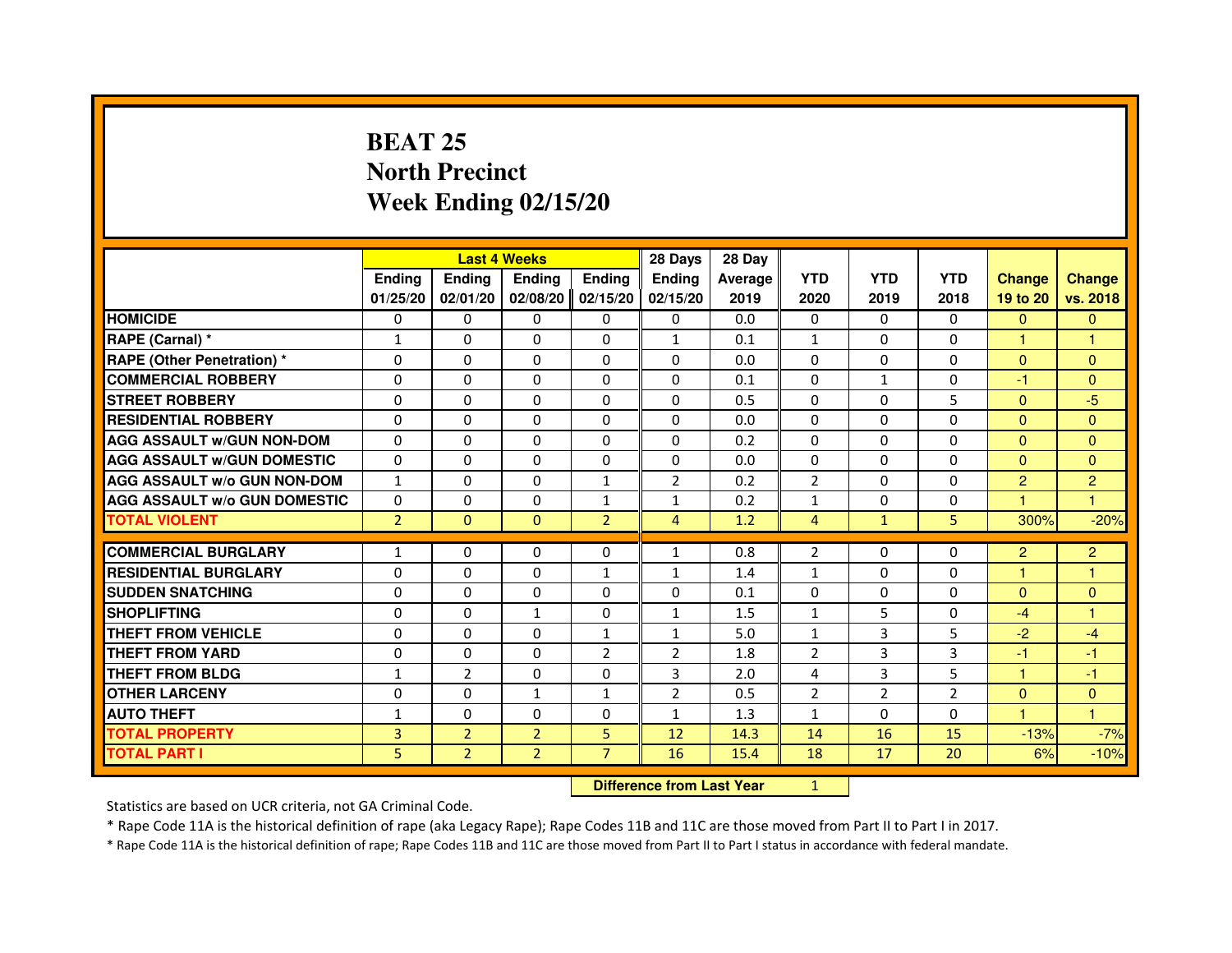# **BEAT 26 North PrecinctWeek Ending 02/15/20**

|                                     |                | <b>Last 4 Weeks</b>              |                |                | 28 Days        | 28 Day  |                |                |                |                      |                |
|-------------------------------------|----------------|----------------------------------|----------------|----------------|----------------|---------|----------------|----------------|----------------|----------------------|----------------|
|                                     | <b>Ending</b>  | <b>Ending</b>                    | Ending         | <b>Ending</b>  | Ending         | Average | <b>YTD</b>     | <b>YTD</b>     | <b>YTD</b>     | <b>Change</b>        | <b>Change</b>  |
|                                     | 01/25/20       | 02/01/20                         | 02/08/20       | 02/15/20       | 02/15/20       | 2019    | 2020           | 2019           | 2018           | 19 to 20             | vs. 2018       |
| <b>HOMICIDE</b>                     | 0              | $\Omega$                         | $\mathbf{0}$   | $\mathbf{0}$   | $\Omega$       | 0.1     | $\Omega$       | $\Omega$       | $\Omega$       | $\mathbf{0}$         | $\Omega$       |
| RAPE (Carnal) *                     | 1              | 0                                | 0              | $\Omega$       | 1              | 0.2     | 1              | $\Omega$       | $\mathbf{1}$   | $\blacktriangleleft$ | $\Omega$       |
| RAPE (Other Penetration) *          | $\Omega$       | $\Omega$                         | $\Omega$       | $\Omega$       | $\mathbf{0}$   | 0.0     | $\Omega$       | $\Omega$       | $\Omega$       | $\Omega$             | $\overline{0}$ |
| <b>COMMERCIAL ROBBERY</b>           | 0              | $\Omega$                         | $\Omega$       | $\mathbf{1}$   | $\mathbf{1}$   | 0.1     | $\mathbf{1}$   | $\Omega$       | $\Omega$       | $\mathbf{1}$         | $\mathbf{1}$   |
| <b>STREET ROBBERY</b>               | $\Omega$       | $\Omega$                         | 0              | $\Omega$       | $\Omega$       | 1.2     | $\overline{2}$ | $\mathbf{1}$   | 2              | $\mathbf{1}$         | $\overline{0}$ |
| <b>RESIDENTIAL ROBBERY</b>          | $\Omega$       | $\Omega$                         | 0              | $\Omega$       | $\Omega$       | 0.0     | $\Omega$       | $\Omega$       | $\Omega$       | $\Omega$             | $\Omega$       |
| <b>AGG ASSAULT w/GUN NON-DOM</b>    | $\Omega$       | $\Omega$                         | $\Omega$       | $\Omega$       | $\Omega$       | 0.4     | $\Omega$       | $\Omega$       | $\Omega$       | $\Omega$             | $\Omega$       |
| <b>AGG ASSAULT W/GUN DOMESTIC</b>   | $\Omega$       | $\Omega$                         | $\Omega$       | $\Omega$       | $\Omega$       | 0.0     | $\Omega$       | $\Omega$       | $\Omega$       | $\Omega$             | $\Omega$       |
| <b>AGG ASSAULT W/o GUN NON-DOM</b>  | 0              | 0                                | $\mathbf{1}$   | 0              | $\mathbf{1}$   | 1.2     | $\mathbf{1}$   | $\overline{2}$ | 2              | $-1$                 | $-1$           |
| <b>AGG ASSAULT W/o GUN DOMESTIC</b> | $\Omega$       | 0                                | 0              | $\Omega$       | 0              | 0.2     | 0              | $\mathbf{1}$   | $\Omega$       | $-1$                 | $\Omega$       |
| <b>TOTAL VIOLENT</b>                | $\mathbf{1}$   | $\mathbf{0}$                     | $\mathbf{1}$   | $\mathbf{1}$   | 3              | 3.4     | 5              | $\overline{4}$ | 5              | 25%                  | 0%             |
| <b>COMMERCIAL BURGLARY</b>          | $\mathbf{1}$   | 0                                | 0              | $\Omega$       | $\mathbf{1}$   | 0.5     | $\mathbf{1}$   | $\mathbf{1}$   | $\mathbf{1}$   | $\Omega$             | $\Omega$       |
| <b>RESIDENTIAL BURGLARY</b>         | $\Omega$       | $\Omega$                         | $\Omega$       | $\Omega$       | $\Omega$       | 0.2     | $\Omega$       | $\Omega$       | $\Omega$       | $\Omega$             | $\Omega$       |
| <b>SUDDEN SNATCHING</b>             | $\Omega$       | $\Omega$                         | $\Omega$       | $\Omega$       | $\Omega$       | 0.5     | $\Omega$       | $\mathbf{1}$   | $\mathbf{1}$   | $-1$                 | $-1$           |
| <b>SHOPLIFTING</b>                  | 1              | $\mathbf{1}$                     | 0              | 1              | 3              | 2.6     | 4              | 5              | 2              | $-1$                 | $\overline{2}$ |
| <b>THEFT FROM VEHICLE</b>           | $\Omega$       | $\Omega$                         | 1              | $\Omega$       | $\mathbf{1}$   | 2.9     | $\overline{2}$ | 4              | $\mathbf{1}$   | $-2$                 | 1              |
| <b>THEFT FROM YARD</b>              | 0              | 0                                | $\overline{2}$ | $\mathbf{1}$   | 3              | 1.7     | 3              | 4              | 5              | $-1$                 | $-2$           |
| <b>THEFT FROM BLDG</b>              | $\Omega$       | $\mathbf{1}$                     | $\Omega$       | $\Omega$       | $\mathbf{1}$   | 2.5     | $\mathbf{1}$   | $\mathbf{1}$   | $\overline{7}$ | $\mathbf{0}$         | $-6$           |
| <b>OTHER LARCENY</b>                | $\Omega$       | $\Omega$                         | 0              | $\Omega$       | $\mathbf{0}$   | 0.4     | $\Omega$       | $\overline{2}$ | $\Omega$       | $-2$                 | $\Omega$       |
| <b>AUTO THEFT</b>                   | $\Omega$       | $\mathbf{1}$                     | $\mathbf{1}$   | $\Omega$       | $\overline{2}$ | 0.7     | $\mathbf{1}$   | $\Omega$       | 3              | $\mathbf{1}$         | $-2$           |
| <b>TOTAL PROPERTY</b>               | $\overline{2}$ | 3                                | $\overline{4}$ | $\overline{2}$ | 11             | 11.9    | 12             | 18             | 20             | $-33%$               | $-40%$         |
| <b>TOTAL PART I</b>                 | $\overline{3}$ | 3                                | 5              | 3              | 14             | 15.3    | 17             | 22             | 25             | $-23%$               | $-32%$         |
|                                     |                | <b>Difference from Last Year</b> |                | $-5$           |                |         |                |                |                |                      |                |

 **Difference from Last Year**

Statistics are based on UCR criteria, not GA Criminal Code.

\* Rape Code 11A is the historical definition of rape (aka Legacy Rape); Rape Codes 11B and 11C are those moved from Part II to Part I in 2017.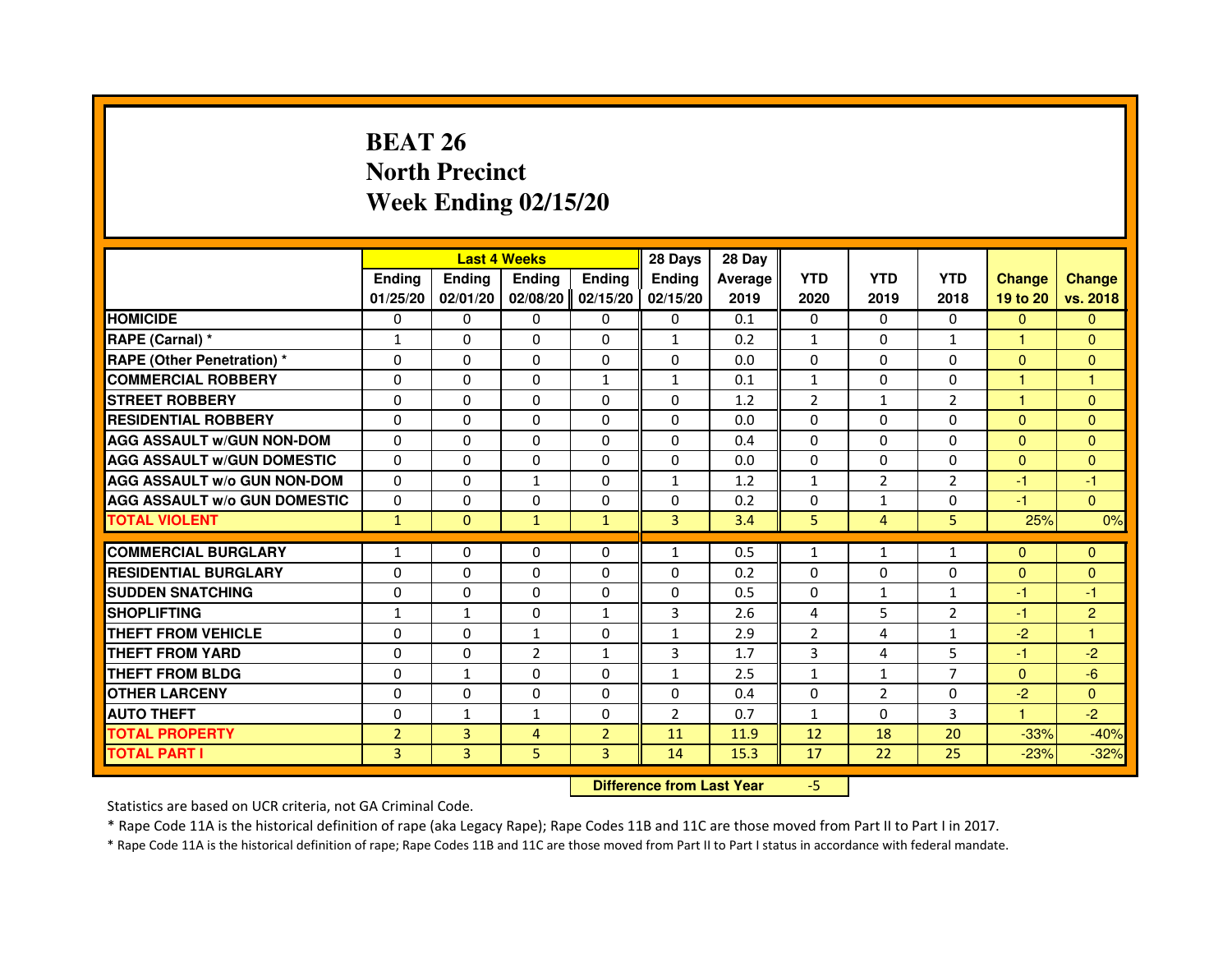# **BEAT 27 North PrecinctWeek Ending 02/15/20**

|                                     |                | <b>Last 4 Weeks</b> |                |                | 28 Days                          | 28 Day  |                |                |                |                |                |
|-------------------------------------|----------------|---------------------|----------------|----------------|----------------------------------|---------|----------------|----------------|----------------|----------------|----------------|
|                                     | <b>Ending</b>  | <b>Ending</b>       | <b>Ending</b>  | <b>Ending</b>  | <b>Ending</b>                    | Average | <b>YTD</b>     | <b>YTD</b>     | <b>YTD</b>     | <b>Change</b>  | <b>Change</b>  |
|                                     | 01/25/20       | 02/01/20            | 02/08/20       | 02/15/20       | 02/15/20                         | 2019    | 2020           | 2019           | 2018           | 19 to 20       | vs. 2018       |
| <b>HOMICIDE</b>                     | 0              | $\mathbf{0}$        | $\Omega$       | $\Omega$       | 0                                | 0.1     | $\Omega$       | $\Omega$       | 0              | $\Omega$       | $\Omega$       |
| RAPE (Carnal) *                     | 0              | $\mathbf{1}$        | 0              | $\Omega$       | $\mathbf{1}$                     | 0.3     | $\mathbf{1}$   | $\Omega$       | 0              | 1.             | 1              |
| <b>RAPE (Other Penetration) *</b>   | $\mathbf 0$    | 0                   | $\Omega$       | $\mathbf{0}$   | $\Omega$                         | 0.2     | $\Omega$       | $\Omega$       | $\mathbf{1}$   | $\Omega$       | $-1$           |
| <b>COMMERCIAL ROBBERY</b>           | $\mathbf 0$    | $\mathbf{0}$        | $\Omega$       | $\mathbf{0}$   | $\mathbf{0}$                     | 0.1     | $\Omega$       | $\mathbf{0}$   | $\overline{2}$ | $\Omega$       | $-2$           |
| <b>STREET ROBBERY</b>               | $\Omega$       | $\Omega$            | $\Omega$       | $\mathbf{1}$   | $\mathbf{1}$                     | 1.4     | $\mathbf{1}$   | $\Omega$       | $\mathbf{1}$   | $\mathbf{1}$   | $\mathbf{0}$   |
| <b>RESIDENTIAL ROBBERY</b>          | 0              | $\Omega$            | 0              | $\Omega$       | 0                                | 0.1     | $\Omega$       | $\Omega$       | $\Omega$       | $\Omega$       | $\Omega$       |
| <b>AGG ASSAULT W/GUN NON-GUN</b>    | $\Omega$       | 0                   | $\mathbf{1}$   | $\Omega$       | $\mathbf{1}$                     | 1.0     | $\overline{2}$ | $\Omega$       | $\mathbf{1}$   | $\overline{2}$ | $\mathbf{1}$   |
| <b>AGG ASSAULT W/GUN DOMESTIC</b>   | $\Omega$       | $\Omega$            | $\Omega$       | $\mathbf{1}$   | $\mathbf{1}$                     | 0.2     | $\mathbf{1}$   | $\mathbf{1}$   | $\Omega$       | $\Omega$       | $\mathbf{1}$   |
| <b>AGG ASSAULT W/o GUN NON-DOM</b>  | $\Omega$       | 0                   | $\overline{2}$ | $\mathbf{1}$   | 3                                | 1.5     | 4              | 3              | $\Omega$       | $\mathbf{1}$   | 4              |
| <b>AGG ASSAULT W/o GUN DOMESTIC</b> | $\overline{2}$ | 0                   | 0              | $\Omega$       | $\overline{2}$                   | 1.3     | $\overline{2}$ | $\mathbf{1}$   | 0              | 1              | $\overline{2}$ |
| <b>TOTAL VIOLENT</b>                | $\overline{2}$ | $\mathbf{1}$        | 3              | 3              | 9                                | 6.2     | 11             | 5              | 5              | 120%           | 120%           |
| <b>COMMERCIAL BURGLARY</b>          | 0              | 0                   | 0              | 0              | 0                                | 0.7     | 0              | $\mathbf{1}$   | $\mathbf{1}$   | -1             | -1             |
| <b>RESIDENTIAL BURGLARY</b>         | $\Omega$       | $\Omega$            | $\Omega$       | $\mathbf{1}$   | $\mathbf{1}$                     | 0.5     | $\overline{2}$ | $\Omega$       | $\overline{2}$ | $\overline{2}$ | $\mathbf{0}$   |
| <b>SUDDEN SNATCHING</b>             | $\Omega$       | $\Omega$            | $\Omega$       | $\Omega$       | $\Omega$                         | 0.3     | $\Omega$       | $\overline{2}$ | $\mathbf{1}$   | $-2$           | $-1$           |
| <b>SHOPLIFTING</b>                  | 0              | 0                   | 0              | $\overline{2}$ | 2                                | 3.1     | 4              | 5              | 2              | $-1$           | $\overline{2}$ |
| THEFT FROM VEHICLE                  | 0              | $\Omega$            | $\mathbf{1}$   | $\Omega$       | $\mathbf{1}$                     | 3.1     | $\overline{2}$ | 7              | $\overline{2}$ | $-5$           | $\Omega$       |
| <b>THEFT FROM YARD</b>              | $\mathbf 0$    | 0                   | $\Omega$       | $\mathbf 0$    | $\Omega$                         | 0.8     | $\mathbf 0$    | $\mathbf{1}$   | $\overline{2}$ | $-1$           | $-2$           |
| <b>THEFT FROM BLDG</b>              | 0              | $\Omega$            | $\mathbf{1}$   | $\mathbf{1}$   | $\overline{2}$                   | 2.4     | 2              | 5              | 6              | $-3$           | $-4$           |
| <b>OTHER LARCENY</b>                | 0              | $\Omega$            | 0              | $\Omega$       | $\Omega$                         | 0.2     | $\Omega$       | $\Omega$       | $\Omega$       | $\mathbf{0}$   | $\Omega$       |
| <b>AUTO THEFT</b>                   | $\mathbf{1}$   | $\Omega$            | $\Omega$       | $\mathbf{1}$   | $\overline{2}$                   | 0.9     | $\overline{2}$ | $\Omega$       | $\mathbf{1}$   | $\overline{2}$ | $\mathbf{1}$   |
| <b>TOTAL PROPERTY</b>               | $\mathbf{1}$   | $\mathbf{0}$        | $\overline{2}$ | 5              | 8                                | 12.0    | 12             | 21             | 17             | $-43%$         | $-29%$         |
| <b>TOTAL PART I</b>                 | 3              | $\mathbf{1}$        | 5              | 8              | 17                               | 18.3    | 23             | 26             | 22             | $-12%$         | 5%             |
|                                     |                |                     |                |                | <b>Difference from Last Year</b> |         | $-3$           |                |                |                |                |

 **Difference from Last Year**

Statistics are based on UCR criteria, not GA Criminal Code.

\* Rape Code 11A is the historical definition of rape (aka Legacy Rape); Rape Codes 11B and 11C are those moved from Part II to Part I in 2017.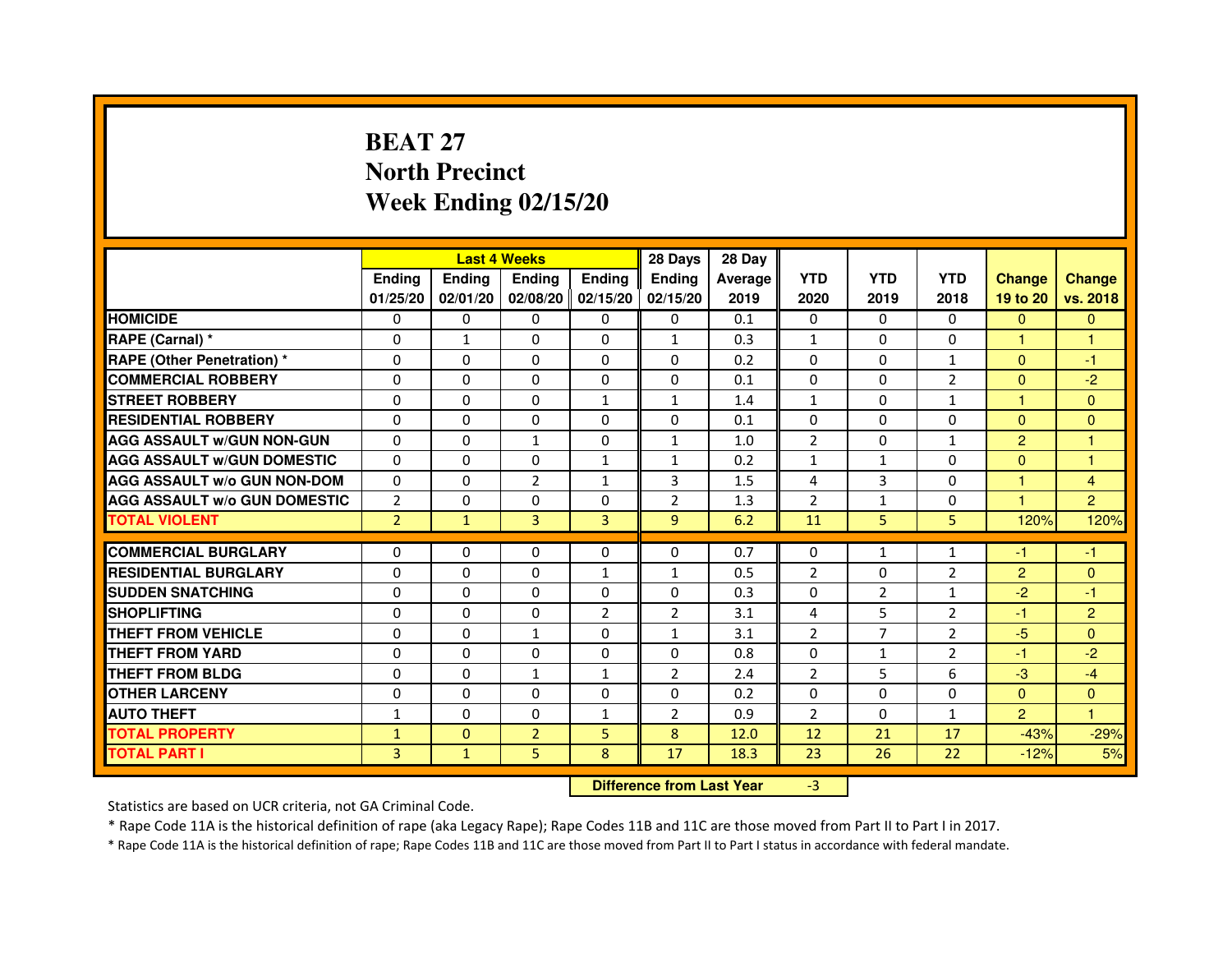# **BEAT 31 Central PrecinctWeek Ending 02/15/20**

|                                     |                | <b>Last 4 Weeks</b>              |                |               | 28 Days        | 28 Day  |                |                |                |                |                |
|-------------------------------------|----------------|----------------------------------|----------------|---------------|----------------|---------|----------------|----------------|----------------|----------------|----------------|
|                                     | <b>Ending</b>  | <b>Ending</b>                    | <b>Ending</b>  | <b>Ending</b> | <b>Ending</b>  | Average | <b>YTD</b>     | <b>YTD</b>     | <b>YTD</b>     | <b>Change</b>  | <b>Change</b>  |
|                                     | 01/25/20       | 02/01/20                         | 02/08/20       | 02/15/20      | 02/15/20       | 2019    | 2020           | 2019           | 2018           | 19 to 20       | vs. 2018       |
| <b>HOMICIDE</b>                     | 1              | $\Omega$                         | $\Omega$       | $\Omega$      | $\mathbf{1}$   | 0.1     | $\mathbf{1}$   | $\Omega$       | $\Omega$       | $\mathbf{1}$   | $\mathbf{1}$   |
| RAPE (Carnal) *                     | 0              | $\mathbf{1}$                     | $\mathbf{1}$   | $\mathbf{0}$  | $\overline{2}$ | 0.3     | 3              | $\mathbf{1}$   | 0              | $\overline{2}$ | 3              |
| <b>RAPE (Other Penetration) *</b>   | 0              | 0                                | 0              | $\Omega$      | 0              | 0.2     | $\Omega$       | $\Omega$       | $\mathbf{1}$   | $\Omega$       | $-1$           |
| <b>COMMERCIAL ROBBERY</b>           | $\Omega$       | $\Omega$                         | $\Omega$       | $\mathbf{0}$  | $\Omega$       | 0.0     | $\Omega$       | $\Omega$       | $\Omega$       | $\Omega$       | $\Omega$       |
| <b>STREET ROBBERY</b>               | $\Omega$       | $\Omega$                         | $\Omega$       | $\Omega$      | $\Omega$       | 0.7     | $\Omega$       | $\Omega$       | 4              | $\Omega$       | $-4$           |
| <b>RESIDENTIAL ROBBERY</b>          | $\Omega$       | $\Omega$                         | $\Omega$       | $\Omega$      | $\Omega$       | 0.0     | $\Omega$       | $\Omega$       | $\Omega$       | $\Omega$       | $\mathbf{0}$   |
| <b>AGG ASSAULT w/GUN NON-DOM</b>    | 3              | $\mathbf 0$                      | $\Omega$       | $\Omega$      | 3              | 1.1     | $\overline{3}$ | $\mathbf{1}$   | $\overline{2}$ | $\overline{2}$ | $\mathbf{1}$   |
| <b>AGG ASSAULT w/GUN DOMESTIC</b>   | $\Omega$       | $\Omega$                         | $\Omega$       | $\Omega$      | $\Omega$       | 0.2     | $\Omega$       | $\Omega$       | $\mathbf{1}$   | $\Omega$       | $-1$           |
| <b>AGG ASSAULT W/o GUN NON-DOM</b>  | $\mathbf{0}$   | $\mathbf{1}$                     | 0              | $\mathbf{0}$  | 1              | 0.7     | $\mathbf{1}$   | $\mathbf{1}$   | $\mathbf{1}$   | $\mathbf{0}$   | $\mathbf{0}$   |
| <b>AGG ASSAULT w/o GUN DOMESTIC</b> | $\mathbf{1}$   | 0                                | 0              | $\mathbf{1}$  | $\overline{2}$ | 0.9     | $\overline{2}$ | $\mathbf{1}$   | $\mathbf{1}$   |                | $\overline{1}$ |
| <b>TOTAL VIOLENT</b>                | 5              | $\overline{2}$                   | $\mathbf{1}$   | $\mathbf{1}$  | 9              | 4.1     | 10             | $\overline{4}$ | 10             | 150%           | 0%             |
| <b>COMMERCIAL BURGLARY</b>          | $\Omega$       | 0                                | 0              | 0             | 0              | 1.2     | $\mathbf{1}$   | 0              | 3              |                | $-2$           |
| <b>RESIDENTIAL BURGLARY</b>         | $\mathbf{1}$   | $\overline{2}$                   | $\Omega$       | $\mathbf{0}$  | 3              | 3.5     | 9              | 3              | $\overline{2}$ | 6              | $\overline{7}$ |
| <b>SUDDEN SNATCHING</b>             | 0              | $\Omega$                         | $\Omega$       | $\Omega$      | $\Omega$       | 0.3     | $\Omega$       | $\mathbf{1}$   | $\Omega$       | $-1$           | $\mathbf{0}$   |
| <b>SHOPLIFTING</b>                  | 0              | 0                                | 0              | $\mathbf{0}$  | 0              | 0.4     | $\mathbf{1}$   | $\mathbf{1}$   | 0              | $\mathbf{0}$   | 1              |
| <b>THEFT FROM VEHICLE</b>           | 0              | $\mathbf 0$                      | $\mathbf{1}$   | $\mathbf{1}$  | $\overline{2}$ | 4.3     | 3              | 5              | 4              | $-2$           | $-1$           |
| <b>THEFT FROM YARD</b>              | $\mathbf{1}$   | $\mathbf{1}$                     | $\mathbf 0$    | 0             | $\overline{2}$ | 4.4     | 4              | 3              | 5              | $\mathbf{1}$   | $-1$           |
| <b>THEFT FROM BLDG</b>              | $\mathbf{1}$   | $\Omega$                         | 0              | $\Omega$      | $\mathbf{1}$   | 1.5     | $\mathbf{1}$   | 3              | 3              | $-2$           | $-2$           |
| <b>OTHER LARCENY</b>                | $\mathbf 0$    | $\Omega$                         | 0              | $\mathbf{1}$  | $\mathbf{1}$   | 1.9     | $\mathbf{1}$   | 4              | $\Omega$       | $-3$           | 1              |
| <b>AUTO THEFT</b>                   | $\overline{2}$ | $\mathbf{1}$                     | $\Omega$       | 3             | 6              | 1.1     | $\overline{7}$ | 4              | $\mathbf{1}$   | 3              | 6              |
| <b>TOTAL PROPERTY</b>               | 5              | 4                                | $\mathbf{1}$   | 5             | 15             | 18.6    | 27             | 24             | 18             | 13%            | 50%            |
| <b>TOTAL PART I</b>                 | 10             | 6                                | $\overline{2}$ | 6             | 24             | 22.7    | 37             | 28             | 28             | 32%            | 32%            |
|                                     |                | <b>Difference from Last Year</b> |                | 9             |                |         |                |                |                |                |                |

 **Difference from Last Year**

Statistics are based on UCR criteria, not GA Criminal Code.

\* Rape Code 11A is the historical definition of rape (aka Legacy Rape); Rape Codes 11B and 11C are those moved from Part II to Part I in 2017.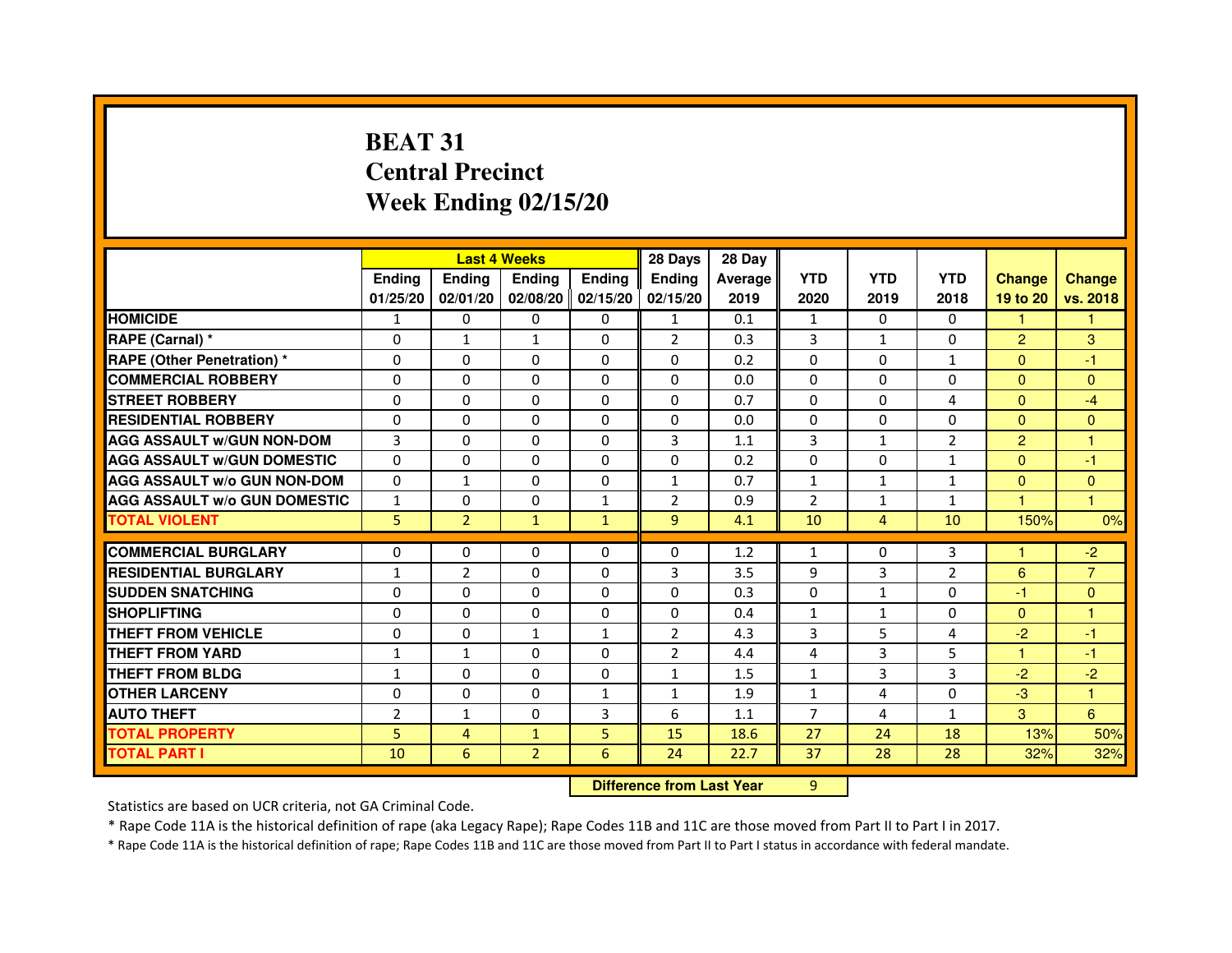## **BEAT 32 Central PrecinctWeek Ending 02/15/20**

|                                     |                |               | <b>Last 4 Weeks</b> |                | 28 Days                          | 28 Day  |                |                |              |                |                |
|-------------------------------------|----------------|---------------|---------------------|----------------|----------------------------------|---------|----------------|----------------|--------------|----------------|----------------|
|                                     | <b>Ending</b>  | <b>Ending</b> | <b>Ending</b>       | <b>Ending</b>  | <b>Ending</b>                    | Average | <b>YTD</b>     | <b>YTD</b>     | <b>YTD</b>   | <b>Change</b>  | <b>Change</b>  |
|                                     | 01/25/20       | 02/01/20      | 02/08/20            | 02/15/20       | 02/15/20                         | 2019    | 2020           | 2019           | 2018         | 19 to 20       | vs. 2018       |
| <b>HOMICIDE</b>                     | $\Omega$       | $\Omega$      | $\Omega$            | $\Omega$       | 0                                | 0.1     | $\Omega$       | $\Omega$       | $\Omega$     | $\Omega$       | $\mathbf{0}$   |
| RAPE (Carnal) *                     | 0              | 0             | 0                   | 0              | 0                                | 0.2     | $\Omega$       | $\mathbf{1}$   | 0            | $-1$           | $\mathbf{0}$   |
| <b>RAPE (Other Penetration) *</b>   | $\Omega$       | $\Omega$      | $\Omega$            | $\Omega$       | $\Omega$                         | 0.1     | $\Omega$       | $\Omega$       | $\Omega$     | $\Omega$       | $\Omega$       |
| <b>COMMERCIAL ROBBERY</b>           | $\Omega$       | $\mathbf{1}$  | $\Omega$            | $\Omega$       | $\mathbf{1}$                     | 0.9     | 2              | $\mathbf{1}$   | $\Omega$     | $\mathbf{1}$   | $\overline{2}$ |
| <b>STREET ROBBERY</b>               | $\Omega$       | $\Omega$      | $\Omega$            | $\Omega$       | $\Omega$                         | 0.2     | $\Omega$       | $\Omega$       | $\mathbf{1}$ | $\Omega$       | $-1$           |
| <b>RESIDENTIAL ROBBERY</b>          | $\Omega$       | $\Omega$      | $\Omega$            | $\Omega$       | $\Omega$                         | 0.0     | $\Omega$       | $\Omega$       | $\Omega$     | $\Omega$       | $\Omega$       |
| <b>AGG ASSAULT W/GUN NON-DOM</b>    | $\Omega$       | $\Omega$      | $\Omega$            | $\Omega$       | $\Omega$                         | 0.2     | $\overline{2}$ | $\overline{2}$ | $\Omega$     | $\Omega$       | $\overline{c}$ |
| <b>AGG ASSAULT W/GUN DOMESTIC</b>   | $\Omega$       | $\Omega$      | $\mathbf{1}$        | $\Omega$       | $\mathbf{1}$                     | 0.0     | $\mathbf{1}$   | $\Omega$       | $\Omega$     | $\mathbf{1}$   | $\mathbf{1}$   |
| <b>AGG ASSAULT W/o GUN NON-DOM</b>  | $\Omega$       | 0             | 0                   | 0              | 0                                | 0.3     | $\Omega$       | 0              | 0            | $\Omega$       | $\mathbf{0}$   |
| <b>AGG ASSAULT W/o GUN DOMESTIC</b> | $\Omega$       | 0             | 0                   | $\Omega$       | $\Omega$                         | 0.4     | $\Omega$       | $\Omega$       | $\Omega$     | $\Omega$       | $\Omega$       |
| <b>TOTAL VIOLENT</b>                | $\mathbf{0}$   | $\mathbf{1}$  | $\mathbf{1}$        | $\mathbf{0}$   | $\overline{2}$                   | 2.5     | 5              | $\overline{4}$ | $\mathbf{1}$ | 25%            | 400%           |
| <b>COMMERCIAL BURGLARY</b>          | $\Omega$       | 0             | 0                   | 0              | $\Omega$                         | 0.3     | $\mathbf{1}$   | 0              | 0            | 1              | 1              |
| <b>RESIDENTIAL BURGLARY</b>         | $\Omega$       | $\Omega$      | $\mathbf{1}$        | $\Omega$       | $\mathbf{1}$                     | 1.8     | 4              | 3              | 4            | 1              | $\Omega$       |
| <b>SUDDEN SNATCHING</b>             | $\Omega$       | $\Omega$      | $\Omega$            | $\Omega$       | $\Omega$                         | 0.2     | $\Omega$       | $\Omega$       | $\Omega$     | $\Omega$       | $\Omega$       |
| <b>SHOPLIFTING</b>                  | 2              | 0             | 2                   | 1              | 5                                | 3.1     | 6              | 5              | 7            | 1              | $-1$           |
| THEFT FROM VEHICLE                  | $\mathbf{1}$   | $\Omega$      | $\mathbf{1}$        | $\Omega$       | $\overline{2}$                   | 4.9     | 3              | 4              | 12           | $-1$           | -9             |
| <b>THEFT FROM YARD</b>              | $\overline{2}$ | 0             | $\Omega$            | 0              | $\overline{2}$                   | 2.6     | 4              | $\overline{2}$ | 6            | $\overline{2}$ | $-2$           |
| <b>THEFT FROM BLDG</b>              | $\Omega$       | $\Omega$      | $\Omega$            | $\Omega$       | $\Omega$                         | 2.5     | $\mathbf{1}$   | $\Omega$       | 6            | $\mathbf{1}$   | $-5$           |
| <b>OTHER LARCENY</b>                | $\Omega$       | $\Omega$      | $\Omega$            | $\mathbf{1}$   | $\mathbf{1}$                     | 0.8     | 3              | $\Omega$       | $\mathbf{1}$ | 3              | $\overline{2}$ |
| <b>AUTO THEFT</b>                   | $\Omega$       | $\Omega$      | $\mathbf{1}$        | $\Omega$       | $\mathbf{1}$                     | 1.2     | $\mathbf{1}$   | $\mathbf{1}$   | 3            | $\Omega$       | $-2$           |
| <b>TOTAL PROPERTY</b>               | 5              | $\Omega$      | 5                   | $\overline{2}$ | 12                               | 17.3    | 23             | 15             | 39           | 53%            | $-41%$         |
| <b>TOTAL PART I</b>                 | 5              | $\mathbf{1}$  | 6                   | $\overline{2}$ | 14                               | 19.8    | 28             | 19             | 40           | 47%            | $-30%$         |
|                                     |                |               |                     |                | <b>Difference from Last Year</b> |         | $\overline{9}$ |                |              |                |                |

 **Difference from Last Year**

Statistics are based on UCR criteria, not GA Criminal Code.

\* Rape Code 11A is the historical definition of rape (aka Legacy Rape); Rape Codes 11B and 11C are those moved from Part II to Part I in 2017.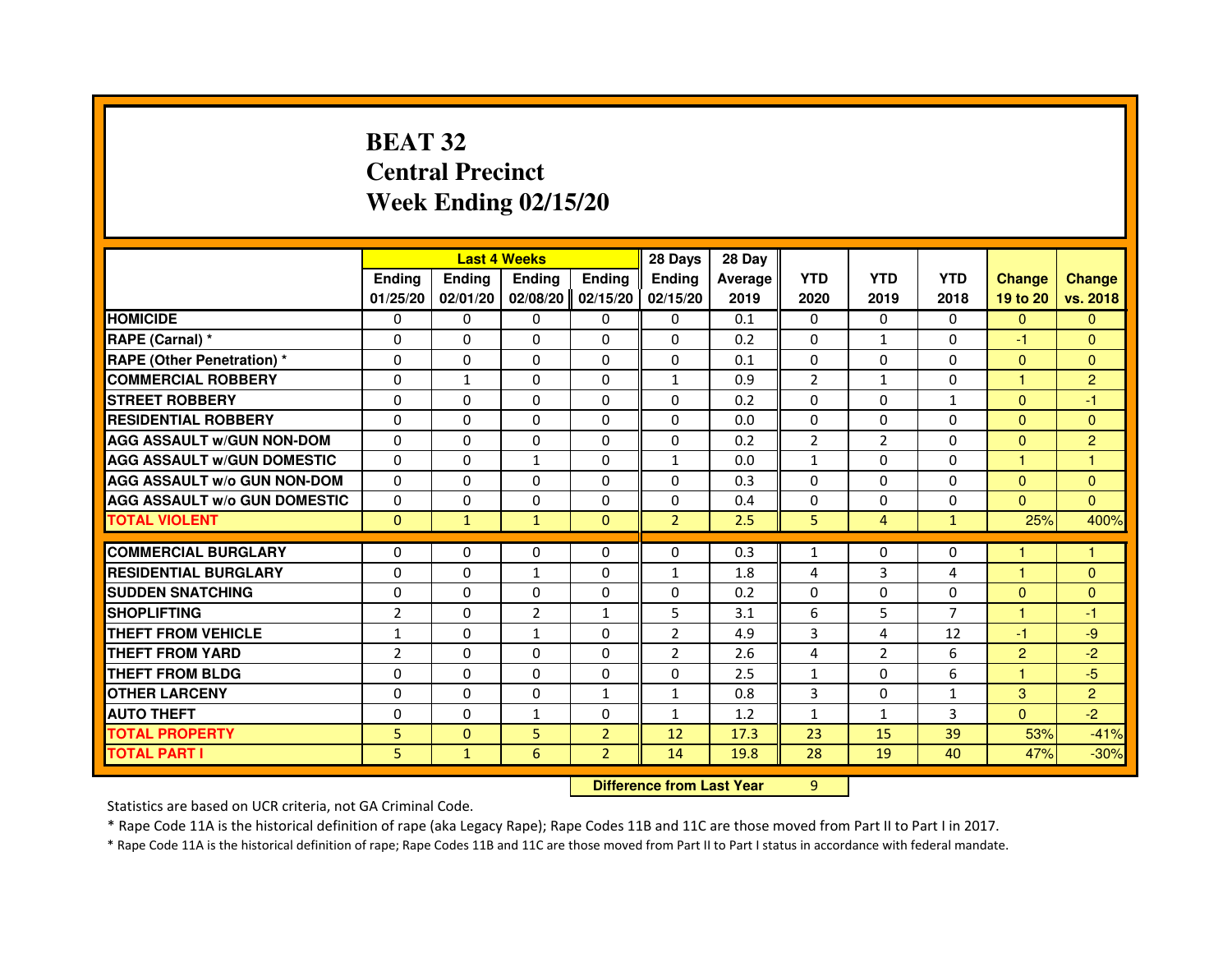# **BEAT 33 Central PrecinctWeek Ending 02/15/20**

|                                     |                | <b>Last 4 Weeks</b> |                                  |                | 28 Days        | 28 Day  |                |                |                |                |                |
|-------------------------------------|----------------|---------------------|----------------------------------|----------------|----------------|---------|----------------|----------------|----------------|----------------|----------------|
|                                     | <b>Ending</b>  | <b>Ending</b>       | <b>Ending</b>                    | <b>Ending</b>  | <b>Ending</b>  | Average | <b>YTD</b>     | <b>YTD</b>     | <b>YTD</b>     | <b>Change</b>  | <b>Change</b>  |
|                                     | 01/25/20       | 02/01/20            | 02/08/20                         | 02/15/20       | 02/15/20       | 2019    | 2020           | 2019           | 2018           | 19 to 20       | vs. 2018       |
| <b>HOMICIDE</b>                     | 0              | $\Omega$            | $\Omega$                         | $\Omega$       | 0              | 0.2     | $\Omega$       | $\mathbf{1}$   | $\Omega$       | $-1$           | $\mathbf{0}$   |
| RAPE (Carnal) *                     | 0              | 0                   | 0                                | $\Omega$       | $\Omega$       | 0.0     | 0              | 0              | 0              | $\mathbf{0}$   | $\mathbf{0}$   |
| <b>RAPE (Other Penetration) *</b>   | 0              | 0                   | $\Omega$                         | $\Omega$       | $\Omega$       | 0.1     | $\Omega$       | $\Omega$       | $\mathbf{1}$   | $\Omega$       | -1             |
| <b>COMMERCIAL ROBBERY</b>           | $\Omega$       | $\Omega$            | $\Omega$                         | $\mathbf{0}$   | $\Omega$       | 0.3     | $\Omega$       | $\Omega$       | $\Omega$       | $\Omega$       | $\mathbf{0}$   |
| <b>STREET ROBBERY</b>               | $\Omega$       | 0                   | $\Omega$                         | $\mathbf{1}$   | $\mathbf{1}$   | 1.3     | 2              | $\mathbf{1}$   | $\mathbf{1}$   | $\mathbf{1}$   | $\mathbf{1}$   |
| <b>RESIDENTIAL ROBBERY</b>          | $\Omega$       | $\Omega$            | 0                                | $\Omega$       | $\Omega$       | 0.0     | $\Omega$       | $\Omega$       | $\Omega$       | $\Omega$       | $\Omega$       |
| <b>AGG ASSAULT w/GUN NON-DOM</b>    | $\overline{2}$ | $\mathbf 0$         | $\mathbf{1}$                     | $\Omega$       | 3              | 1.0     | $\overline{3}$ | $\overline{2}$ | $\mathbf{1}$   | $\overline{1}$ | $\overline{2}$ |
| <b>AGG ASSAULT w/GUN DOMESTIC</b>   | $\Omega$       | $\Omega$            | $\Omega$                         | $\Omega$       | $\Omega$       | 0.2     | $\Omega$       | $\Omega$       | $\Omega$       | $\Omega$       | $\Omega$       |
| <b>AGG ASSAULT W/o GUN NON-DOM</b>  | $\mathbf{0}$   | 0                   | 0                                | $\mathbf{0}$   | 0              | 0.9     | $\mathbf{1}$   | 3              | 2              | $-2$           | -1             |
| <b>AGG ASSAULT w/o GUN DOMESTIC</b> | $\Omega$       | $\mathbf{1}$        | 0                                | $\Omega$       | $\mathbf{1}$   | 0.7     | $\mathbf{1}$   | $\overline{2}$ | 0              | $-1$           | $\mathbf{1}$   |
| <b>TOTAL VIOLENT</b>                | $\overline{2}$ | $\mathbf{1}$        | $\mathbf{1}$                     | $\mathbf{1}$   | 5              | 4.7     | $\overline{7}$ | 9              | 5              | $-22%$         | 40%            |
| <b>COMMERCIAL BURGLARY</b>          | $\mathbf{1}$   | 0                   | $\mathbf{1}$                     | $\mathbf{1}$   | 3              | 1.3     | 3              | 0              | $\mathbf{1}$   | 3              | $\overline{2}$ |
| <b>RESIDENTIAL BURGLARY</b>         | $\Omega$       | $\overline{2}$      | $\Omega$                         | $\mathbf{0}$   | $\overline{2}$ | 1.8     | $\overline{2}$ | $\overline{3}$ | $\Omega$       | $-1$           | $\overline{2}$ |
| <b>SUDDEN SNATCHING</b>             | $\Omega$       | $\Omega$            | $\Omega$                         | $\Omega$       | $\Omega$       | 0.1     | $\Omega$       | $\Omega$       | $\Omega$       | $\Omega$       | $\Omega$       |
| <b>SHOPLIFTING</b>                  | 0              | 0                   | $\overline{2}$                   | $\mathbf{0}$   | $\overline{2}$ | 7.9     | 5              | 6              | $\mathbf{1}$   | $-1$           | $\overline{4}$ |
| <b>THEFT FROM VEHICLE</b>           | $\Omega$       | $\mathbf{1}$        | $\Omega$                         | $\mathbf{1}$   | $\overline{2}$ | 3.4     | $\overline{3}$ | $\overline{2}$ | 5              | 1              | $-2$           |
| <b>THEFT FROM YARD</b>              | $\mathbf 0$    | $\mathbf{1}$        | $\Omega$                         | $\mathbf{1}$   | $\overline{2}$ | 3.6     | $\overline{7}$ | 6              | $\overline{2}$ | $\mathbf{1}$   | 5              |
| <b>THEFT FROM BLDG</b>              | 0              | $\Omega$            | 0                                | $\Omega$       | $\Omega$       | 1.7     | $\Omega$       | 2              | $\overline{7}$ | $-2$           | $-7$           |
| <b>OTHER LARCENY</b>                | $\mathbf 0$    | $\Omega$            | $\Omega$                         | $\Omega$       | $\Omega$       | 2.0     | $\Omega$       | 3              | $\Omega$       | $-3$           | $\mathbf{0}$   |
| <b>AUTO THEFT</b>                   | $\mathbf{1}$   | $\overline{2}$      | $\Omega$                         | $\Omega$       | 3              | 1.4     | 5              | 4              | 4              | $\mathbf{1}$   | $\mathbf{1}$   |
| <b>TOTAL PROPERTY</b>               | $\overline{2}$ | $6\phantom{1}6$     | $\overline{3}$                   | 3              | 14             | 23.2    | 25             | 26             | 20             | $-4%$          | 25%            |
| <b>TOTAL PART I</b>                 | 4              | $\overline{7}$      | $\overline{4}$                   | $\overline{4}$ | 19             | 27.8    | 32             | 35             | 25             | $-9%$          | 28%            |
|                                     |                |                     | <b>Difference from Last Year</b> |                | $-3$           |         |                |                |                |                |                |

 **Difference from Last Year**

Statistics are based on UCR criteria, not GA Criminal Code.

\* Rape Code 11A is the historical definition of rape (aka Legacy Rape); Rape Codes 11B and 11C are those moved from Part II to Part I in 2017.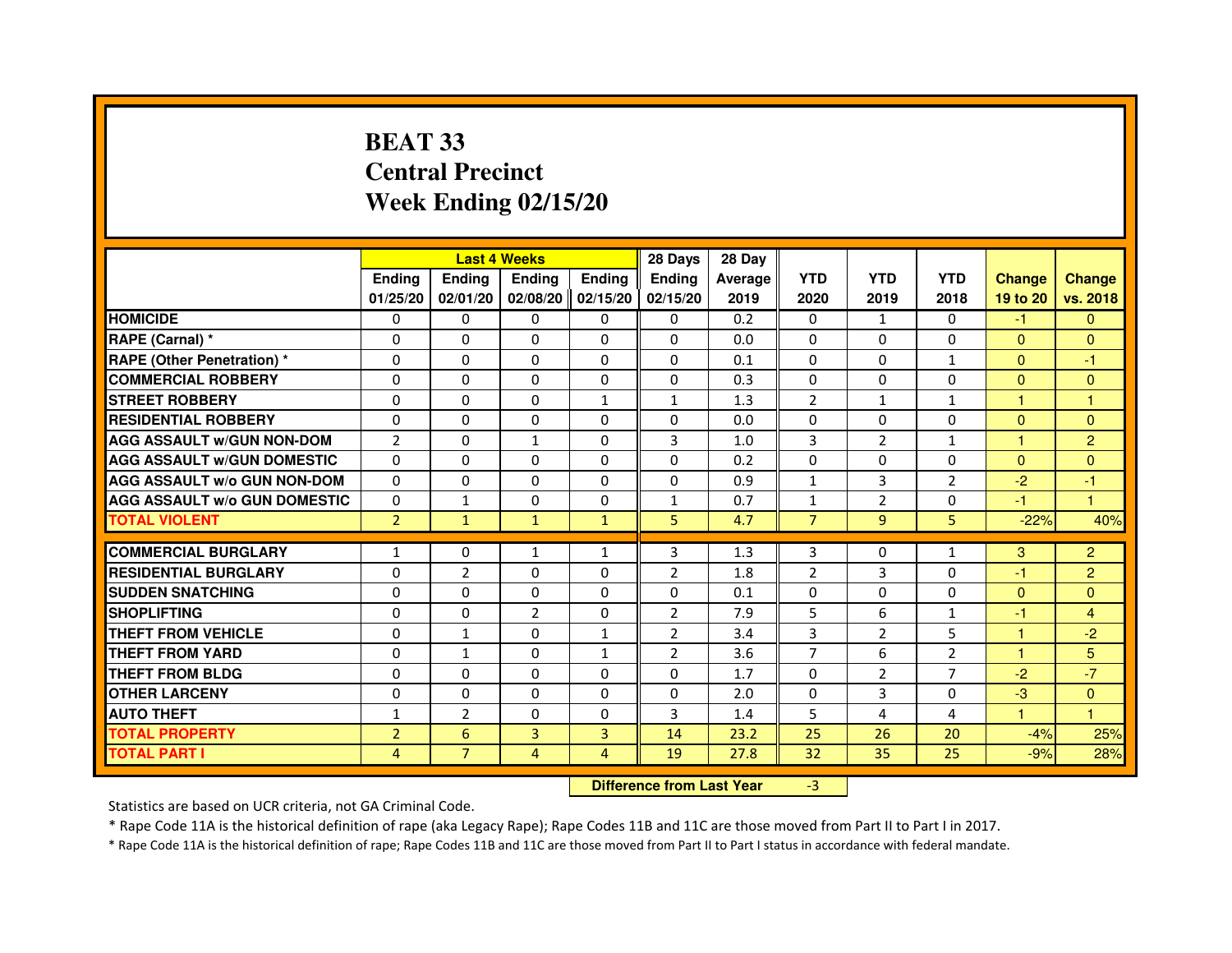# **BEAT 34 Central PrecinctWeek Ending 02/15/20**

|                                     |                |                | <b>Last 4 Weeks</b> |                | 28 Days                          | 28 Day         |                |                |                |               |               |
|-------------------------------------|----------------|----------------|---------------------|----------------|----------------------------------|----------------|----------------|----------------|----------------|---------------|---------------|
|                                     | <b>Ending</b>  | <b>Ending</b>  | <b>Ending</b>       | <b>Ending</b>  | <b>Ending</b>                    | <b>Average</b> | <b>YTD</b>     | <b>YTD</b>     | <b>YTD</b>     | <b>Change</b> | <b>Change</b> |
|                                     | 01/25/20       | 02/01/20       | 02/08/20            | 02/15/20       | 02/15/20                         | 2019           | 2020           | 2019           | 2018           | 19 to 20      | vs. 2018      |
| <b>HOMICIDE</b>                     | 0              | $\Omega$       | $\Omega$            | $\Omega$       | 0                                | 0.1            | $\mathbf{1}$   | $\Omega$       | $\Omega$       | 1.            | $\mathbf{1}$  |
| RAPE (Carnal) *                     | 1              | $\mathbf{0}$   | 0                   | $\Omega$       | $\mathbf{1}$                     | 0.2            | $\mathbf{1}$   | $\Omega$       | 0              | 1             | 1             |
| <b>RAPE (Other Penetration) *</b>   | $\mathbf{1}$   | 0              | $\Omega$            | $\mathbf{0}$   | $\mathbf{1}$                     | 0.1            | $\mathbf{1}$   | $\mathbf{1}$   | $\Omega$       | $\Omega$      | $\mathbf{1}$  |
| <b>COMMERCIAL ROBBERY</b>           | $\mathbf 0$    | $\Omega$       | $\Omega$            | $\mathbf{0}$   | $\Omega$                         | 0.0            | $\Omega$       | $\mathbf{0}$   | $\Omega$       | $\Omega$      | $\Omega$      |
| <b>STREET ROBBERY</b>               | $\Omega$       | $\Omega$       | $\mathbf{1}$        | $\mathbf{0}$   | $\mathbf{1}$                     | 0.9            | $\mathbf{1}$   | $\mathbf{1}$   | $\Omega$       | $\Omega$      | $\mathbf{1}$  |
| <b>RESIDENTIAL ROBBERY</b>          | 0              | $\Omega$       | 0                   | $\mathbf{0}$   | $\Omega$                         | 0.2            | $\Omega$       | $\Omega$       | $\mathbf{1}$   | $\Omega$      | $-1$          |
| <b>AGG ASSAULT W/GUN NON-DOM</b>    | $\Omega$       | 0              | $\mathbf{1}$        | $\mathbf{0}$   | $\mathbf{1}$                     | 1.8            | 3              | 3              | $\Omega$       | $\Omega$      | 3             |
| <b>AGG ASSAULT W/GUN DOMESTIC</b>   | $\Omega$       | $\Omega$       | $\Omega$            | $\Omega$       | $\Omega$                         | 0.5            | $\Omega$       | $\overline{2}$ | $\mathbf{1}$   | $-2$          | $-1$          |
| <b>AGG ASSAULT W/o GUN NON-DOM</b>  | $\Omega$       | 0              | 0                   | $\overline{2}$ | $\overline{2}$                   | 0.9            | 3              | 0              | $\overline{2}$ | 3             | 1             |
| <b>AGG ASSAULT W/o GUN DOMESTIC</b> | $\Omega$       | 0              | 0                   | $\Omega$       | 0                                | 1.6            | $\mathbf{1}$   | $\mathbf{1}$   | $\Omega$       | $\Omega$      | 1             |
| <b>TOTAL VIOLENT</b>                | $\overline{2}$ | $\mathbf{0}$   | $\overline{2}$      | $\overline{2}$ | 6                                | 6.2            | 11             | 8              | $\overline{4}$ | 38%           | 175%          |
| <b>COMMERCIAL BURGLARY</b>          | 0              | 0              | 0                   | 0              | 0                                | 0.5            | 0              | 0              | 0              | $\Omega$      | $\Omega$      |
| <b>RESIDENTIAL BURGLARY</b>         | $\mathbf{1}$   | $\mathbf{1}$   | $\mathbf{1}$        | $\mathbf{0}$   | 3                                | 3.2            | 4              | $\overline{7}$ | 4              | $-3$          | $\Omega$      |
| <b>SUDDEN SNATCHING</b>             | 0              | 0              | $\mathbf{1}$        | $\Omega$       | $\mathbf{1}$                     | 0.2            | $\mathbf{1}$   | $\mathbf{1}$   | $\Omega$       | $\Omega$      | 1             |
| <b>SHOPLIFTING</b>                  | 0              | 0              | 0                   | $\mathbf{0}$   | $\mathbf{0}$                     | 1.2            | $\mathbf{0}$   | $\mathbf{1}$   | 2              | $-1$          | $-2$          |
| THEFT FROM VEHICLE                  | $\overline{2}$ | $\Omega$       | $\mathbf{1}$        | $\mathbf{0}$   | 3                                | 2.3            | 3              | 2              | 3              | 1             | $\Omega$      |
| <b>THEFT FROM YARD</b>              | $\mathbf 0$    | 0              | 1                   | $\mathbf 0$    | $\mathbf{1}$                     | 2.3            | 3              | 5              | $\overline{2}$ | $-2$          | $\mathbf{1}$  |
| <b>THEFT FROM BLDG</b>              | $\mathbf{1}$   | $\mathbf{1}$   | 0                   | $\Omega$       | $\overline{2}$                   | 1.4            | 4              | $\mathbf{1}$   | 4              | 3             | $\Omega$      |
| <b>OTHER LARCENY</b>                | 0              | $\Omega$       | 0                   | $\Omega$       | $\Omega$                         | 0.3            | $\Omega$       | $\mathbf{1}$   | $\Omega$       | $-1$          | $\Omega$      |
| <b>AUTO THEFT</b>                   | $\Omega$       | $\Omega$       | $\Omega$            | $\mathbf{1}$   | $\mathbf{1}$                     | 2.0            | $\overline{2}$ | $\overline{2}$ | 5              | $\Omega$      | $-3$          |
| <b>TOTAL PROPERTY</b>               | $\overline{4}$ | $\overline{2}$ | $\overline{4}$      | $\mathbf{1}$   | 11                               | 13.3           | 17             | 20             | 20             | $-15%$        | $-15%$        |
| <b>TOTAL PART I</b>                 | 6              | $\overline{2}$ | 6                   | 3              | 17                               | 19.6           | 28             | 28             | 24             | 0%            | 17%           |
|                                     |                |                |                     |                | <b>Difference from Last Year</b> |                | $\Omega$       |                |                |               |               |

 **Difference from Last Year**

Statistics are based on UCR criteria, not GA Criminal Code.

\* Rape Code 11A is the historical definition of rape (aka Legacy Rape); Rape Codes 11B and 11C are those moved from Part II to Part I in 2017.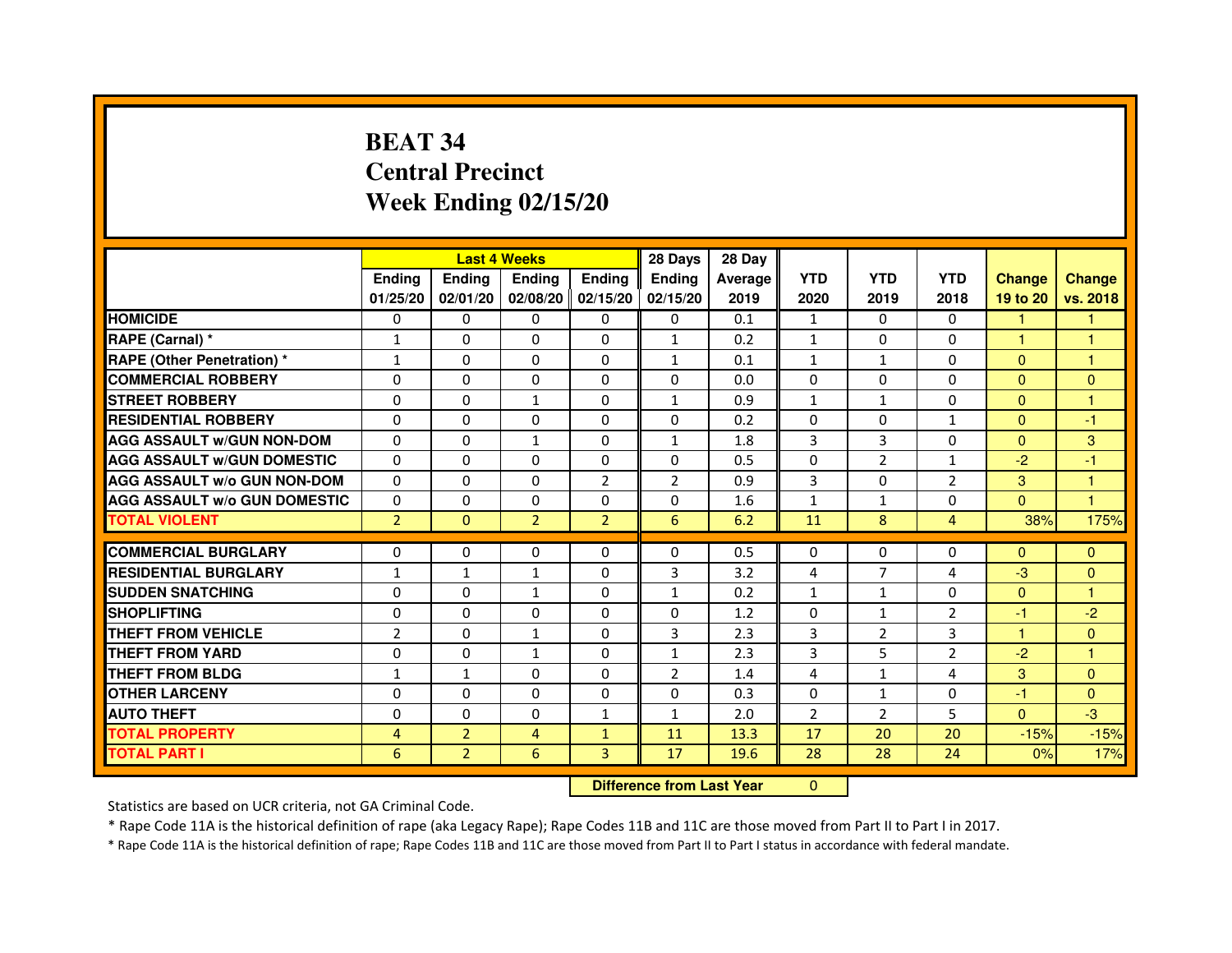# **BEAT 35 Central PrecinctWeek Ending 02/15/20**

|                                     |                |                | <b>Last 4 Weeks</b>              |                   | 28 Days        | 28 Day  |                |                |                |                |               |
|-------------------------------------|----------------|----------------|----------------------------------|-------------------|----------------|---------|----------------|----------------|----------------|----------------|---------------|
|                                     | Ending         | Ending         | Ending                           | <b>Ending</b>     | Ending         | Average | <b>YTD</b>     | <b>YTD</b>     | <b>YTD</b>     | <b>Change</b>  | <b>Change</b> |
|                                     | 01/25/20       | 02/01/20       |                                  | 02/08/20 02/15/20 | 02/15/20       | 2019    | 2020           | 2019           | 2018           | 19 to 20       | vs. 2018      |
| <b>HOMICIDE</b>                     | 0              | 0              | 3                                | $\Omega$          | 3              | 0.0     | 3              | $\Omega$       | $\Omega$       | 3              | 3             |
| RAPE (Carnal) *                     | 0              | 0              | $\mathbf{1}$                     | 0                 | 1              | 0.0     | 1              | $\mathbf{0}$   | $\Omega$       | 1              | 1             |
| <b>RAPE (Other Penetration) *</b>   | $\Omega$       | $\mathbf 0$    | $\Omega$                         | 0                 | 0              | 0.0     | $\Omega$       | $\mathbf{0}$   | $\Omega$       | $\mathbf{0}$   | $\Omega$      |
| <b>COMMERCIAL ROBBERY</b>           | $\mathbf 0$    | 0              | $\Omega$                         | $\mathbf 0$       | $\Omega$       | 0.2     | $\mathbf{0}$   | $\mathbf{0}$   | $\Omega$       | $\Omega$       | $\mathbf{0}$  |
| <b>STREET ROBBERY</b>               | $\Omega$       | $\Omega$       | $\Omega$                         | $\Omega$          | $\Omega$       | 1.1     | $\Omega$       | $\mathbf{1}$   | $\Omega$       | $-1$           | $\Omega$      |
| <b>RESIDENTIAL ROBBERY</b>          | $\Omega$       | $\mathbf 0$    | 0                                | 0                 | 0              | 0.0     | $\Omega$       | $\mathbf 0$    | $\Omega$       | $\Omega$       | $\Omega$      |
| <b>AGG ASSAULT w/GUN NON-DOM</b>    | $\Omega$       | $\Omega$       | $\Omega$                         | $\Omega$          | 0              | 2.2     | $\mathbf{1}$   | $\overline{2}$ | $\overline{2}$ | $-1$           | $-1$          |
| <b>AGG ASSAULT W/GUN DOMESTIC</b>   | $\mathbf{1}$   | $\Omega$       | $\mathbf 0$                      | $\Omega$          | $\mathbf{1}$   | 0.2     | $\mathbf{1}$   | $\mathbf{1}$   | 0              | $\Omega$       | $\mathbf{1}$  |
| <b>AGG ASSAULT W/o GUN NON-DOM</b>  | $\Omega$       | $\mathbf{1}$   | $\Omega$                         | $\Omega$          | $\mathbf{1}$   | 0.6     | $\mathbf{1}$   | $\Omega$       | $\Omega$       | $\mathbf{1}$   | $\mathbf{1}$  |
| <b>AGG ASSAULT w/o GUN DOMESTIC</b> | $\Omega$       | $\mathbf 0$    | $\Omega$                         | 0                 | 0              | 0.9     | $\mathbf{1}$   | 1              | 0              | $\Omega$       | 1             |
| <b>TOTAL VIOLENT</b>                | $\mathbf{1}$   | $\mathbf{1}$   | 4                                | $\mathbf{0}$      | 6              | 5.2     | 8              | 5              | $\overline{2}$ | 60%            | 300%          |
| <b>COMMERCIAL BURGLARY</b>          | 0              | 0              | 0                                | 0                 | 0              | 1.2     | 1              | 0              | 1              | 1              | $\mathbf{0}$  |
| <b>RESIDENTIAL BURGLARY</b>         | $\mathbf 0$    | $\mathbf 0$    | $\overline{2}$                   | $\overline{2}$    | 4              | 2.9     | 9              | 5              | 4              | $\overline{4}$ | 5             |
| <b>SUDDEN SNATCHING</b>             | $\Omega$       | $\mathbf 0$    | $\Omega$                         | $\Omega$          | $\Omega$       | 0.2     | $\Omega$       | $\Omega$       | $\mathbf{1}$   | $\Omega$       | $-1$          |
| <b>SHOPLIFTING</b>                  | 0              | $\Omega$       | $\overline{2}$                   | 0                 | $\overline{2}$ | 2.4     | 4              | 5              | $\mathbf{1}$   | $-1$           | 3             |
| THEFT FROM VEHICLE                  | $\Omega$       | $\Omega$       | $\Omega$                         | 0                 | 0              | 6.5     | $\overline{2}$ | 3              | 6              | $-1$           | $-4$          |
| <b>THEFT FROM YARD</b>              | $\Omega$       | $\Omega$       | $\mathbf 0$                      | 0                 | $\Omega$       | 1.4     | $\Omega$       | $\mathbf{1}$   | 3              | $-1$           | $-3$          |
| <b>THEFT FROM BLDG</b>              | $\Omega$       | $\Omega$       | $\mathbf{1}$                     | $\mathbf{1}$      | $\overline{2}$ | 1.8     | $\overline{2}$ | $\mathbf{1}$   | 3              | $\mathbf{1}$   | $-1$          |
| <b>OTHER LARCENY</b>                | $\Omega$       | $\Omega$       | $\Omega$                         | $\Omega$          | $\Omega$       | 1.2     | $\mathbf{0}$   | $\overline{2}$ | $\overline{2}$ | $-2$           | $-2$          |
| <b>AUTO THEFT</b>                   | $\mathbf{1}$   | $\mathbf{1}$   | $\mathbf 0$                      | $\Omega$          | $\overline{2}$ | 2.1     | 5              | 4              | $\overline{7}$ | $\mathbf{1}$   | $-2$          |
| <b>TOTAL PROPERTY</b>               | $\mathbf{1}$   | $\mathbf{1}$   | 5                                | 3                 | 10             | 19.7    | 23             | 21             | 28             | 10%            | $-18%$        |
| <b>TOTAL PART I</b>                 | $\overline{2}$ | $\overline{2}$ | 9                                | 3                 | 16             | 24.9    | 31             | 26             | 30             | 19%            | 3%            |
|                                     |                |                | <b>Difference from Last Year</b> |                   | 5              |         |                |                |                |                |               |

 **Difference from Last Year**

Statistics are based on UCR criteria, not GA Criminal Code.

\* Rape Code 11A is the historical definition of rape (aka Legacy Rape); Rape Codes 11B and 11C are those moved from Part II to Part I in 2017.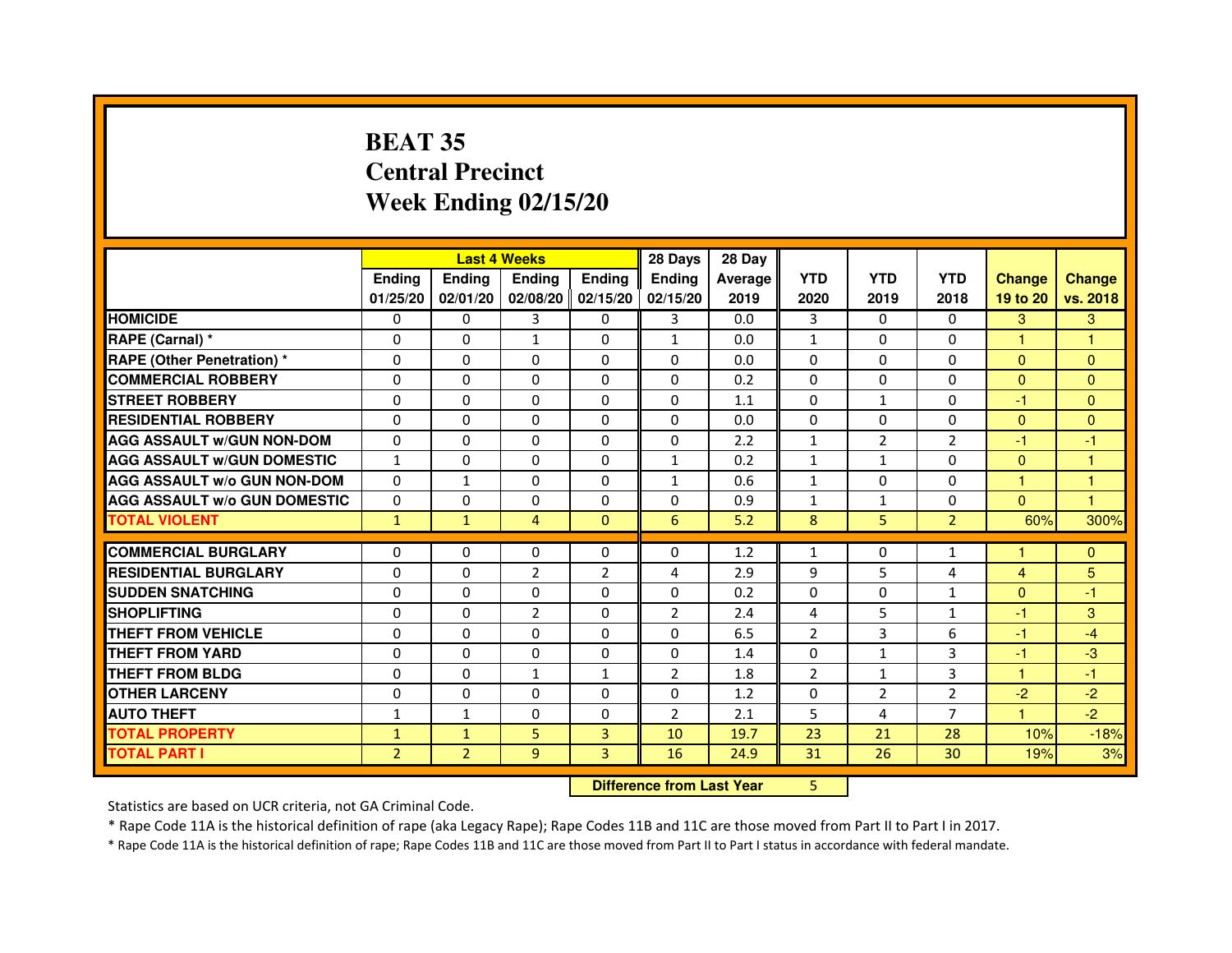#### **BEAT 36 Central PrecinctWeek Ending 02/15/20**

|                                     |                |                | <b>Last 4 Weeks</b> |                   | 28 Days        | 28 Day  |                |                |                |                      |                      |
|-------------------------------------|----------------|----------------|---------------------|-------------------|----------------|---------|----------------|----------------|----------------|----------------------|----------------------|
|                                     | <b>Endina</b>  | <b>Endina</b>  | <b>Endina</b>       | <b>Ending</b>     | <b>Endina</b>  | Average | <b>YTD</b>     | <b>YTD</b>     | <b>YTD</b>     | <b>Change</b>        | <b>Change</b>        |
|                                     | 01/25/20       | 02/01/20       |                     | 02/08/20 02/15/20 | 02/15/20       | 2019    | 2020           | 2019           | 2018           | 19 to 20             | vs. 2018             |
| <b>HOMICIDE</b>                     | $\Omega$       | $\Omega$       | $\Omega$            | $\Omega$          | $\mathbf{0}$   | 0.0     | $\Omega$       | $\mathbf{0}$   | $\Omega$       | $\Omega$             | $\Omega$             |
| RAPE (Carnal) *                     | 0              | $\Omega$       | $\Omega$            | $\Omega$          | $\Omega$       | 0.2     | $\Omega$       | $\Omega$       | $\mathbf{1}$   | $\Omega$             | $-1$                 |
| <b>RAPE (Other Penetration) *</b>   | 0              | 0              | 0                   | 0                 | $\Omega$       | 0.0     | 0              | 0              | $\Omega$       | $\Omega$             | $\Omega$             |
| <b>COMMERCIAL ROBBERY</b>           | 0              | $\Omega$       | 0                   | 0                 | 0              | 0.2     | 0              | 0              | $\Omega$       | $\Omega$             | $\Omega$             |
| <b>STREET ROBBERY</b>               | $\Omega$       | $\Omega$       | 0                   | 0                 | $\Omega$       | 0.6     | $\Omega$       | $\mathbf{1}$   | $\Omega$       | -1                   | $\Omega$             |
| <b>RESIDENTIAL ROBBERY</b>          | $\Omega$       | $\mathbf{1}$   | $\Omega$            | $\Omega$          | $\mathbf{1}$   | 0.1     | $\mathbf{1}$   | $\Omega$       | $\Omega$       | $\blacktriangleleft$ | $\blacktriangleleft$ |
| <b>AGG ASSAULT W/GUN NON-DOM</b>    | $\Omega$       | 0              | $\Omega$            | $\Omega$          | $\Omega$       | 0.8     | 0              | $\overline{2}$ | $\Omega$       | $-2$                 | $\Omega$             |
| <b>AGG ASSAULT W/GUN DOMESTIC</b>   | $\Omega$       | 1              | 0                   | 0                 | $\mathbf{1}$   | 0.2     | $\mathbf{1}$   | 0              | 0              | 1                    | 1                    |
| <b>AGG ASSAULT W/o GUN NON-DOM</b>  | $\Omega$       | 0              | 0                   | 0                 | $\Omega$       | 0.5     | 0              | $\Omega$       | $\Omega$       | $\Omega$             | $\Omega$             |
| <b>AGG ASSAULT W/o GUN DOMESTIC</b> | $\mathbf{1}$   | $\mathbf{1}$   | 0                   | 0                 | $\overline{2}$ | 0.3     | $\overline{2}$ | 0              | $\Omega$       | 2                    | 2                    |
| <b>TOTAL VIOLENT</b>                | $\mathbf{1}$   | 3              | $\mathbf{0}$        | $\mathbf{0}$      | $\overline{4}$ | 2.9     | 4              | 3              | $\mathbf{1}$   | 33%                  | 300%                 |
|                                     |                |                |                     |                   |                |         |                |                |                |                      |                      |
| <b>COMMERCIAL BURGLARY</b>          | 0              | 0              | 0                   | 0                 | $\Omega$       | 1.1     | 0              | $\mathbf{1}$   | 0              | -1                   | $\Omega$             |
| <b>RESIDENTIAL BURGLARY</b>         | $\Omega$       | 1              | 0                   | 0                 | $\mathbf{1}$   | 2.3     | $\overline{2}$ | 0              | 4              | 2                    | $-2$                 |
| <b>SUDDEN SNATCHING</b>             | $\Omega$       | $\Omega$       | 0                   | $\Omega$          | $\Omega$       | 0.1     | $\Omega$       | $\Omega$       | $\Omega$       | $\Omega$             | $\Omega$             |
| <b>SHOPLIFTING</b>                  | $\overline{2}$ | 0              | $\mathbf{1}$        | $\overline{2}$    | 5              | 3.7     | 6              | 3              | 5              | 3                    | -1                   |
| <b>THEFT FROM VEHICLE</b>           | 0              | 0              | 0                   | 1                 | 1              | 3.3     | $\overline{7}$ | 4              | 4              | 3                    | 3                    |
| <b>THEFT FROM YARD</b>              | 0              | 0              | $\mathbf{1}$        | 0                 | $\mathbf{1}$   | 0.7     | $\overline{2}$ | $\overline{2}$ | $\overline{2}$ | $\Omega$             | $\Omega$             |
| <b>THEFT FROM BLDG</b>              | 1              | 1              | 0                   | $\Omega$          | $\overline{2}$ | 1.5     | 3              | 9              | $\overline{2}$ | $-6$                 | $\overline{1}$       |
| <b>OTHER LARCENY</b>                | 1              | $\Omega$       | $\Omega$            | $\Omega$          | $\mathbf{1}$   | 0.3     | $\mathbf{1}$   | $\Omega$       | $\Omega$       | $\overline{1}$       | $\overline{1}$       |
| <b>AUTO THEFT</b>                   | 0              | 0              | $\mathbf{1}$        | $\mathbf{1}$      | $\overline{2}$ | 1.8     | 6              | 4              | $\mathbf{1}$   | 2                    | 5                    |
| <b>TOTAL PROPERTY</b>               | 4              | $\overline{2}$ | 3                   | $\overline{4}$    | 13             | 14.8    | 27             | 23             | 18             | 17%                  | 50%                  |
| <b>TOTAL PART I</b>                 | 5              | 5              | 3                   | 4                 | 17             | 17.7    | 31             | 26             | 19             | 19%                  | 63%                  |

**Difference from Last Year** 5

Statistics are based on UCR criteria, not GA Criminal Code.

\* Rape Code 11A is the historical definition of rape (aka Legacy Rape); Rape Codes 11B and 11C are those moved from Part II to Part I in 2017.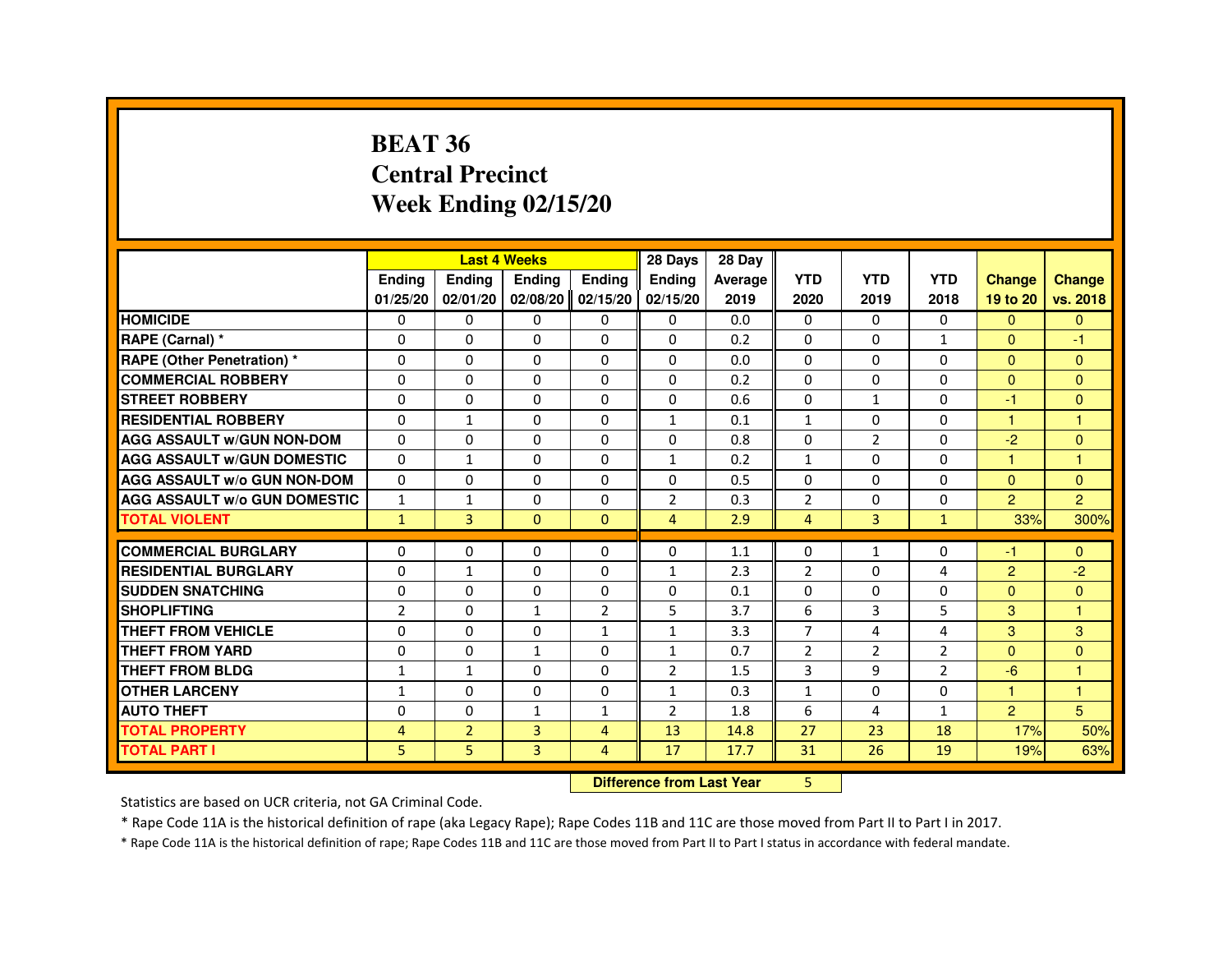# **BEAT 41 South PrecinctWeek Ending 02/15/20**

|                                     |                |                                  | <b>Last 4 Weeks</b> |               | 28 Days        | 28 Day  |                |                |                |               |               |
|-------------------------------------|----------------|----------------------------------|---------------------|---------------|----------------|---------|----------------|----------------|----------------|---------------|---------------|
|                                     | <b>Ending</b>  | <b>Ending</b>                    | <b>Ending</b>       | <b>Ending</b> | Ending         | Average | <b>YTD</b>     | <b>YTD</b>     | <b>YTD</b>     | <b>Change</b> | <b>Change</b> |
|                                     | 01/25/20       | 02/01/20                         | 02/08/20            | 02/15/20      | 02/15/20       | 2019    | 2020           | 2019           | 2018           | 19 to 20      | vs. 2018      |
| <b>HOMICIDE</b>                     | $\Omega$       | $\Omega$                         | $\mathbf{0}$        | 0             | 0              | 0.1     | $\Omega$       | $\Omega$       | $\Omega$       | $\Omega$      | $\mathbf{0}$  |
| RAPE (Carnal) *                     | 0              | 0                                | 0                   | 0             | 0              | 0.2     | 0              | 0              | 0              | $\mathbf{0}$  | $\mathbf{0}$  |
| <b>RAPE (Other Penetration) *</b>   | $\Omega$       | $\Omega$                         | $\Omega$            | $\Omega$      | $\Omega$       | 0.0     | $\mathbf{0}$   | $\mathbf{0}$   | $\Omega$       | $\Omega$      | $\mathbf{0}$  |
| <b>COMMERCIAL ROBBERY</b>           | $\Omega$       | $\Omega$                         | $\Omega$            | $\Omega$      | 0              | 0.6     | 0              | $\Omega$       | $\Omega$       | $\Omega$      | $\mathbf{0}$  |
| <b>STREET ROBBERY</b>               | $\mathbf{1}$   | $\Omega$                         | $\Omega$            | $\Omega$      | $\mathbf{1}$   | 0.9     | $\mathbf{1}$   | $\mathbf{1}$   | $\mathbf{1}$   | $\Omega$      | $\Omega$      |
| <b>RESIDENTIAL ROBBERY</b>          | 0              | 0                                | 0                   | 0             | 0              | 0.1     | 0              | 0              | $\Omega$       | $\Omega$      | $\mathbf{0}$  |
| <b>AGG ASSAULT w/GUN NON-DOM</b>    | $\Omega$       | $\Omega$                         | $\Omega$            | $\Omega$      | $\Omega$       | 0.2     | $\Omega$       | $\Omega$       | $\Omega$       | $\Omega$      | $\Omega$      |
| <b>AGG ASSAULT W/GUN DOMESTIC</b>   | $\Omega$       | $\Omega$                         | $\Omega$            | $\Omega$      | $\Omega$       | 0.1     | $\Omega$       | $\Omega$       | $\Omega$       | $\Omega$      | $\Omega$      |
| <b>AGG ASSAULT W/o GUN NON-DOM</b>  | $\Omega$       | $\Omega$                         | $\mathbf{1}$        | $\Omega$      | $\mathbf{1}$   | 0.3     | $\mathbf{1}$   | $\mathbf{1}$   | $\mathbf{1}$   | $\Omega$      | $\Omega$      |
| <b>AGG ASSAULT W/o GUN DOMESTIC</b> | $\Omega$       | $\Omega$                         | $\Omega$            | $\Omega$      | $\Omega$       | 0.5     | $\Omega$       | $\mathbf{0}$   | $\Omega$       | $\mathbf{0}$  | $\Omega$      |
| <b>TOTAL VIOLENT</b>                | $\mathbf{1}$   | $\mathbf{0}$                     | $\mathbf{1}$        | $\mathbf{0}$  | $\overline{2}$ | 3.0     | $\overline{2}$ | $\overline{2}$ | $\overline{2}$ | 0%            | 0%            |
| <b>COMMERCIAL BURGLARY</b>          | 0              | 0                                | 0                   | 0             | 0              | 1.1     | 0              | 1              | $\mathbf{1}$   | $-1$          | $-1$          |
| <b>RESIDENTIAL BURGLARY</b>         | 0              | $\Omega$                         | $\Omega$            | $\Omega$      | 0              | 0.8     | $\mathbf{1}$   | $\mathbf{0}$   | 3              | $\mathbf{1}$  | $-2$          |
| <b>SUDDEN SNATCHING</b>             | $\Omega$       | $\Omega$                         | $\Omega$            | $\Omega$      | $\Omega$       | 0.2     | $\Omega$       | $\Omega$       | $\overline{2}$ | $\Omega$      | $-2$          |
| <b>SHOPLIFTING</b>                  | 0              | $\Omega$                         | $\Omega$            | $\Omega$      | 0              | 1.8     | $\mathbf{0}$   | 6              | 3              | $-6$          | $-3$          |
| <b>THEFT FROM VEHICLE</b>           | 1              | $\mathbf{1}$                     | $\overline{2}$      | $\Omega$      | 4              | 5.4     | 6              | 12             | 5              | $-6$          | $\mathbf{1}$  |
| <b>THEFT FROM YARD</b>              | $\Omega$       | $\Omega$                         | $\Omega$            | $\Omega$      | $\Omega$       | 0.9     | $\Omega$       | 3              | 0              | $-3$          | $\mathbf{0}$  |
| <b>THEFT FROM BLDG</b>              | $\Omega$       | $\Omega$                         | $\Omega$            | $\Omega$      | $\Omega$       | 3.3     | $\mathbf{1}$   | 9              | 6              | $-8$          | $-5$          |
| <b>OTHER LARCENY</b>                | 1              | $\Omega$                         | $\Omega$            | $\Omega$      | $\mathbf{1}$   | 0.3     | $\mathbf{1}$   | $\mathbf{0}$   | $\Omega$       | 1             | 1             |
| <b>AUTO THEFT</b>                   | $\Omega$       | $\Omega$                         | $\overline{2}$      | $\Omega$      | $\overline{2}$ | 1.5     | $\overline{2}$ | $\mathbf{1}$   | 4              | $\mathbf{1}$  | $-2$          |
| <b>TOTAL PROPERTY</b>               | $\overline{2}$ | $\mathbf{1}$                     | $\overline{4}$      | $\Omega$      | $\overline{7}$ | 15.3    | 11             | 32             | 24             | $-66%$        | $-54%$        |
| <b>TOTAL PART I</b>                 | $\overline{3}$ | $\mathbf{1}$                     | 5                   | $\mathbf{0}$  | 9              | 18.3    | 13             | 34             | 26             | $-62%$        | $-50%$        |
|                                     |                | <b>Difference from Last Year</b> |                     | $-21$         |                |         |                |                |                |               |               |

 **Difference from Last Year**

Statistics are based on UCR criteria, not GA Criminal Code.

\* Rape Code 11A is the historical definition of rape (aka Legacy Rape); Rape Codes 11B and 11C are those moved from Part II to Part I in 2017.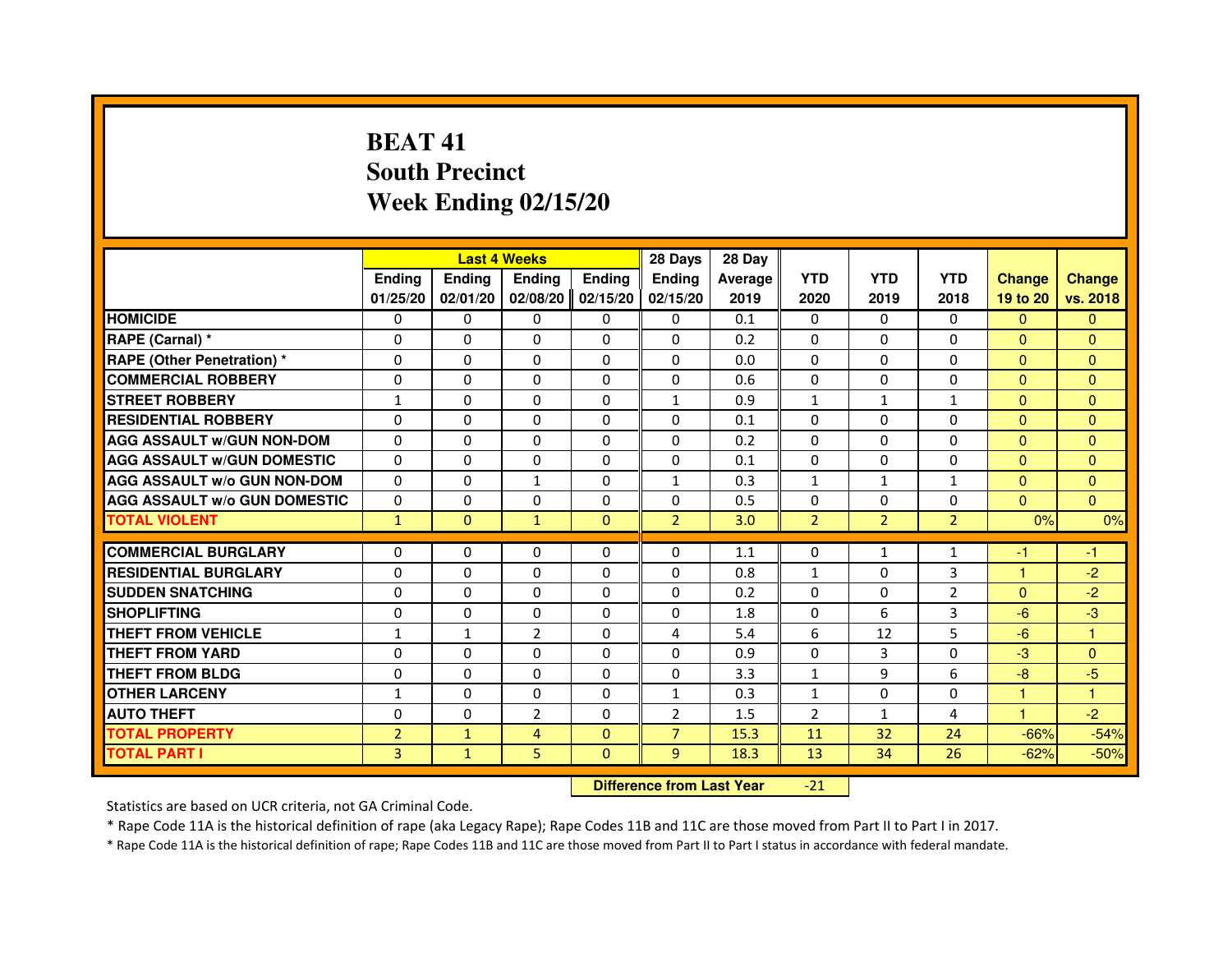# **BEAT 42 South PrecinctWeek Ending 02/15/20**

|                                     |                |               | <b>Last 4 Weeks</b> |               | 28 Days        | 28 Day  |                |                |                |                      |                      |
|-------------------------------------|----------------|---------------|---------------------|---------------|----------------|---------|----------------|----------------|----------------|----------------------|----------------------|
|                                     | <b>Endina</b>  | <b>Ending</b> | <b>Endina</b>       | <b>Endina</b> | <b>Endina</b>  | Average | <b>YTD</b>     | <b>YTD</b>     | <b>YTD</b>     | <b>Change</b>        | <b>Change</b>        |
|                                     | 01/25/20       | 02/01/20      | 02/08/20            | 01/11/19      | 01/11/19       | 2019    | 2020           | 2019           | 2018           | 19 to 20             | vs. 2018             |
| <b>HOMICIDE</b>                     | 0              | $\Omega$      | $\Omega$            | $\Omega$      | 0              | 0.1     | $\mathbf{0}$   | 0              | $\mathbf{0}$   | $\Omega$             | $\Omega$             |
| RAPE (Carnal) *                     | $\Omega$       | $\Omega$      | $\Omega$            | $\Omega$      | $\Omega$       | 0.2     | $\Omega$       | $\mathbf{0}$   | $\mathbf{0}$   | $\Omega$             | $\mathbf{0}$         |
| <b>RAPE (Other Penetration)*</b>    | $\Omega$       | $\Omega$      | $\Omega$            | $\mathbf{0}$  | $\Omega$       | 0.1     | $\mathbf{1}$   | $\mathbf{0}$   | $\mathbf{1}$   | $\mathbf{1}$         | $\mathbf{0}$         |
| <b>COMMERCIAL ROBBERY</b>           | 1              | 1             | 0                   | 0             | $\overline{2}$ | 0.2     | $\overline{2}$ | $\mathbf{1}$   | $\mathbf{1}$   | 1                    | 1                    |
| <b>STREET ROBBERY</b>               | $\Omega$       | $\Omega$      | 0                   | $\Omega$      | $\Omega$       | 0.4     | $\Omega$       | $\mathbf{1}$   | $\mathbf{1}$   | -1                   | $-1$                 |
| <b>RESIDENTIAL ROBBERY</b>          | 0              | $\mathbf{1}$  | 0                   | $\Omega$      | $\mathbf{1}$   | 0.1     | $\mathbf{1}$   | 0              | 0              | $\blacktriangleleft$ | 1                    |
| <b>AGG ASSAULT w/GUN NON-DOM</b>    | $\Omega$       | $\mathbf{1}$  | $\Omega$            | $\Omega$      | $\mathbf{1}$   | 0.4     | $\mathbf{1}$   | $\Omega$       | $\Omega$       | $\mathbf{1}$         | $\mathbf{1}$         |
| <b>AGG ASSAULT W/GUN DOMESTIC</b>   | $\Omega$       | $\Omega$      | $\Omega$            | $\Omega$      | $\Omega$       | 0.1     | $\Omega$       | $\mathbf{0}$   | $\Omega$       | $\Omega$             | $\mathbf{0}$         |
| <b>AGG ASSAULT w/o GUN NON-DOM</b>  | 0              | 0             | $\Omega$            | 0             | $\Omega$       | 0.2     | $\Omega$       | $\mathbf{1}$   | $\Omega$       | -1                   | $\Omega$             |
| <b>AGG ASSAULT W/o GUN DOMESTIC</b> | 0              | $\Omega$      | 0                   | $\mathbf{1}$  | $\mathbf{1}$   | 0.3     | $\mathbf{1}$   | $\Omega$       | 0              | $\blacktriangleleft$ | $\blacktriangleleft$ |
| <b>TOTAL VIOLENT</b>                | $\mathbf{1}$   | 3             | $\mathbf{0}$        | $\mathbf{1}$  | 5              | 2.1     | 6              | 3              | 3              | 100%                 | 100%                 |
|                                     |                |               |                     |               |                |         |                |                |                |                      |                      |
| <b>COMMERCIAL BURGLARY</b>          | 0              | 0             | 0                   | 0             | 0              | 0.9     | 0              | 0              | 0              | $\Omega$             | $\mathbf{0}$         |
| <b>RESIDENTIAL BURGLARY</b>         | $\Omega$       | $\mathbf{0}$  | 0                   | $\Omega$      | $\Omega$       | 0.8     | $\Omega$       | $\mathbf{1}$   | 0              | $-1$                 | $\Omega$             |
| <b>SUDDEN SNATCHING</b>             | $\Omega$       | $\Omega$      | $\Omega$            | $\Omega$      | $\Omega$       | 0.2     | $\Omega$       | $\mathbf{1}$   | $\Omega$       | -1                   | $\Omega$             |
| <b>SHOPLIFTING</b>                  | $\overline{2}$ | 12            | 3                   | $\mathbf{1}$  | 18             | 18.6    | 28             | 44             | 32             | $-16$                | $-4$                 |
| <b>THEFT FROM VEHICLE</b>           | $\Omega$       | $\mathbf{1}$  | $\Omega$            | $\Omega$      | $\mathbf{1}$   | 3.2     | 3              | 5              | 6              | $-2$                 | $-3$                 |
| <b>THEFT FROM YARD</b>              | 0              | 0             | 0                   | 0             | 0              | 0.7     | $\mathbf{1}$   | $\mathbf{1}$   | 4              | $\Omega$             | -3                   |
| <b>THEFT FROM BLDG</b>              | $\Omega$       | $\mathbf{1}$  | 0                   | $\mathbf{1}$  | $\overline{2}$ | 2.3     | 5              | 6              | 0              | -1                   | 5                    |
| <b>OTHER LARCENY</b>                | $\Omega$       | $\Omega$      | $\Omega$            | $\Omega$      | $\Omega$       | 0.8     | $\Omega$       | $\mathbf{1}$   | $\Omega$       | $-1$                 | $\mathbf{0}$         |
| <b>AUTO THEFT</b>                   | $\Omega$       | $\Omega$      | $\Omega$            | 3             | 3              | 2.0     | 3              | $\overline{2}$ | $\overline{2}$ | $\mathbf{1}$         | $\mathbf{1}$         |
| <b>TOTAL PROPERTY</b>               | $\overline{2}$ | 14            | 3                   | 5             | 24             | 29.5    | 40             | 61             | 44             | $-34%$               | $-9%$                |
| <b>TOTAL PART I</b>                 | 3              | 17            | 3                   | 6             | 29             | 31.5    | 46             | 64             | 47             | $-28%$               | $-2%$                |

 **Difference from Last Year**-18

Statistics are based on UCR criteria, not GA Criminal Code.

\* Rape Code 11A is the historical definition of rape (aka Legacy Rape); Rape Codes 11B and 11C are those moved from Part II to Part I in 2017.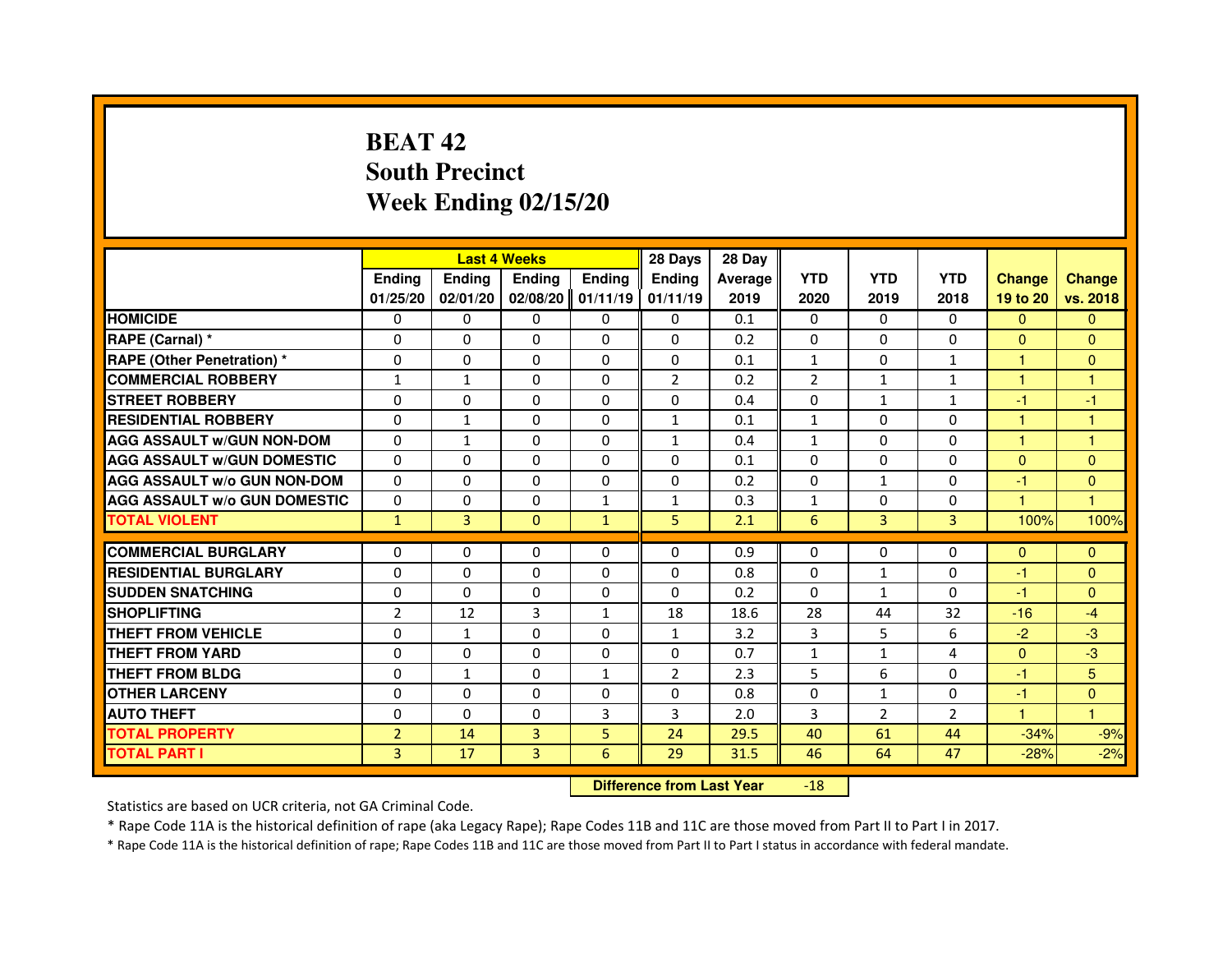# **BEAT 43 South PrecinctWeek Ending 02/15/20**

|                                     |                | <b>Last 4 Weeks</b> |                |                   | 28 Days        | 28 Day  |                |                |                |                |                |
|-------------------------------------|----------------|---------------------|----------------|-------------------|----------------|---------|----------------|----------------|----------------|----------------|----------------|
|                                     | <b>Endina</b>  | <b>Endina</b>       | <b>Endina</b>  | <b>Ending</b>     | <b>Endina</b>  | Average | <b>YTD</b>     | <b>YTD</b>     | <b>YTD</b>     | <b>Change</b>  | <b>Change</b>  |
|                                     | 01/25/20       | 02/01/20            |                | 02/08/20 02/15/20 | 02/15/20       | 2019    | 2020           | 2019           | 2018           | 19 to 20       | vs. 2018       |
| <b>HOMICIDE</b>                     | 0              | 0                   | 0              | 0                 | 0              | 0.2     | $\mathbf{0}$   | $\mathbf{1}$   | $\Omega$       | -1             | $\mathbf{0}$   |
| RAPE (Carnal) *                     | $\Omega$       | $\Omega$            | $\Omega$       | $\Omega$          | $\Omega$       | 0.2     | $\Omega$       | $\Omega$       | $\mathbf{1}$   | $\Omega$       | $-1$           |
| RAPE (Other Penetration) *          | 0              | $\Omega$            | 0              | $\Omega$          | 0              | 0.1     | 0              | $\Omega$       | $\Omega$       | $\mathbf{0}$   | $\Omega$       |
| <b>COMMERCIAL ROBBERY</b>           | 0              | 0                   | 0              | 0                 | $\Omega$       | 0.3     | $\mathbf{1}$   | 0              | $\Omega$       | 1              | 1              |
| <b>STREET ROBBERY</b>               | 0              | 0                   | 0              | 0                 | 0              | 0.7     | 0              | $\mathbf{1}$   | 0              | $-1$           | $\Omega$       |
| <b>RESIDENTIAL ROBBERY</b>          | 0              | $\Omega$            | 0              | $\Omega$          | $\Omega$       | 0.1     | $\Omega$       | $\Omega$       | $\Omega$       | $\Omega$       | $\Omega$       |
| <b>AGG ASSAULT w/GUN ON-DOM</b>     | $\Omega$       | 1                   | $\Omega$       | $\Omega$          | $\mathbf{1}$   | 0.6     | 3              | $\Omega$       | $\Omega$       | 3              | 3              |
| <b>AGG ASSAULT w/GUN DOMESTIC</b>   | $\Omega$       | 0                   | $\Omega$       | 0                 | $\Omega$       | 0.2     | $\Omega$       | $\Omega$       | $\Omega$       | $\Omega$       | $\Omega$       |
| <b>AGG ASSAULT W/o GUN NON-DOM</b>  | $\Omega$       | 0                   | 0              | 0                 | $\Omega$       | 0.6     | $\Omega$       | $\mathbf{1}$   | 1              | $-1$           | $-1$           |
| <b>AGG ASSAULT W/o GUN DOMESTIC</b> | $\mathbf{1}$   | $\Omega$            | 1              | $\overline{2}$    | 4              | 0.6     | 4              | $\mathbf{1}$   | 1              | 3              | 3              |
| <b>TOTAL VIOLENT</b>                | $\mathbf{1}$   | $\mathbf{1}$        | $\mathbf{1}$   | $\overline{2}$    | 5              | 3.5     | 8              | $\overline{4}$ | $\overline{3}$ | 100%           | 167%           |
|                                     |                |                     |                |                   |                |         |                |                |                |                |                |
| <b>COMMERCIAL BURGLARY</b>          | 0              | 0                   | $\Omega$       | 0                 | $\Omega$       | 1.2     | $\Omega$       | $\overline{2}$ | 3              | $-2$           | $-3$           |
| <b>RESIDENTIAL BURGLARY</b>         | 0              | $\Omega$            | 0              | $\Omega$          | $\Omega$       | 2.1     | 6              | 3              | 6              | 3              | $\Omega$       |
| <b>SUDDEN SNATCHING</b>             | 0              | 0                   | 0              | 0                 | 0              | 0.2     | 0              | $\Omega$       | $\Omega$       | $\Omega$       | $\Omega$       |
| <b>SHOPLIFTING</b>                  | $\Omega$       | 0                   | $\overline{2}$ | $\Omega$          | $\overline{2}$ | 6.8     | 6              | 18             | 9              | $-12$          | -3             |
| <b>THEFT FROM VEHICLE</b>           | $\Omega$       | $\mathbf{1}$        | 3              | 3                 | $\overline{7}$ | 2.7     | 8              | 4              | $\overline{2}$ | $\overline{4}$ | $6\phantom{1}$ |
| <b>THEFT FROM YARD</b>              | $\Omega$       | 0                   | $\Omega$       | $\mathbf{1}$      | $\mathbf{1}$   | 1.2     | $\mathfrak{p}$ | $\mathbf{1}$   | $\mathbf{1}$   | 1              | 1              |
| <b>THEFT FROM BLDG</b>              | 1              | 0                   | 0              | 0                 | $\mathbf{1}$   | 2.1     | $\mathbf{1}$   | 6              | 7              | $-5$           | $-6$           |
| <b>OTHER LARCENY</b>                | 0              | 0                   | 0              | $\Omega$          | $\Omega$       | 0.5     | $\Omega$       | $\Omega$       | $\Omega$       | $\Omega$       | $\Omega$       |
| <b>AUTO THEFT</b>                   | 0              | 0                   | 0              | $\Omega$          | $\Omega$       | 1.8     | 0              | $\overline{2}$ | $\mathbf{1}$   | $-2$           | $-1$           |
| <b>TOTAL PROPERTY</b>               | $\mathbf{1}$   | $\mathbf{1}$        | 5              | 4                 | 11             | 18.6    | 23             | 36             | 29             | $-36%$         | $-21%$         |
| <b>TOTAL PART I</b>                 | $\overline{2}$ | $\overline{2}$      | 6              | 6                 | 16             | 22.1    | 31             | 40             | 32             | $-23%$         | $-3%$          |

 **Difference from Last Year**

-9

Statistics are based on UCR criteria, not GA Criminal Code.

\* Rape Code 11A is the historical definition of rape (aka Legacy Rape); Rape Codes 11B and 11C are those moved from Part II to Part I in 2017.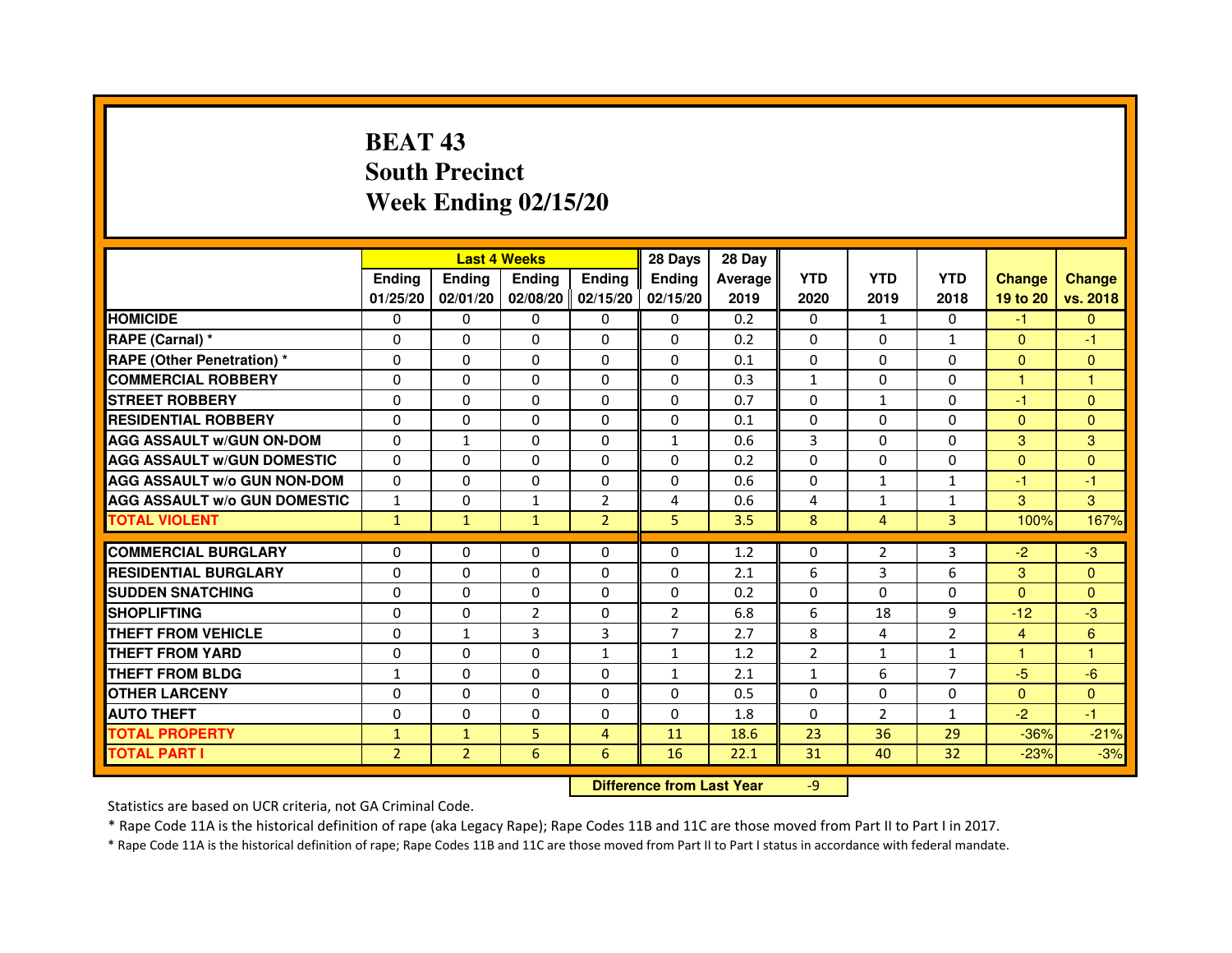# **BEAT 44 South PrecinctWeek Ending 02/15/20**

|                                     |                | <b>Last 4 Weeks</b> |                |                   | 28 Days        | 28 Day                           |                |                |                |                |                |
|-------------------------------------|----------------|---------------------|----------------|-------------------|----------------|----------------------------------|----------------|----------------|----------------|----------------|----------------|
|                                     | <b>Ending</b>  | Ending              | <b>Ending</b>  | <b>Ending</b>     | <b>Ending</b>  | Average                          | <b>YTD</b>     | <b>YTD</b>     | <b>YTD</b>     | <b>Change</b>  | <b>Change</b>  |
|                                     | 01/25/20       | 02/01/20            |                | 02/08/20 02/15/20 | 02/15/20       | 2019                             | 2020           | 2019           | 2018           | 19 to 20       | vs. 2018       |
| <b>HOMICIDE</b>                     | 0              | 0                   | 0              | $\Omega$          | 0              | 0.1                              | $\Omega$       | $\Omega$       | 0              | $\mathbf{0}$   | $\mathbf{0}$   |
| RAPE (Carnal) *                     | 0              | $\mathbf{0}$        | 0              | 0                 | 0              | 0.2                              | 0              | $\mathbf{1}$   | $\Omega$       | $-1$           | $\Omega$       |
| <b>RAPE (Other Penetration) *</b>   | 1              | 0                   | 0              | $\mathbf{0}$      | 1              | 0.0                              | $\mathbf{1}$   | $\mathbf{0}$   | $\mathbf{1}$   | $\mathbf{1}$   | $\Omega$       |
| <b>COMMERCIAL ROBBERY</b>           | $\mathbf 0$    | 0                   | $\Omega$       | $\mathbf{0}$      | $\mathbf{0}$   | 0.0                              | $\Omega$       | $\mathbf{0}$   | $\Omega$       | $\Omega$       | $\mathbf{0}$   |
| <b>STREET ROBBERY</b>               | 0              | $\Omega$            | $\Omega$       | $\Omega$          | $\Omega$       | 0.5                              | $\overline{2}$ | $\mathbf{1}$   | $\Omega$       | $\mathbf{1}$   | $\overline{2}$ |
| <b>RESIDENTIAL ROBBERY</b>          | 0              | 0                   | $\Omega$       | 0                 | $\Omega$       | 0.0                              | 1              | $\Omega$       | 1              | 1              | $\Omega$       |
| <b>AGG ASSAULT W/GUN NON-DOM</b>    | $\Omega$       | $\Omega$            | 0              | $\mathbf{1}$      | $\mathbf{1}$   | 0.8                              | 3              | $\mathbf{1}$   | $\mathbf{1}$   | $\overline{2}$ | $\overline{2}$ |
| <b>AGG ASSAULT W/GUN DOMESTIC</b>   | $\Omega$       | $\Omega$            | $\Omega$       | $\Omega$          | $\Omega$       | 0.2                              | $\Omega$       | $\mathbf{1}$   | $\mathbf{1}$   | $-1$           | $-1$           |
| <b>AGG ASSAULT W/o GUN NON-DOM</b>  | $\Omega$       | $\Omega$            | $\Omega$       | $\Omega$          | $\Omega$       | 0.4                              | $\Omega$       | $\Omega$       | $\mathbf{1}$   | $\Omega$       | $-1$           |
| <b>AGG ASSAULT W/o GUN DOMESTIC</b> | $\Omega$       | 1                   | 0              | $\Omega$          | $\mathbf{1}$   | 1.2                              | $\mathbf{1}$   | $\overline{2}$ | $\Omega$       | $-1$           | 1              |
| <b>TOTAL VIOLENT</b>                | $\mathbf{1}$   | $\mathbf{1}$        | $\mathbf{0}$   | $\mathbf{1}$      | 3              | 3.3                              | 8              | 6              | 5              | 33%            | 60%            |
| <b>COMMERCIAL BURGLARY</b>          | 0              | 0                   | 0              | 0                 | 0              | 0.8                              | 1              | $\mathbf{1}$   | 0              | $\mathbf{0}$   | 1              |
| <b>RESIDENTIAL BURGLARY</b>         | $\mathbf 0$    | 0                   | 1              | $\mathbf{1}$      | $\overline{2}$ | 1.5                              | 5              | $\Omega$       | $\overline{2}$ | 5              | 3              |
| <b>SUDDEN SNATCHING</b>             | 0              | $\Omega$            | $\Omega$       | $\Omega$          | $\Omega$       | 0.2                              | $\Omega$       | $\mathbf{1}$   | $\Omega$       | $-1$           | $\Omega$       |
| <b>SHOPLIFTING</b>                  | 1              | $\mathbf{0}$        | 0              | $\mathbf{1}$      | 2              | 2.7                              | 3              | $\mathbf{1}$   | 8              | $\overline{2}$ | $-5$           |
| THEFT FROM VEHICLE                  | 0              | 0                   | 0              | 4                 | 4              | 6.5                              | $\overline{7}$ | 9              | $\overline{7}$ | $-2$           | $\Omega$       |
| <b>THEFT FROM YARD</b>              | $\Omega$       | 0                   | $\Omega$       | $\Omega$          | $\Omega$       | 0.7                              | $\Omega$       | $\mathbf 1$    | $\Omega$       | $-1$           | $\overline{0}$ |
| <b>THEFT FROM BLDG</b>              | 0              | $\Omega$            | 0              | $\mathbf{1}$      | $\mathbf{1}$   | 1.4                              | $\mathbf{1}$   | $\overline{3}$ | $\mathbf{1}$   | $-2$           | $\Omega$       |
| <b>OTHER LARCENY</b>                | 0              | $\Omega$            | $\mathbf{1}$   | $\Omega$          | $\mathbf{1}$   | 0.8                              | $\mathbf{1}$   | $\mathbf{1}$   | $\overline{2}$ | $\mathbf{0}$   | $-1$           |
| <b>AUTO THEFT</b>                   | $\Omega$       | 0                   | $\mathbf{1}$   | $\mathbf{1}$      | $\overline{2}$ | 2.7                              | $\overline{2}$ | 3              | $\mathbf{1}$   | $-1$           | $\mathbf{1}$   |
| <b>TOTAL PROPERTY</b>               | $\mathbf{1}$   | $\mathbf{0}$        | $\overline{3}$ | 8                 | 12             | 17.3                             | 20             | 20             | 21             | 0%             | $-5%$          |
| <b>TOTAL PART I</b>                 | $\overline{2}$ | $\mathbf{1}$        | 3              | 9                 | 15             | 20.6                             | 28             | 26             | 26             | 8%             | 8%             |
|                                     |                |                     |                |                   |                | <b>Difference from Last Year</b> | $\overline{2}$ |                |                |                |                |

 **Difference from Last Year**

Statistics are based on UCR criteria, not GA Criminal Code.

\* Rape Code 11A is the historical definition of rape (aka Legacy Rape); Rape Codes 11B and 11C are those moved from Part II to Part I in 2017.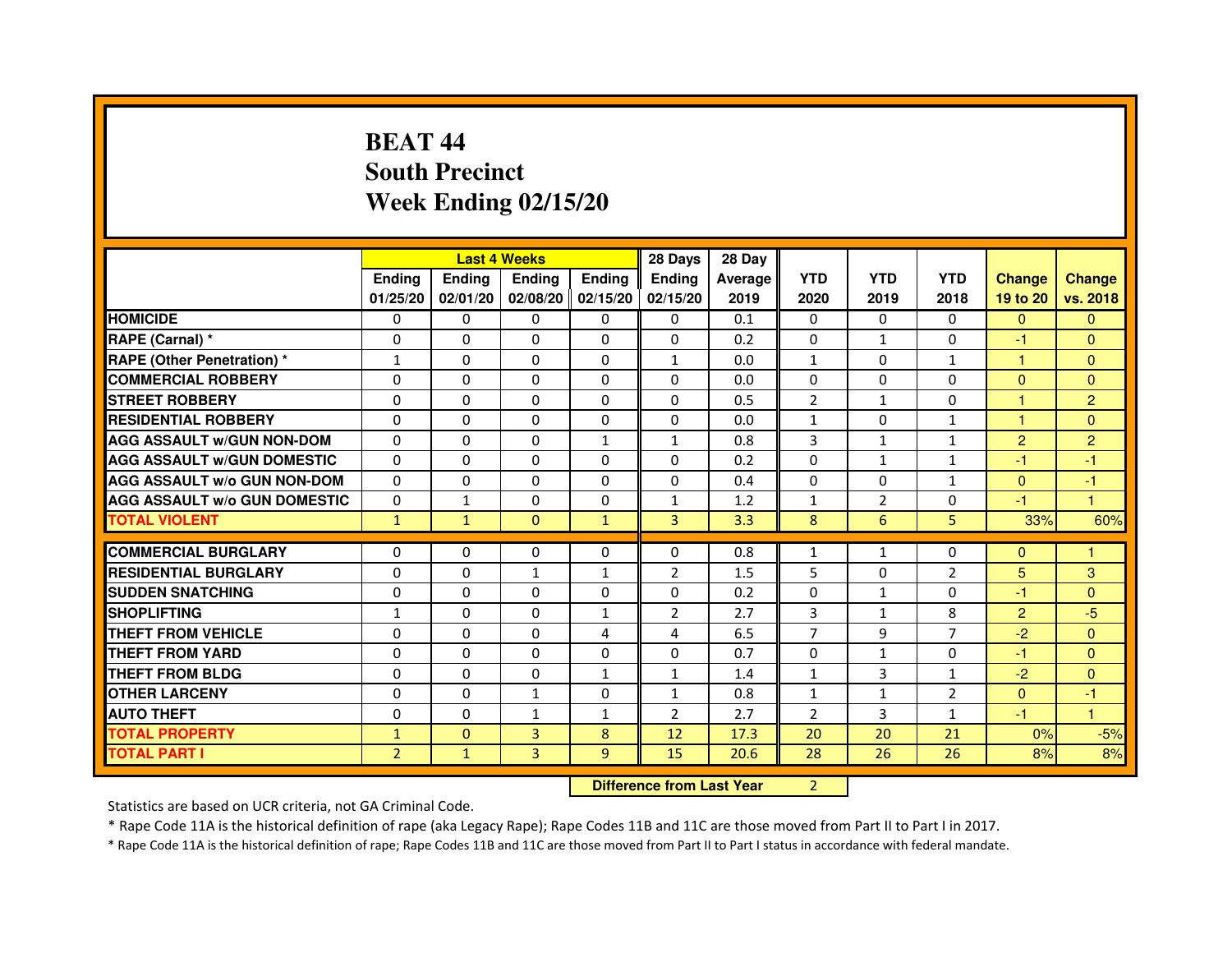# **BEAT 45 South PrecinctWeek Ending 02/15/20**

|                                     |               |               | <b>Last 4 Weeks</b> |                   | 28 Days        | 28 Day  |                |                |                |                |               |
|-------------------------------------|---------------|---------------|---------------------|-------------------|----------------|---------|----------------|----------------|----------------|----------------|---------------|
|                                     | <b>Ending</b> | <b>Endina</b> | <b>Endina</b>       | Ending            | <b>Endina</b>  | Average | <b>YTD</b>     | <b>YTD</b>     | <b>YTD</b>     | <b>Change</b>  | <b>Change</b> |
|                                     | 01/25/20      | 02/01/20      |                     | 02/08/20 02/15/20 | 02/15/20       | 2019    | 2020           | 2019           | 2018           | 19 to 20       | vs. 2018      |
| <b>HOMICIDE</b>                     | 0             | 0             | 1                   | 0                 | 1              | 0.0     | 1              | 0              | $\Omega$       | 1              |               |
| RAPE (Carnal) *                     | $\mathbf{1}$  | $\Omega$      | $\Omega$            | $\Omega$          | $\mathbf{1}$   | 0.1     | $\mathbf{1}$   | $\Omega$       | $\mathbf{1}$   | $\mathbf{1}$   | $\Omega$      |
| <b>RAPE (Other Penetration) *</b>   | 0             | $\Omega$      | $\mathbf{1}$        | $\mathbf{0}$      | $\mathbf{1}$   | 0.0     | $\mathbf{1}$   | $\Omega$       | $\Omega$       | $\mathbf{1}$   | 1             |
| <b>COMMERCIAL ROBBERY</b>           | 0             | $\mathbf{1}$  | 0                   | 0                 | $\mathbf{1}$   | 0.2     | $\mathbf{1}$   | 0              | $\mathbf{1}$   | 1              | $\Omega$      |
| <b>STREET ROBBERY</b>               | 0             | 0             | 0                   | 0                 | 0              | 0.3     | 0              | $\mathbf{1}$   | 0              | $-1$           | $\Omega$      |
| <b>RESIDENTIAL ROBBERY</b>          | 0             | $\Omega$      | $\Omega$            | $\Omega$          | $\Omega$       | 0.1     | $\Omega$       | $\Omega$       | $\Omega$       | $\Omega$       | $\Omega$      |
| <b>AGG ASSAULT W/GUN NON-DOM</b>    | $\Omega$      | $\mathbf 0$   | $\Omega$            | $\Omega$          | $\Omega$       | 0.5     | $\Omega$       | $\Omega$       | $\Omega$       | $\Omega$       | $\mathbf{0}$  |
| <b>AGG ASSAULT W/GUN DOMESTIC</b>   | 0             | 0             | 0                   | 0                 | 0              | 0.2     | 0              | $\mathbf{1}$   | $\Omega$       | $-1$           | $\Omega$      |
| <b>AGG ASSAULT W/o GUN NON-DOM</b>  | $\Omega$      | 0             | 0                   | $\Omega$          | $\Omega$       | 0.2     | $\Omega$       | $\Omega$       | $\Omega$       | $\Omega$       | $\Omega$      |
| <b>AGG ASSAULT W/o GUN DOMESTIC</b> | $\Omega$      | $\Omega$      | 0                   | $\Omega$          | 0              | 0.5     | $\mathbf{1}$   | $\overline{2}$ | 0              | $-1$           | 1             |
| <b>TOTAL VIOLENT</b>                | $\mathbf{1}$  | $\mathbf{1}$  | $\overline{2}$      | $\mathbf{0}$      | $\overline{4}$ | 1.9     | 5              | $\overline{4}$ | $\overline{2}$ | 25%            | 150%          |
|                                     |               |               |                     |                   |                |         |                |                |                |                |               |
| <b>COMMERCIAL BURGLARY</b>          | 0             | 0             | 0                   | 0                 | $\Omega$       | 0.2     | 0              | $\mathbf{1}$   | $\Omega$       | -1             | $\Omega$      |
| <b>RESIDENTIAL BURGLARY</b>         | $\mathbf{1}$  | $\Omega$      | 0                   | $\mathbf{1}$      | 2              | 1.2     | 2              | 2              | 3              | $\Omega$       | $-1$          |
| <b>SUDDEN SNATCHING</b>             | 0             | 0             | 0                   | 0                 | 0              | 0.1     | $\Omega$       | $\Omega$       | $\Omega$       | $\Omega$       | $\Omega$      |
| <b>SHOPLIFTING</b>                  | 0             | 0             | $\mathbf{1}$        | $\overline{2}$    | 3              | 8.0     | 3              | 20             | 3              | $-17$          | $\Omega$      |
| <b>THEFT FROM VEHICLE</b>           | $\mathbf{1}$  | $\Omega$      | $\mathbf{1}$        | $\mathbf{0}$      | $\overline{2}$ | 3.1     | 4              | 4              | 11             | $\Omega$       | $-7$          |
| <b>THEFT FROM YARD</b>              | $\Omega$      | $\Omega$      | $\Omega$            | $\Omega$          | $\Omega$       | 1.2     | $\mathbf{1}$   | 6              | $\mathbf{1}$   | -5             | $\Omega$      |
| <b>THEFT FROM BLDG</b>              | 0             | 0             | 0                   | 0                 | 0              | 1.2     | 0              | $\Omega$       | $\Omega$       | $\Omega$       | $\mathbf{0}$  |
| <b>OTHER LARCENY</b>                | 1             | 0             | $\Omega$            | $\Omega$          | $\mathbf{1}$   | 0.5     | $\mathbf{1}$   | $\Omega$       | $\Omega$       | 1              | 1             |
| <b>AUTO THEFT</b>                   | $\mathbf 0$   | 0             | $\Omega$            | $\Omega$          | $\Omega$       | 1.0     | $\overline{2}$ | $\Omega$       | $\overline{2}$ | $\overline{2}$ | $\Omega$      |
| <b>TOTAL PROPERTY</b>               | 3             | $\mathbf{0}$  | $\overline{2}$      | 3                 | 8              | 16.3    | 13             | 33             | 20             | $-61%$         | $-35%$        |
| <b>TOTAL PART I</b>                 | 4             | $\mathbf{1}$  | 4                   | 3                 | 12             | 18.2    | 18             | 37             | 22             | $-51%$         | $-18%$        |

 **Difference from Last Year**-19

Statistics are based on UCR criteria, not GA Criminal Code.

\* Rape Code 11A is the historical definition of rape (aka Legacy Rape); Rape Codes 11B and 11C are those moved from Part II to Part I in 2017.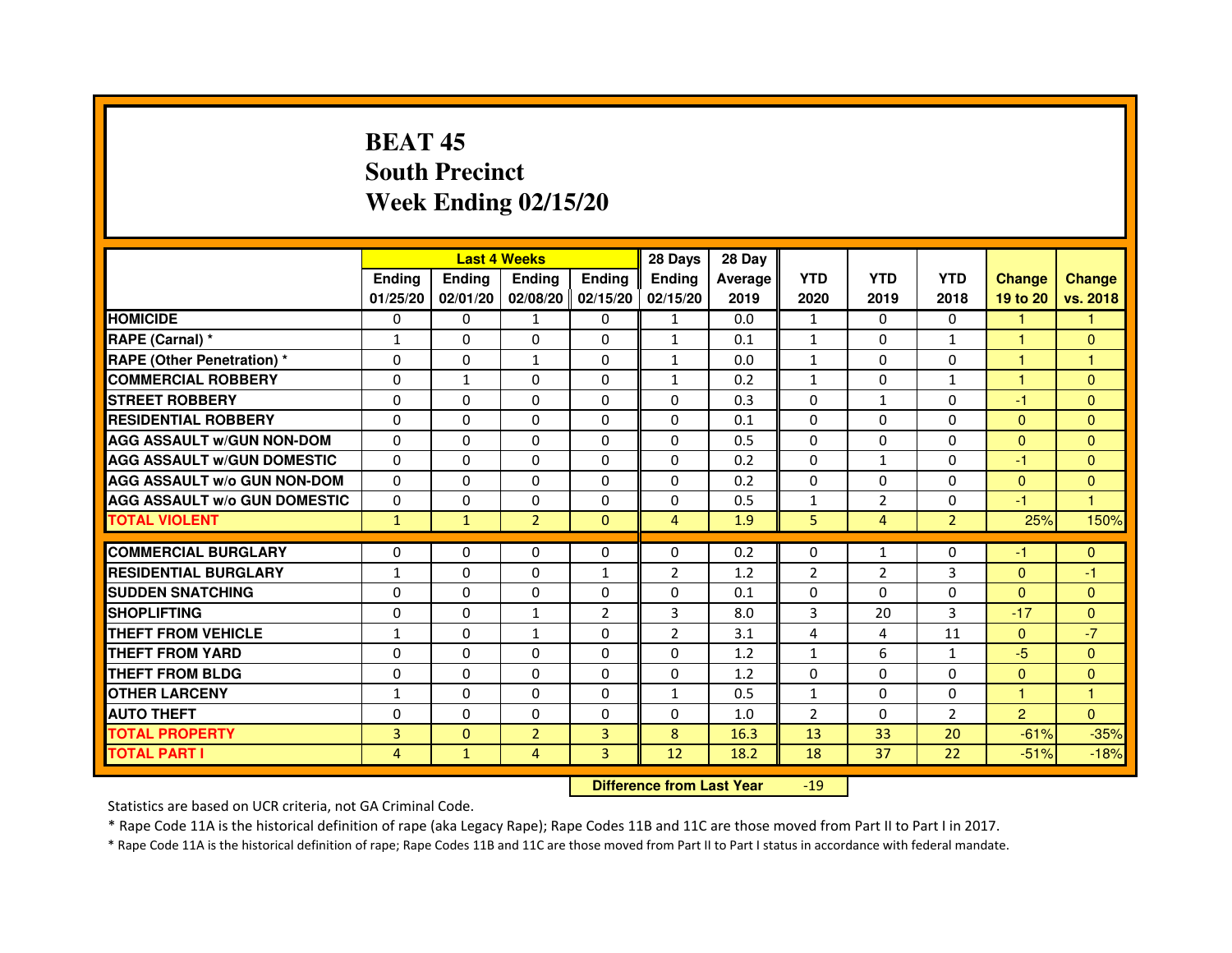## **BEAT 46 South PrecinctWeek Ending 02/15/20**

|                                     |                | <b>Last 4 Weeks</b>              |                |                | 28 Days        | 28 Day  |                |                |                |                      |               |
|-------------------------------------|----------------|----------------------------------|----------------|----------------|----------------|---------|----------------|----------------|----------------|----------------------|---------------|
|                                     | <b>Ending</b>  | Ending                           | <b>Ending</b>  | <b>Ending</b>  | Ending         | Average | <b>YTD</b>     | <b>YTD</b>     | <b>YTD</b>     | <b>Change</b>        | <b>Change</b> |
|                                     | 01/25/20       | 02/01/20                         | 02/08/20       | 02/15/20       | 02/15/20       | 2019    | 2020           | 2019           | 2018           | 19 to 20             | vs. 2019      |
| <b>HOMICIDE</b>                     | 0              | $\Omega$                         | 0              | 0              | $\mathbf{0}$   | 0.2     | $\mathbf{0}$   | $\mathcal{P}$  | $\Omega$       | $-2$                 | $\mathbf{0}$  |
| RAPE (Carnal) *                     | $\mathbf{1}$   | 0                                | 0              | 0              | $\mathbf{1}$   | 0.2     | $\mathbf{1}$   | 0              | $\mathbf{1}$   | 1                    | $\mathbf{0}$  |
| RAPE (Other Penetration) *          | $\Omega$       | $\Omega$                         | $\Omega$       | $\Omega$       | $\Omega$       | 0.0     | $\Omega$       | $\Omega$       | $\mathbf{1}$   | $\Omega$             | -1            |
| <b>COMMERCIAL ROBBERY</b>           | 0              | $\Omega$                         | $\Omega$       | $\Omega$       | $\Omega$       | 0.2     | $\mathbf 0$    | $\mathbf{1}$   | $\overline{2}$ | $-1$                 | $-2$          |
| <b>STREET ROBBERY</b>               | $\Omega$       | $\Omega$                         | $\Omega$       | $\Omega$       | $\Omega$       | 0.2     | $\mathbf{1}$   | $\Omega$       | $\Omega$       | $\mathbf{1}$         | $\mathbf{1}$  |
| <b>RESIDENTIAL ROBBERY</b>          | 0              | 0                                | 0              | 0              | 0              | 0.0     | 0              | 0              | 0              | $\Omega$             | $\mathbf{0}$  |
| <b>AGG ASSAULT w/GUN NON-DOM</b>    | $\Omega$       | $\Omega$                         | $\Omega$       | $\Omega$       | $\Omega$       | 0.3     | $\mathbf{1}$   | $\mathbf{1}$   | 0              | $\Omega$             | $\mathbf{1}$  |
| <b>AGG ASSAULT W/GUN DOMESTIC</b>   | $\Omega$       | $\Omega$                         | $\Omega$       | $\Omega$       | $\Omega$       | 0.2     | $\Omega$       | $\Omega$       | 0              | $\Omega$             | $\Omega$      |
| <b>AGG ASSAULT W/o GUN NON-DOM</b>  | $\mathbf{1}$   | $\Omega$                         | $\Omega$       | $\Omega$       | $\mathbf{1}$   | 0.4     | $\mathbf{1}$   | $\Omega$       | $\Omega$       | $\mathbf{1}$         | $\mathbf{1}$  |
| <b>AGG ASSAULT w/o GUN DOMESTIC</b> | $\Omega$       | $\Omega$                         | $\Omega$       | $\Omega$       | $\Omega$       | 0.9     | $\Omega$       | 2              | $\mathbf{1}$   | $-2$                 | -1            |
| <b>TOTAL VIOLENT</b>                | $\overline{2}$ | $\mathbf{0}$                     | $\mathbf{0}$   | $\mathbf{0}$   | $\overline{2}$ | 2.5     | $\overline{4}$ | $6\phantom{1}$ | 5              | $-33%$               | $-20%$        |
| <b>COMMERCIAL BURGLARY</b>          | 0              | 0                                | 0              | 0              | 0              | 0.8     | 0              | 2              | 2              | $-2$                 | $-2$          |
| <b>RESIDENTIAL BURGLARY</b>         | 0              | 0                                | $\mathbf{1}$   | $\Omega$       | $\mathbf{1}$   | 2.2     | $\overline{2}$ | $\mathbf{1}$   | 8              | $\mathbf{1}$         | $-6$          |
| <b>SUDDEN SNATCHING</b>             | $\Omega$       | $\mathbf{1}$                     | $\Omega$       | $\Omega$       | $\mathbf{1}$   | 0.3     | $\mathbf{1}$   | $\Omega$       | $\mathbf{1}$   | $\blacktriangleleft$ | $\Omega$      |
| <b>SHOPLIFTING</b>                  | 3              | $\overline{2}$                   | $\mathbf{1}$   | $\overline{2}$ | 8              | 9.6     | 12             | 22             | 16             | $-10$                | $-4$          |
| <b>THEFT FROM VEHICLE</b>           | 0              | 0                                | $\Omega$       | $\mathbf{1}$   | $\mathbf{1}$   | 4.1     | 2              | $\overline{7}$ | 3              | $-5$                 | -1            |
| <b>THEFT FROM YARD</b>              | $\Omega$       | $\Omega$                         | $\Omega$       | $\mathbf{1}$   | $\mathbf{1}$   | 0.6     | $\mathbf{1}$   | $\mathbf{1}$   | 0              | $\overline{0}$       | $\mathbf{1}$  |
| <b>THEFT FROM BLDG</b>              | $\Omega$       | $\Omega$                         | $\Omega$       | $\Omega$       | $\Omega$       | 2.1     | 3              | $\overline{2}$ | 3              | $\mathbf{1}$         | $\Omega$      |
| <b>OTHER LARCENY</b>                | 0              | $\Omega$                         | $\Omega$       | $\Omega$       | $\Omega$       | 0.8     | $\mathbf{1}$   | 0              | $\Omega$       | $\mathbf{1}$         | 1             |
| <b>AUTO THEFT</b>                   | $\Omega$       | $\Omega$                         | $\Omega$       | $\mathbf{1}$   | $\mathbf{1}$   | 1.9     | $\mathbf{1}$   | 6              | $\overline{7}$ | $-5$                 | $-6$          |
| <b>TOTAL PROPERTY</b>               | 3              | 3                                | $\overline{2}$ | 5              | 13             | 22.3    | 23             | 41             | 40             | $-44%$               | $-43%$        |
| <b>TOTAL PART I</b>                 | 5              | 3                                | $\overline{2}$ | 5              | 15             | 24.8    | 27             | 47             | 45             | $-43%$               | $-40%$        |
|                                     |                | <b>Difference from Last Year</b> |                | $-20$          |                |         |                |                |                |                      |               |

 **Difference from Last Year**

Statistics are based on UCR criteria, not GA Criminal Code.

\* Rape Code 11A is the historical definition of rape (aka Legacy Rape); Rape Codes 11B and 11C are those moved from Part II to Part I in 2017.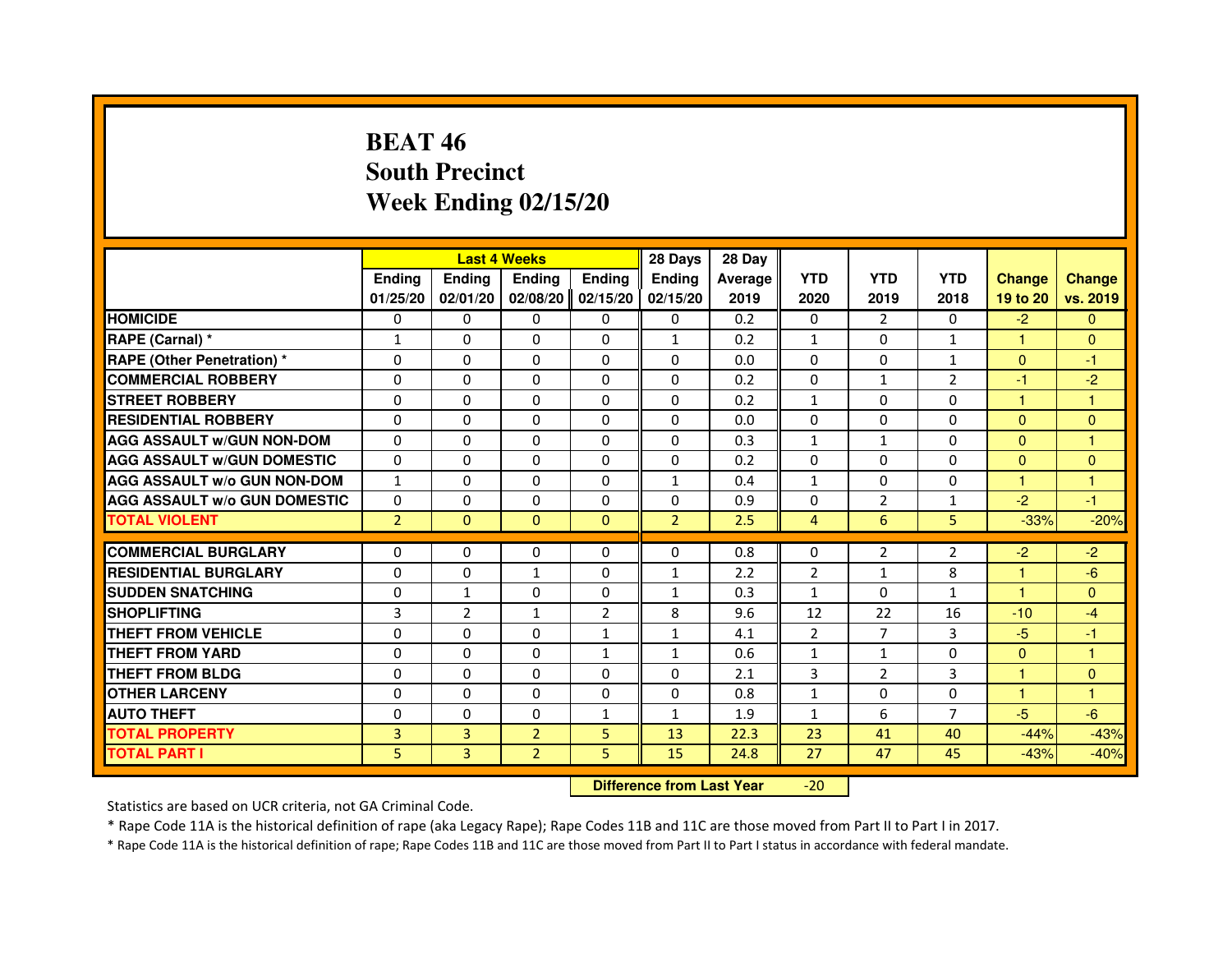# **BEAT 47 South PrecinctWeek Ending 02/15/20**

|                                     |               | <b>Last 4 Weeks</b>              |               |                | 28 Days        | 28 Day  |                |                |                |                      |                |
|-------------------------------------|---------------|----------------------------------|---------------|----------------|----------------|---------|----------------|----------------|----------------|----------------------|----------------|
|                                     | <b>Ending</b> | Ending                           | <b>Ending</b> | <b>Ending</b>  | Ending         | Average | <b>YTD</b>     | <b>YTD</b>     | <b>YTD</b>     | <b>Change</b>        | <b>Change</b>  |
|                                     | 01/25/20      | 02/01/20                         | 02/08/20      | 02/15/20       | 02/15/20       | 2019    | 2020           | 2019           | 2018           | 19 to 20             | vs. 2018       |
| <b>HOMICIDE</b>                     | 0             | $\Omega$                         | 0             | 0              | $\mathbf{0}$   | 0.0     | $\mathbf{0}$   | $\Omega$       | $\Omega$       | $\mathbf{0}$         | $\mathbf{0}$   |
| RAPE (Carnal) *                     | 0             | 0                                | 0             | 0              | 0              | 0.0     | 0              | 0              | 0              | $\Omega$             | $\mathbf{0}$   |
| RAPE (Other Penetration) *          | $\Omega$      | 0                                | $\Omega$      | $\Omega$       | $\Omega$       | 0.0     | $\Omega$       | $\Omega$       | $\Omega$       | $\Omega$             | $\overline{0}$ |
| <b>COMMERCIAL ROBBERY</b>           | 0             | $\Omega$                         | $\Omega$      | $\Omega$       | $\Omega$       | 0.0     | $\Omega$       | $\Omega$       | $\Omega$       | $\overline{0}$       | $\mathbf{0}$   |
| <b>STREET ROBBERY</b>               | $\Omega$      | $\Omega$                         | $\Omega$      | $\Omega$       | $\Omega$       | 0.1     | $\Omega$       | $\Omega$       | $\Omega$       | $\Omega$             | $\mathbf{0}$   |
| <b>RESIDENTIAL ROBBERY</b>          | 0             | 0                                | 0             | 0              | 0              | 0.0     | 0              | 0              | $\Omega$       | $\Omega$             | $\mathbf{0}$   |
| <b>AGG ASSAULT w/GUN NON-GUN</b>    | $\Omega$      | $\Omega$                         | $\Omega$      | $\Omega$       | $\Omega$       | 0.2     | $\Omega$       | $\Omega$       | 0              | $\Omega$             | $\Omega$       |
| <b>AGG ASSAULT W/GUN DOMESTIC</b>   | $\Omega$      | $\Omega$                         | $\Omega$      | $\Omega$       | $\Omega$       | 0.1     | $\Omega$       | $\Omega$       | 0              | $\Omega$             | $\Omega$       |
| <b>AGG ASSAULT W/o GUN NON-DOM</b>  | $\Omega$      | $\Omega$                         | $\Omega$      | $\Omega$       | $\Omega$       | 0.3     | $\Omega$       | $\Omega$       | $\Omega$       | $\Omega$             | $\mathbf{0}$   |
| <b>AGG ASSAULT w/o GUN DOMESTIC</b> | $\Omega$      | $\Omega$                         | $\Omega$      | $\Omega$       | $\Omega$       | 0.4     | $\Omega$       | $\mathbf{1}$   | $\Omega$       | -1                   | $\Omega$       |
| <b>TOTAL VIOLENT</b>                | $\mathbf{0}$  | $\mathbf{0}$                     | $\mathbf{0}$  | $\mathbf{0}$   | $\mathbf{0}$   | 1.1     | $\mathbf{0}$   | $\mathbf{1}$   | $\mathbf{0}$   | $-100%$              | #DIV/0!        |
| <b>COMMERCIAL BURGLARY</b>          | 0             | 0                                | 0             | 0              | 0              | 0.1     | 0              | 0              | 0              | $\mathbf{0}$         | $\mathbf{0}$   |
| <b>RESIDENTIAL BURGLARY</b>         | $\mathbf{1}$  | $\Omega$                         | $\Omega$      | $\Omega$       | $\mathbf{1}$   | 0.3     | $\mathbf{1}$   | $\mathbf{1}$   | $\mathbf{1}$   | $\mathbf{0}$         | $\mathbf{0}$   |
| <b>SUDDEN SNATCHING</b>             | $\Omega$      | $\Omega$                         | $\Omega$      | $\Omega$       | $\Omega$       | 0.0     | $\Omega$       | $\Omega$       | $\Omega$       | $\Omega$             | $\mathbf{0}$   |
| <b>SHOPLIFTING</b>                  | 0             | $\Omega$                         | $\Omega$      | $\Omega$       | $\Omega$       | 0.1     | $\Omega$       | 0              | $\mathbf{1}$   | $\mathbf{0}$         | -1             |
| <b>THEFT FROM VEHICLE</b>           | 0             | 0                                | $\Omega$      | $\mathbf{1}$   | $\mathbf{1}$   | 1.3     | $\mathbf{1}$   | $\Omega$       | 3              | $\blacktriangleleft$ | $-2$           |
| <b>THEFT FROM YARD</b>              | $\Omega$      | $\mathbf{1}$                     | $\Omega$      | $\Omega$       | $\mathbf{1}$   | 0.7     | $\overline{2}$ | $\Omega$       | $\mathbf{1}$   | $\overline{2}$       | $\mathbf{1}$   |
| <b>THEFT FROM BLDG</b>              | $\Omega$      | $\mathbf{1}$                     | $\Omega$      | $\Omega$       | $\mathbf{1}$   | 0.5     | $\mathbf{1}$   | $\Omega$       | $\mathbf{1}$   | $\mathbf{1}$         | $\Omega$       |
| <b>OTHER LARCENY</b>                | $\Omega$      | $\Omega$                         | $\Omega$      | $\Omega$       | $\Omega$       | 0.8     | $\Omega$       | $\mathbf{1}$   | 0              | -1                   | $\overline{0}$ |
| <b>AUTO THEFT</b>                   | $\Omega$      | $\Omega$                         | $\Omega$      | $\Omega$       | $\Omega$       | 0.5     | $\Omega$       | $\Omega$       | $\Omega$       | $\Omega$             | $\Omega$       |
| <b>TOTAL PROPERTY</b>               | $\mathbf{1}$  | $\overline{2}$                   | $\Omega$      | $\mathbf{1}$   | $\overline{4}$ | 4.2     | 5              | $\overline{2}$ | $\overline{7}$ | 150%                 | $-29%$         |
| <b>TOTAL PART I</b>                 | $\mathbf{1}$  | $\overline{2}$                   | $\mathbf{0}$  | $\mathbf{1}$   | $\overline{4}$ | 5.3     | 5              | 3              | $\overline{7}$ | 67%                  | $-29%$         |
|                                     |               | <b>Difference from Last Year</b> |               | $\overline{2}$ |                |         |                |                |                |                      |                |

 **Difference from Last Year**

Statistics are based on UCR criteria, not GA Criminal Code.

\* Rape Code 11A is the historical definition of rape (aka Legacy Rape); Rape Codes 11B and 11C are those moved from Part II to Part I in 2017.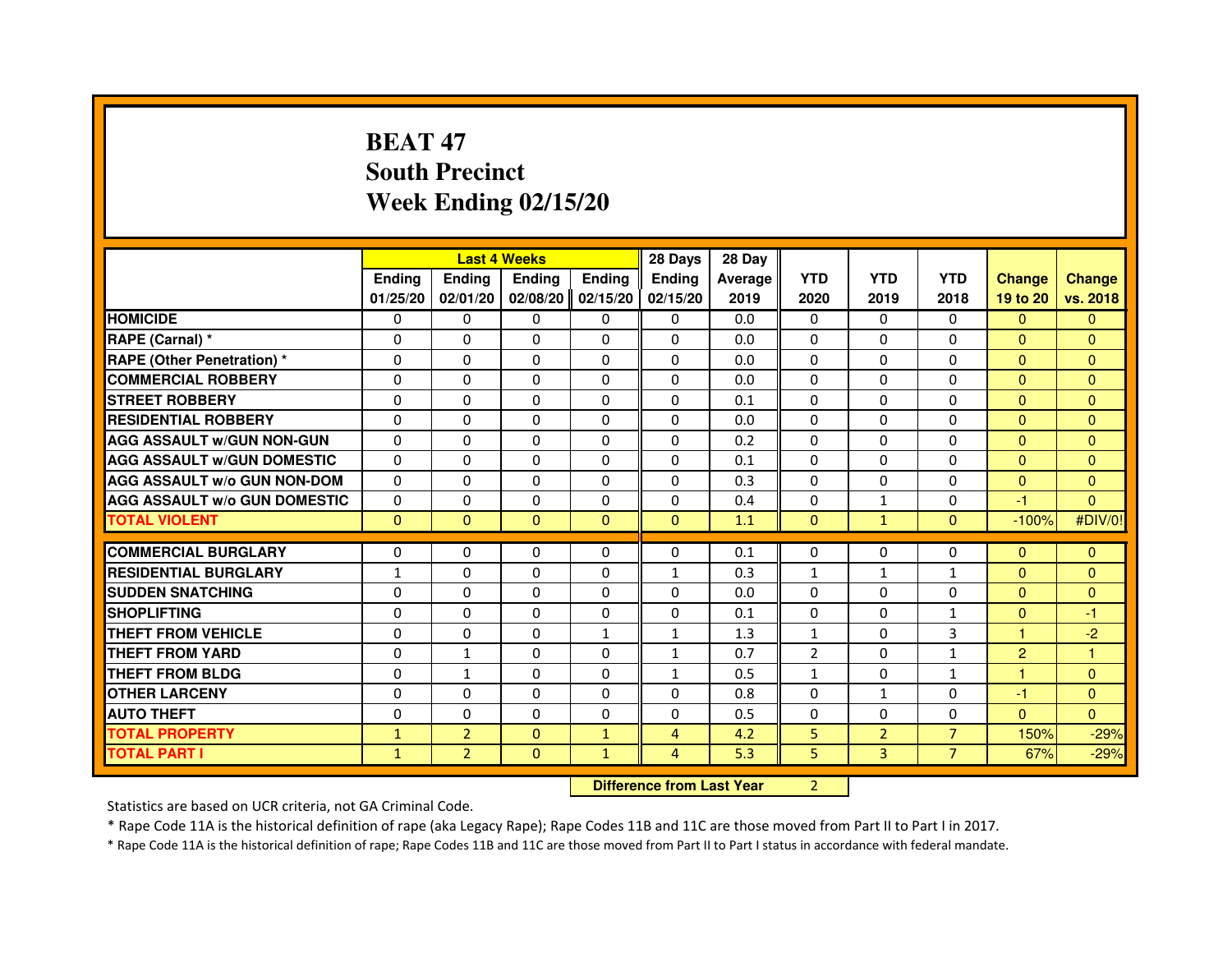#### **BEAT 51 East PrecinctWeek Ending 02/15/20**

|                                     |                |                | <b>Last 4 Weeks</b> |                | 28 Days                          | 28 Day  |                |                |                |                      |                      |
|-------------------------------------|----------------|----------------|---------------------|----------------|----------------------------------|---------|----------------|----------------|----------------|----------------------|----------------------|
|                                     | <b>Ending</b>  | Ending         | Ending              | <b>Ending</b>  | Ending                           | Average | <b>YTD</b>     | <b>YTD</b>     | <b>YTD</b>     | <b>Change</b>        | <b>Change</b>        |
|                                     | 01/25/20       | 02/01/20       | 02/08/20            | 02/15/20       | 02/15/20                         | 2019    | 2020           | 2019           | 2018           | 19 to 20             | vs. 2018             |
| <b>HOMICIDE</b>                     | 0              | $\Omega$       | $\Omega$            | $\Omega$       | $\mathbf{0}$                     | 0.2     | $\Omega$       | $\mathbf{1}$   | $\Omega$       | $-1$                 | $\overline{0}$       |
| <b>RAPE (Carnal)</b> *              | 0              | 0              | 0                   | $\Omega$       | $\Omega$                         | 0.2     | 0              | 0              | $\mathbf{1}$   | $\Omega$             | $-1$                 |
| <b>RAPE (Other Penetration) *</b>   | $\Omega$       | $\Omega$       | $\Omega$            | $\Omega$       | $\Omega$                         | 0.1     | $\Omega$       | $\Omega$       | $\mathbf{1}$   | $\Omega$             | $-1$                 |
| <b>COMMERCIAL ROBBERY</b>           | $\Omega$       | $\Omega$       | $\Omega$            | $\Omega$       | $\Omega$                         | 0.1     | $\Omega$       | $\Omega$       | $\Omega$       | $\Omega$             | $\Omega$             |
| <b>STREET ROBBERY</b>               | $\Omega$       | $\Omega$       | $\Omega$            | $\Omega$       | $\Omega$                         | 1.2     | $\mathbf{1}$   | $\Omega$       | $\Omega$       | $\mathbf{1}$         | $\overline{1}$       |
| <b>RESIDENTIAL ROBBERY</b>          | 0              | 0              | 0                   | $\Omega$       | $\Omega$                         | 0.2     | 0              | $\Omega$       | 0              | $\mathbf{0}$         | $\overline{0}$       |
| <b>AGG ASSAULT W/GUN NON-DOM</b>    | $\Omega$       | $\mathbf{1}$   | $\Omega$            | $\Omega$       | $\mathbf{1}$                     | 1.7     | $\overline{2}$ | $\overline{2}$ | $\Omega$       | $\Omega$             | $\overline{2}$       |
| <b>AGG ASSAULT W/GUN DOMESTIC</b>   | $\Omega$       | $\Omega$       | $\Omega$            | $\Omega$       | $\Omega$                         | 0.5     | $\Omega$       | $\Omega$       | $\Omega$       | $\Omega$             | $\overline{0}$       |
| <b>AGG ASSAULT W/o GUN NON-DOM</b>  | $\Omega$       | 0              | 0                   | 1              | 1                                | 1.5     | $\overline{2}$ | $\mathbf{1}$   | $\mathbf{1}$   | $\blacktriangleleft$ | $\blacktriangleleft$ |
| <b>AGG ASSAULT W/o GUN DOMESTIC</b> | $\Omega$       | $\Omega$       | $\Omega$            | $\Omega$       | $\Omega$                         | 0.8     | $\overline{2}$ | $\mathbf{1}$   | $\mathbf{1}$   | $\overline{1}$       | $\blacktriangleleft$ |
| <b>TOTAL VIOLENT</b>                | $\Omega$       | $\mathbf{1}$   | $\Omega$            | $\mathbf{1}$   | $\overline{2}$                   | 6.4     | $\overline{7}$ | 5              | $\overline{4}$ | 40%                  | 75%                  |
| <b>COMMERCIAL BURGLARY</b>          | 0              | 0              | 0                   | $\Omega$       | $\Omega$                         | 0.2     | $\overline{2}$ | $\mathbf{1}$   | $\overline{2}$ | -1                   | $\mathbf{0}$         |
| <b>RESIDENTIAL BURGLARY</b>         | 3              | $\Omega$       | $\Omega$            | $\Omega$       | $\overline{3}$                   | 2.8     | 5              | 8              | 4              | $-3$                 | $\overline{1}$       |
| <b>SUDDEN SNATCHING</b>             | $\Omega$       | $\Omega$       | $\Omega$            | $\Omega$       | $\Omega$                         | 0.0     | $\Omega$       | $\Omega$       | $\mathbf{1}$   | $\Omega$             | $-1$                 |
| <b>SHOPLIFTING</b>                  | 1              | $\mathbf{1}$   | 0                   | 1              | 3                                | 2.0     | 5              | $\overline{2}$ | 3              | 3                    | $\overline{2}$       |
| <b>THEFT FROM VEHICLE</b>           | $\overline{2}$ | $\mathbf{1}$   | $\mathbf{1}$        | $\Omega$       | $\overline{4}$                   | 2.2     | 6              | 3              | 4              | 3                    | $\overline{2}$       |
| <b>THEFT FROM YARD</b>              | $\Omega$       | $\mathbf{1}$   | $\overline{2}$      | $\Omega$       | 3                                | 1.2     | 5              | $\mathbf{1}$   | $\Omega$       | $\overline{4}$       | 5                    |
| <b>THEFT FROM BLDG</b>              | $\overline{2}$ | $\Omega$       | $\mathbf{1}$        | $\Omega$       | 3                                | 1.3     | 5              | $\mathbf{1}$   | $\overline{2}$ | $\overline{4}$       | 3                    |
| <b>OTHER LARCENY</b>                | $\mathbf{1}$   | $\Omega$       | $\Omega$            | $\Omega$       | $\mathbf{1}$                     | 1.4     | $\overline{2}$ | 4              | $\overline{2}$ | $-2$                 | $\Omega$             |
| <b>AUTO THEFT</b>                   | $\Omega$       | 0              | $\Omega$            | $\mathbf{1}$   | $\mathbf{1}$                     | 2.3     | 2              | 6              | 4              | $-4$                 | $-2$                 |
| <b>TOTAL PROPERTY</b>               | 9              | $\overline{3}$ | $\overline{4}$      | $\overline{2}$ | 18                               | 13.3    | 32             | 26             | 22             | 23%                  | 45%                  |
| <b>TOTAL PART I</b>                 | 9              | 4              | 4                   | 3              | 20                               | 19.8    | 39             | 31             | 26             | 26%                  | 50%                  |
|                                     |                |                |                     |                | <b>Difference from Last Year</b> |         | 8              |                |                |                      |                      |

 **Difference from Last Year**

Statistics are based on UCR criteria, not GA Criminal Code.

\* Rape Code 11A is the historical definition of rape (aka Legacy Rape); Rape Codes 11B and 11C are those moved from Part II to Part I in 2017.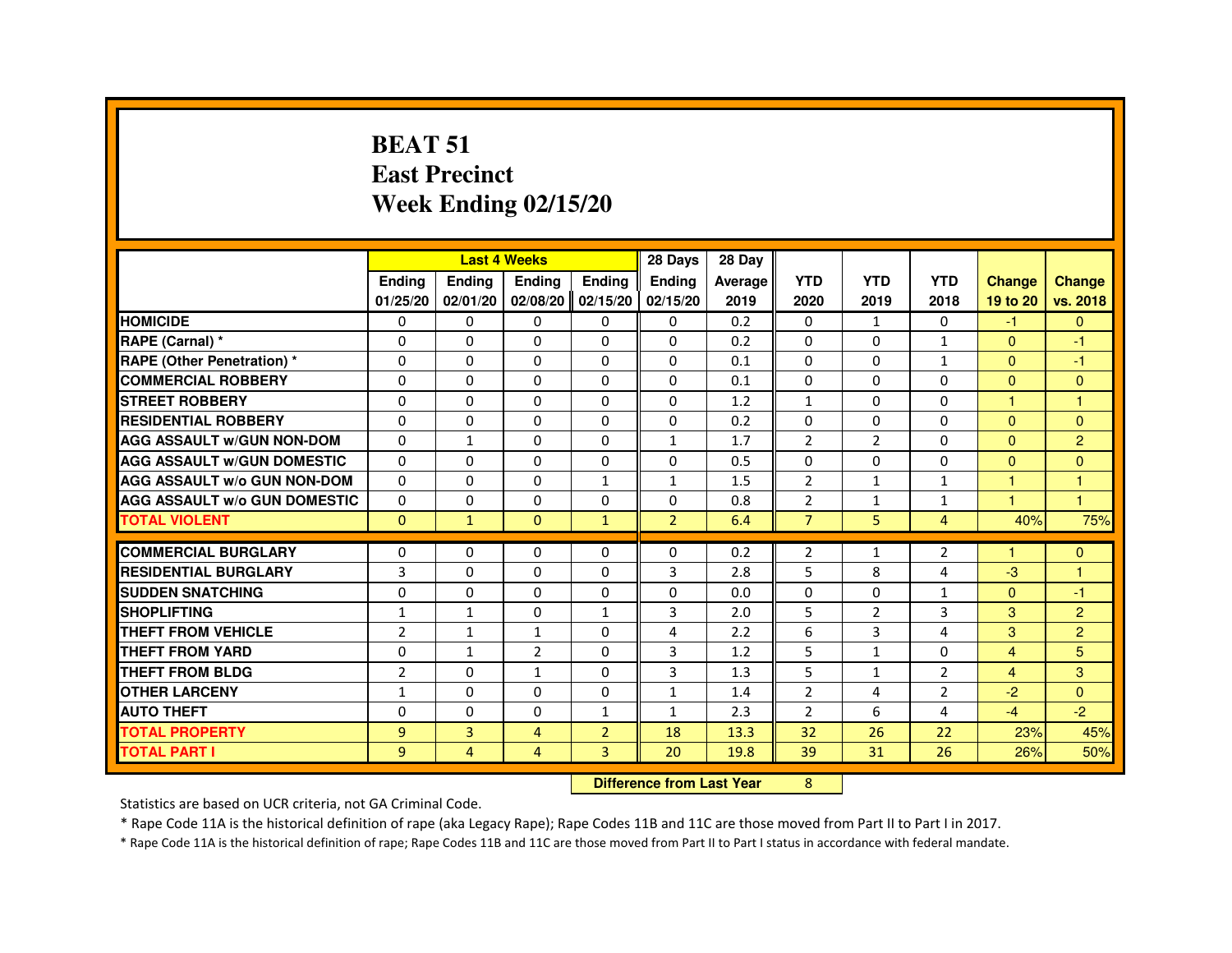# **BEAT 52 East PrecinctWeek Ending 02/15/20**

|                                     |               |                | <b>Last 4 Weeks</b> |                   | 28 Days        | 28 Day  |                |                |                |                |                |
|-------------------------------------|---------------|----------------|---------------------|-------------------|----------------|---------|----------------|----------------|----------------|----------------|----------------|
|                                     | <b>Endina</b> | <b>Endina</b>  | <b>Endina</b>       | Ending            | <b>Endina</b>  | Average | <b>YTD</b>     | <b>YTD</b>     | <b>YTD</b>     | <b>Change</b>  | <b>Change</b>  |
|                                     | 01/25/20      | 02/01/20       |                     | 02/08/20 02/15/20 | 02/15/20       | 2019    | 2020           | 2019           | 2018           | 19 to 20       | vs. 2018       |
| <b>HOMICIDE</b>                     | 0             | 0              | $\mathbf{0}$        | 0                 | 0              | 0.1     | $\mathbf{0}$   | 0              | $\mathbf{0}$   | $\mathbf{0}$   | $\mathbf{0}$   |
| RAPE (Carnal) *                     | $\Omega$      | $\Omega$       | $\Omega$            | $\Omega$          | $\Omega$       | 0.3     | $\Omega$       | $\Omega$       | $\Omega$       | $\Omega$       | $\Omega$       |
| <b>RAPE (Other Penetration) *</b>   | 0             | $\Omega$       | 0                   | $\mathbf{0}$      | $\Omega$       | 0.0     | $\Omega$       | $\Omega$       | $\Omega$       | $\Omega$       | $\Omega$       |
| <b>COMMERCIAL ROBBERY</b>           | 0             | 0              | 0                   | 0                 | $\Omega$       | 0.2     | $\Omega$       | $\Omega$       | $\mathbf{1}$   | $\Omega$       | $-1$           |
| <b>STREET ROBBERY</b>               | 0             | 0              | 0                   | 0                 | 0              | 0.9     | 0              | 0              | 0              | $\Omega$       | $\Omega$       |
| <b>RESIDENTIAL ROBBERY</b>          | 0             | $\Omega$       | $\Omega$            | $\Omega$          | $\Omega$       | 0.2     | $\Omega$       | 2              | $\Omega$       | $-2$           | $\Omega$       |
| <b>AGG ASSAULT W/GUN NON-DOM</b>    | $\Omega$      | $\mathbf 0$    | $\Omega$            | $\Omega$          | $\Omega$       | 1.1     | $\mathbf{1}$   | $\overline{2}$ | $\overline{3}$ | $-1$           | $-2$           |
| <b>AGG ASSAULT W/GUN DOMESTIC</b>   | 0             | 0              | 0                   | 0                 | $\Omega$       | 0.2     | 0              | 0              | $\Omega$       | $\Omega$       | $\Omega$       |
| <b>AGG ASSAULT W/o GUN NON-DOM</b>  | $\Omega$      | 0              | $\Omega$            | 0                 | $\Omega$       | 0.8     | $\mathbf{1}$   | $\mathbf{1}$   | 1              | $\Omega$       | $\Omega$       |
| <b>AGG ASSAULT W/o GUN DOMESTIC</b> | $\Omega$      | $\mathbf{1}$   | $\mathbf{1}$        | $\Omega$          | $\overline{2}$ | 0.8     | 3              | $\overline{2}$ | $\mathbf{1}$   | 1.             | $\overline{2}$ |
| <b>TOTAL VIOLENT</b>                | $\Omega$      | $\mathbf{1}$   | $\mathbf{1}$        | $\Omega$          | $\overline{2}$ | 4.6     | 5              | $\overline{7}$ | 6              | $-29%$         | $-17%$         |
|                                     |               |                |                     |                   |                |         |                |                |                |                |                |
| <b>COMMERCIAL BURGLARY</b>          | 0             | 0              | 0                   | 0                 | $\Omega$       | 0.1     | 0              | 0              | $\Omega$       | $\Omega$       | $\Omega$       |
| <b>RESIDENTIAL BURGLARY</b>         | 0             | $\Omega$       | 0                   | $\mathbf{1}$      | $\mathbf{1}$   | 4.4     | 4              | 6              | 5              | $-2$           | $-1$           |
| <b>SUDDEN SNATCHING</b>             | 0             | 0              | $\mathbf{1}$        | 0                 | $\mathbf{1}$   | 0.2     | $\mathbf{1}$   | $\Omega$       | $\Omega$       | 1              | 1              |
| <b>SHOPLIFTING</b>                  | $\mathbf{1}$  | 0              | $\mathbf{1}$        | $\Omega$          | $\overline{2}$ | 0.5     | 3              | $\Omega$       | $\Omega$       | 3              | 3              |
| <b>THEFT FROM VEHICLE</b>           | $\mathbf{1}$  | 3              | $\mathbf{1}$        | $\mathbf{1}$      | 6              | 4.9     | 9              | $\overline{7}$ | 3              | $\overline{2}$ | 6              |
| <b>THEFT FROM YARD</b>              | 1             | $\mathbf{1}$   | $\Omega$            | $\Omega$          | $\overline{2}$ | 2.5     | $\overline{2}$ | 2              | 3              | $\Omega$       | $-1$           |
| <b>THEFT FROM BLDG</b>              | 0             | $\overline{2}$ | $\overline{2}$      | 0                 | 4              | 2.8     | 5              | 5              | $\overline{2}$ | $\Omega$       | 3              |
| <b>OTHER LARCENY</b>                | 0             | $\mathbf{1}$   | $\Omega$            | $\Omega$          | $\mathbf{1}$   | 0.8     | $\mathbf{1}$   | 0              | $\overline{2}$ | 1              | $-1$           |
| <b>AUTO THEFT</b>                   | $\mathbf 0$   | 0              | $\mathbf{1}$        | $\Omega$          | $\mathbf{1}$   | 2.0     | $\overline{2}$ | 4              | 5              | $-2$           | $-3$           |
| <b>TOTAL PROPERTY</b>               | 3             | $\overline{7}$ | 6                   | $\overline{2}$    | 18             | 18.3    | 27             | 24             | 20             | 13%            | 35%            |
| <b>TOTAL PART I</b>                 | 3             | 8              | $\overline{7}$      | $\overline{2}$    | 20             | 22.9    | 32             | 31             | 26             | 3%             | 23%            |

 **Difference from Last Year**

<sup>1</sup>

Statistics are based on UCR criteria, not GA Criminal Code.

\* Rape Code 11A is the historical definition of rape (aka Legacy Rape); Rape Codes 11B and 11C are those moved from Part II to Part I in 2017.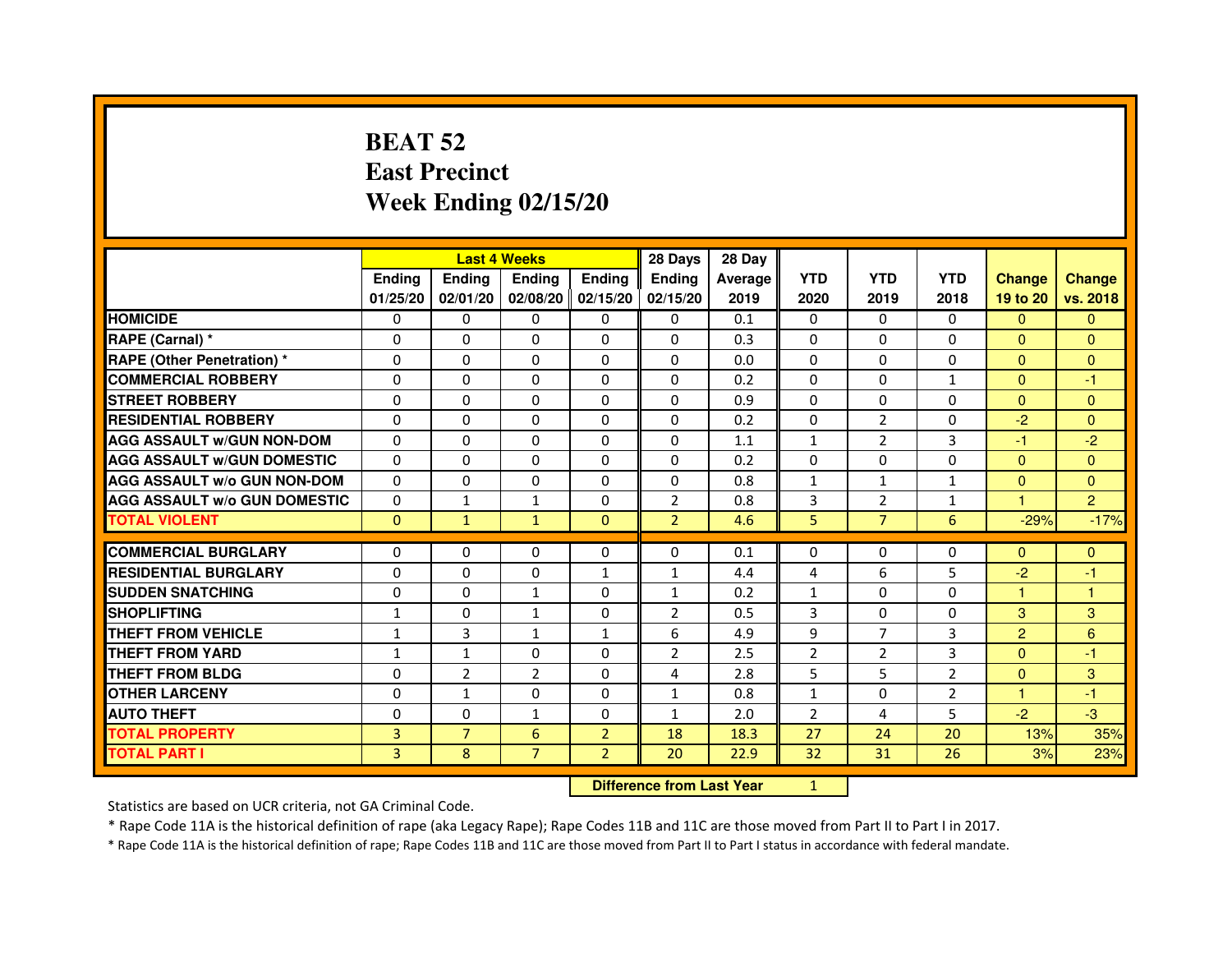# **BEAT 53 East PrecinctWeek Ending 02/15/20**

|                                     |                | <b>Last 4 Weeks</b> |                |                     | 28 Days        | 28 Day  |                |                |                |                      |                |
|-------------------------------------|----------------|---------------------|----------------|---------------------|----------------|---------|----------------|----------------|----------------|----------------------|----------------|
|                                     | <b>Endina</b>  | <b>Endina</b>       | <b>Endina</b>  | <b>Endina</b>       | <b>Endina</b>  | Average | <b>YTD</b>     | <b>YTD</b>     | <b>YTD</b>     | <b>Change</b>        | <b>Change</b>  |
|                                     | 01/25/20       | 02/01/20            |                | $02/08/20$ 01/11/19 | 01/11/19       | 2019    | 2020           | 2019           | 2018           | 19 to 20             | vs. 2018       |
| <b>HOMICIDE</b>                     | 0              | $\Omega$            | $\Omega$       | 0                   | 0              | 0.0     | $\mathbf{0}$   | $\Omega$       | $\Omega$       | $\Omega$             | $\Omega$       |
| RAPE (Carnal) *                     | $\Omega$       | $\Omega$            | $\Omega$       | $\Omega$            | $\Omega$       | 0.0     | $\Omega$       | $\Omega$       | $\Omega$       | $\Omega$             | $\Omega$       |
| <b>RAPE (Other Penetration) *</b>   | $\Omega$       | $\Omega$            | $\Omega$       | $\Omega$            | $\Omega$       | 0.1     | $\Omega$       | $\Omega$       | $\Omega$       | $\Omega$             | $\Omega$       |
| <b>COMMERCIAL ROBBERY</b>           | 0              | 0                   | 0              | 0                   | $\Omega$       | 0.0     | 0              | 0              | $\Omega$       | $\Omega$             | $\overline{0}$ |
| <b>STREET ROBBERY</b>               | $\Omega$       | $\mathbf{1}$        | 0              | 0                   | $\mathbf{1}$   | 0.8     | $\mathbf{1}$   | $\mathbf{1}$   | $\mathbf{1}$   | $\Omega$             | $\Omega$       |
| <b>RESIDENTIAL ROBBERY</b>          | $\Omega$       | $\mathbf{1}$        | $\Omega$       | $\Omega$            | $\mathbf{1}$   | 0.0     | $\mathbf{1}$   | $\Omega$       | $\Omega$       | $\mathbf{1}$         | 1              |
| <b>AGG ASSAULT W/GUN NON-DOM</b>    | $\overline{2}$ | $\Omega$            | $\Omega$       | $\Omega$            | $\overline{2}$ | 1.3     | $\overline{2}$ | $\overline{2}$ | $\Omega$       | $\Omega$             | $\overline{c}$ |
| <b>AGG ASSAULT W/GUN DOMESTIC</b>   | $\Omega$       | $\mathbf{1}$        | $\Omega$       | $\Omega$            | $\mathbf{1}$   | 0.2     | $\mathbf{1}$   | $\Omega$       | $\Omega$       | $\mathbf{1}$         | $\mathbf{1}$   |
| <b>AGG ASSAULT W/o GUN NON-DOM</b>  | $\Omega$       | $\Omega$            | $\Omega$       | 0                   | 0              | 0.6     | $\overline{2}$ | 0              | $\overline{2}$ | $\overline{2}$       | $\Omega$       |
| <b>AGG ASSAULT W/o GUN DOMESTIC</b> | $\Omega$       | 0                   | 0              | 0                   | 0              | 1.7     | $\mathbf{1}$   | $\mathbf{1}$   | $\mathbf{1}$   | $\Omega$             | $\Omega$       |
| <b>TOTAL VIOLENT</b>                | $\overline{2}$ | $\overline{3}$      | $\mathbf{0}$   | $\mathbf{0}$        | 5              | 4.7     | 8              | $\overline{4}$ | $\overline{4}$ | 100%                 | 100%           |
|                                     |                |                     |                |                     |                |         |                |                |                |                      |                |
| <b>COMMERCIAL BURGLARY</b>          | 0              | 0                   | $\mathbf{1}$   | 0                   | $\mathbf{1}$   | 0.2     | $\mathbf{1}$   | 0              | $\mathbf{1}$   | $\blacktriangleleft$ | $\mathbf{0}$   |
| <b>RESIDENTIAL BURGLARY</b>         | $\Omega$       | $\mathbf{1}$        | $\mathbf{1}$   | 0                   | $\overline{2}$ | 3.8     | 4              | $\overline{7}$ | 6              | $-3$                 | $-2$           |
| <b>SUDDEN SNATCHING</b>             | $\Omega$       | $\Omega$            | $\Omega$       | $\Omega$            | $\Omega$       | 0.2     | $\Omega$       | $\Omega$       | $\mathbf{1}$   | $\Omega$             | $-1$           |
| <b>SHOPLIFTING</b>                  | $\Omega$       | $\Omega$            | $\mathbf 0$    | $\Omega$            | $\Omega$       | 0.3     | $\Omega$       | $\Omega$       | $\overline{2}$ | $\Omega$             | $-2$           |
| <b>THEFT FROM VEHICLE</b>           | $\Omega$       | $\Omega$            | $\mathbf{1}$   | 0                   | $\mathbf{1}$   | 3.7     | 4              | $\overline{7}$ | 9              | $-3$                 | $-5$           |
| <b>THEFT FROM YARD</b>              | $\mathbf{1}$   | $\mathbf{1}$        | $\Omega$       | $\Omega$            | $\overline{2}$ | 1.4     | $\overline{2}$ | $\mathbf{1}$   | 5              | $\mathbf{1}$         | $-3$           |
| <b>THEFT FROM BLDG</b>              | $\Omega$       | $\Omega$            | $\Omega$       | $\Omega$            | 0              | 2.7     | $\mathbf{0}$   | 8              | 3              | $-8$                 | $-3$           |
| <b>OTHER LARCENY</b>                | $\Omega$       | $\Omega$            | $\mathbf{1}$   | $\Omega$            | $\mathbf{1}$   | 1.1     | $\overline{2}$ | $\overline{2}$ | $\Omega$       | $\Omega$             | $\overline{2}$ |
| <b>AUTO THEFT</b>                   | $\Omega$       | 0                   | 0              | $\mathbf{1}$        | $\mathbf{1}$   | 1.3     | $\overline{2}$ | 6              | 4              | $-4$                 | $-2$           |
| <b>TOTAL PROPERTY</b>               | $\mathbf{1}$   | $\overline{2}$      | $\overline{4}$ | $\mathbf{1}$        | 8              | 14.6    | 15             | 31             | 31             | $-52%$               | $-52%$         |
| <b>TOTAL PART I</b>                 | 3              | 5                   | $\overline{4}$ | $\mathbf{1}$        | 13             | 19.3    | 23             | 35             | 35             | $-34%$               | $-34%$         |

 **Difference from Last Year**-12

Statistics are based on UCR criteria, not GA Criminal Code.

\* Rape Code 11A is the historical definition of rape (aka Legacy Rape); Rape Codes 11B and 11C are those moved from Part II to Part I in 2017.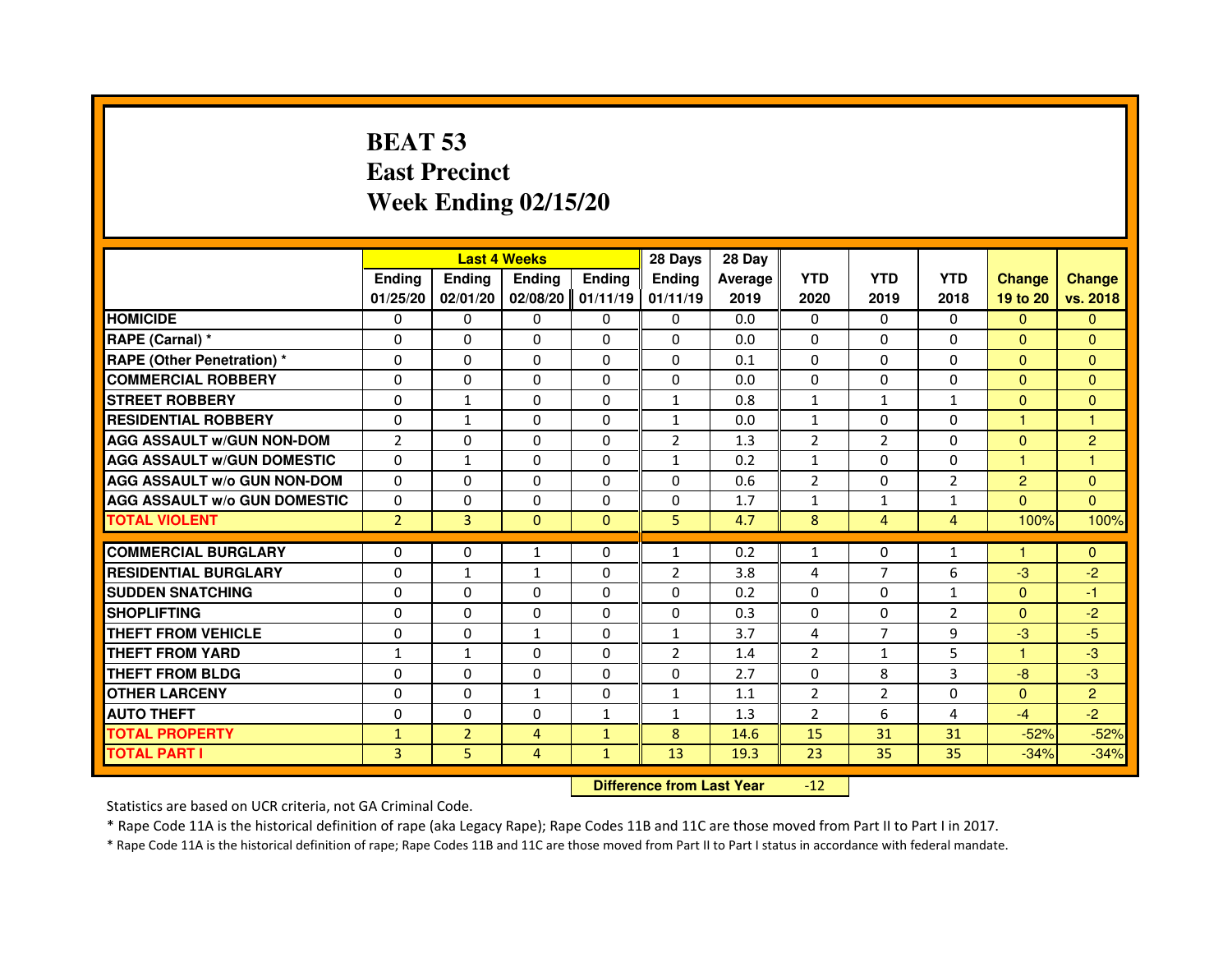# **BEAT 54 East PrecinctWeek Ending 02/15/20**

|                                     |                | <b>Last 4 Weeks</b> |                |                     | 28 Days        | 28 Day  |                |                |                |                |                |
|-------------------------------------|----------------|---------------------|----------------|---------------------|----------------|---------|----------------|----------------|----------------|----------------|----------------|
|                                     | <b>Endina</b>  | Ending              | <b>Endina</b>  | <b>Endina</b>       | <b>Endina</b>  | Average | <b>YTD</b>     | <b>YTD</b>     | <b>YTD</b>     | <b>Change</b>  | <b>Change</b>  |
|                                     | 01/25/20       | 02/01/20            |                | $02/08/20$ 02/15/20 | 02/15/20       | 2019    | 2020           | 2019           | 2018           | 19 to 20       | vs. 2018       |
| <b>HOMICIDE</b>                     | 0              | 0                   | 0              | $\Omega$            | 0              | 0.0     | $\mathbf{0}$   | $\Omega$       | 2              | $\mathbf{0}$   | $-2$           |
| RAPE (Carnal) *                     | $\Omega$       | $\Omega$            | $\Omega$       | $\Omega$            | $\Omega$       | 0.2     | $\Omega$       | $\Omega$       | $\Omega$       | $\Omega$       | $\Omega$       |
| <b>RAPE (Other Penetration)*</b>    | $\Omega$       | $\Omega$            | $\Omega$       | $\Omega$            | $\Omega$       | 0.0     | $\Omega$       | $\Omega$       | $\Omega$       | $\Omega$       | $\Omega$       |
| <b>COMMERCIAL ROBBERY</b>           | 1              | 0                   | 0              | 0                   | $\mathbf{1}$   | 0.3     | 3              | $\mathbf{1}$   | $\mathbf{1}$   | $\overline{2}$ | $\overline{2}$ |
| <b>STREET ROBBERY</b>               | $\mathbf{1}$   | $\Omega$            | 0              | $\Omega$            | $\mathbf{1}$   | 0.7     | $\mathbf{1}$   | 3              | 0              | $-2$           | 1              |
| <b>RESIDENTIAL ROBBERY</b>          | 0              | $\Omega$            | 0              | $\Omega$            | $\Omega$       | 0.2     | $\Omega$       | $\Omega$       | $\Omega$       | $\Omega$       | $\Omega$       |
| <b>AGG ASSAULT w/GUN NON-DOM</b>    | $\Omega$       | $\Omega$            | $\mathbf{1}$   | $\mathbf{0}$        | $\mathbf{1}$   | 1.7     | $\mathbf{1}$   | 4              | 3              | $-3$           | $-2$           |
| <b>AGG ASSAULT W/GUN DOMESTIC</b>   | $\Omega$       | $\Omega$            | $\Omega$       | $\Omega$            | $\Omega$       | 0.2     | $\Omega$       | $\Omega$       | $\mathbf{1}$   | $\Omega$       | $-1$           |
| <b>AGG ASSAULT W/o GUN NON-DOM</b>  | 0              | 0                   | 1              | 0                   | $\mathbf{1}$   | 0.8     | $\mathbf{1}$   | $\Omega$       | $\Omega$       | 1              | 1              |
| <b>AGG ASSAULT W/o GUN DOMESTIC</b> | 0              | 0                   | 0              | 0                   | 0              | 0.2     | 0              | $\mathbf{1}$   | 0              | $-1$           | $\Omega$       |
| <b>TOTAL VIOLENT</b>                | $\overline{2}$ | $\Omega$            | $\overline{2}$ | $\Omega$            | $\overline{4}$ | 4.2     | 6              | 9              | $\overline{7}$ | $-33%$         | $-14%$         |
|                                     |                |                     |                |                     |                |         |                |                |                |                |                |
| <b>COMMERCIAL BURGLARY</b>          | 0              | 0                   | 0              | 0                   | $\Omega$       | 0.5     | 0              | 0              | $\Omega$       | $\Omega$       | $\mathbf{0}$   |
| <b>RESIDENTIAL BURGLARY</b>         | 0              | $\mathbf{1}$        | $\overline{2}$ | $\mathbf{0}$        | 3              | 2.9     | 4              | 4              | 11             | $\Omega$       | $-7$           |
| <b>SUDDEN SNATCHING</b>             | 0              | $\Omega$            | $\Omega$       | $\Omega$            | $\Omega$       | 0.3     | $\Omega$       | 2              | $\Omega$       | $-2$           | $\Omega$       |
| <b>SHOPLIFTING</b>                  | $\overline{2}$ | $\Omega$            | $\overline{2}$ | 4                   | 8              | 3.1     | 10             | 5              | 11             | 5              | $-1$           |
| <b>THEFT FROM VEHICLE</b>           | $\mathbf{1}$   | $\overline{2}$      | 4              | $\mathbf{1}$        | 8              | 6.4     | 10             | 24             | 5              | $-14$          | 5              |
| <b>THEFT FROM YARD</b>              | 1              | $\mathbf{1}$        | $\Omega$       | $\Omega$            | $\overline{2}$ | 2.1     | $\overline{2}$ | 4              | $\Omega$       | $-2$           | $\overline{2}$ |
| <b>THEFT FROM BLDG</b>              | 1              | 3                   | 0              | 3                   | $\overline{7}$ | 2.2     | 8              | 2              | 5              | 6              | 3              |
| <b>OTHER LARCENY</b>                | 0              | 0                   | 3              | $\Omega$            | 3              | 0.5     | 3              | $\overline{2}$ | 1              | 1              | $\overline{2}$ |
| <b>AUTO THEFT</b>                   | $\mathbf 0$    | 0                   | 0              | $\mathbf{1}$        | $\mathbf{1}$   | 2.4     | $\overline{2}$ | 6              | 5              | $-4$           | $-3$           |
| <b>TOTAL PROPERTY</b>               | 5              | $\overline{7}$      | 11             | 9                   | 32             | 20.6    | 39             | 49             | 38             | $-20%$         | 3%             |
| <b>TOTAL PART I</b>                 | $\overline{7}$ | $\overline{7}$      | 13             | 9                   | 36             | 24.8    | 45             | 58             | 45             | $-22%$         | 0%             |

#### **Difference from Last Year**-13

Statistics are based on UCR criteria, not GA Criminal Code.

\* Rape Code 11A is the historical definition of rape (aka Legacy Rape); Rape Codes 11B and 11C are those moved from Part II to Part I in 2017.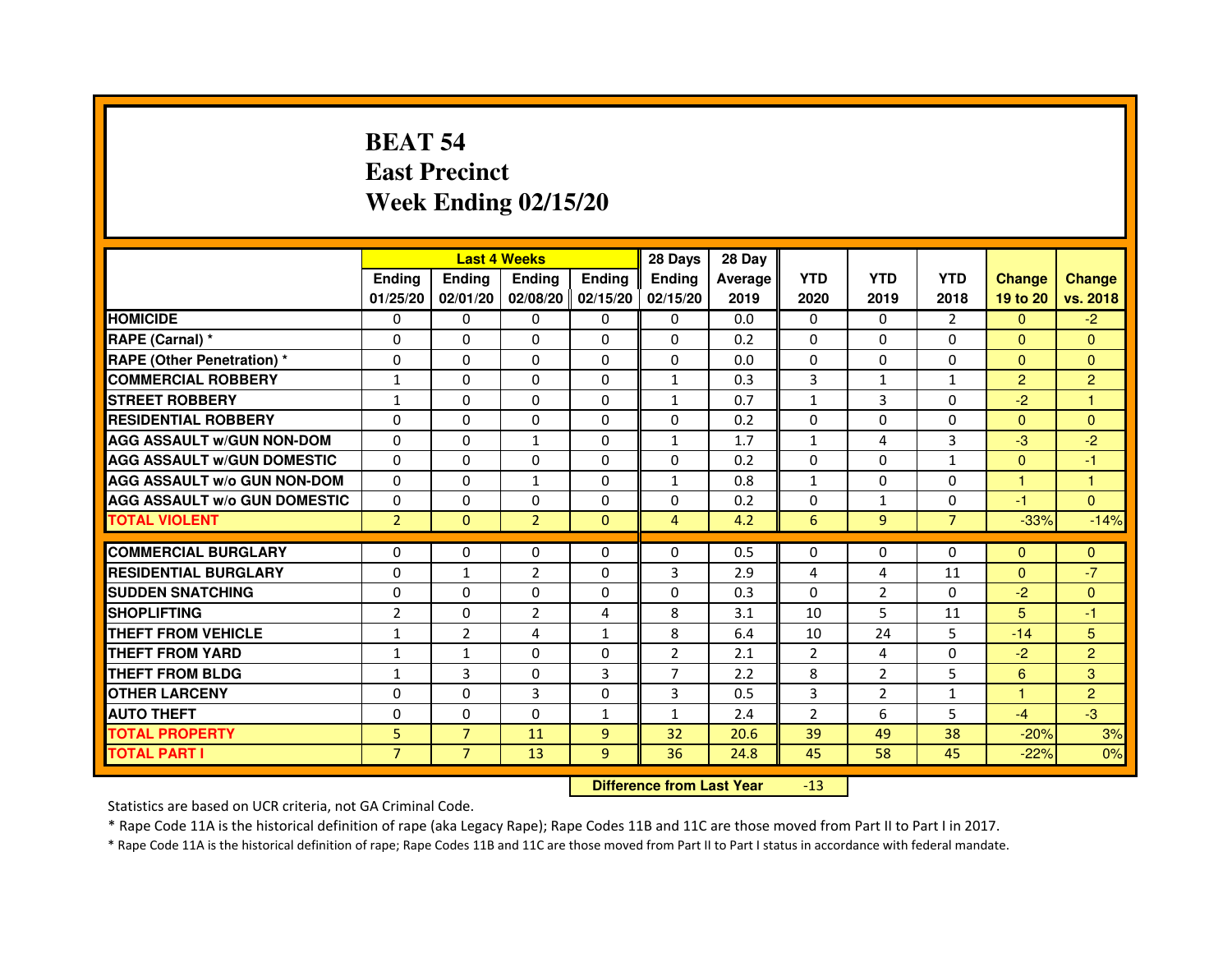## **BEAT 55 East PrecinctWeek Ending 02/15/20**

|                                     |                |                | <b>Last 4 Weeks</b> |                   | 28 Days        | 28 Day  |                |              |                |                 |                |
|-------------------------------------|----------------|----------------|---------------------|-------------------|----------------|---------|----------------|--------------|----------------|-----------------|----------------|
|                                     | <b>Endina</b>  | <b>Endina</b>  | <b>Endina</b>       | <b>Endina</b>     | <b>Endina</b>  | Average | <b>YTD</b>     | <b>YTD</b>   | <b>YTD</b>     | <b>Change</b>   | <b>Change</b>  |
|                                     | 01/25/20       | 02/01/20       |                     | 02/08/20 02/15/20 | 02/15/20       | 2019    | 2020           | 2019         | 2018           | 19 to 20        | vs. 2018       |
| <b>HOMICIDE</b>                     | $\Omega$       | $\Omega$       | $\Omega$            | $\mathbf{0}$      | 0              | 0.0     | $\Omega$       | $\Omega$     | $\mathbf{1}$   | $\Omega$        | $-1$           |
| RAPE (Carnal) *                     | $\Omega$       | $\Omega$       | $\Omega$            | $\Omega$          | $\Omega$       | 0.2     | $\Omega$       | $\mathbf{1}$ | $\Omega$       | $-1$            | $\mathbf{0}$   |
| <b>RAPE (Other Penetration) *</b>   | $\Omega$       | $\Omega$       | $\Omega$            | $\Omega$          | $\Omega$       | 0.0     | $\Omega$       | 0            | $\Omega$       | $\Omega$        | $\Omega$       |
| <b>COMMERCIAL ROBBERY</b>           | $\Omega$       | $\Omega$       | $\Omega$            | $\Omega$          | $\Omega$       | 0.1     | $\Omega$       | $\Omega$     | $\Omega$       | $\Omega$        | $\mathbf{0}$   |
| <b>STREET ROBBERY</b>               | $\Omega$       | $\Omega$       | $\mathbf{1}$        | $\Omega$          | 1              | 0.3     | $\mathbf{1}$   | 0            | 0              | 1               | 1              |
| <b>RESIDENTIAL ROBBERY</b>          | $\Omega$       | $\Omega$       | 0                   | 0                 | $\Omega$       | 0.1     | 0              | 0            | 0              | $\mathbf{0}$    | $\Omega$       |
| <b>AGG ASSAULT w/GUN NON- DOM</b>   | $\Omega$       | $\Omega$       | $\Omega$            | $\Omega$          | $\Omega$       | 0.2     | $\Omega$       | $\Omega$     | $\mathbf{1}$   | $\Omega$        | $-1$           |
| <b>AGG ASSAULT W/GUN DOMESTIC</b>   | $\Omega$       | $\Omega$       | $\Omega$            | $\Omega$          | $\Omega$       | 0.3     | $\Omega$       | $\Omega$     | $\Omega$       | $\Omega$        | $\mathbf{0}$   |
| <b>AGG ASSAULT w/o GUN NON-DOM</b>  | $\Omega$       | $\mathbf{0}$   | $\mathbf{1}$        | 0                 | $\mathbf{1}$   | 0.4     | $\mathbf{1}$   | $\mathbf{1}$ | $\Omega$       | $\Omega$        | 1              |
| <b>AGG ASSAULT W/o GUN DOMESTIC</b> | $\Omega$       | $\Omega$       | $\Omega$            | $\Omega$          | $\Omega$       | 0.4     | $\mathbf{1}$   | $\mathbf{1}$ | $\Omega$       | $\Omega$        | 1              |
| <b>TOTAL VIOLENT</b>                | $\Omega$       | $\Omega$       | $\overline{2}$      | $\Omega$          | $\overline{2}$ | 2.0     | 3              | 3            | $\overline{2}$ | 0%              | 50%            |
|                                     |                |                |                     |                   |                |         |                |              |                |                 |                |
| <b>COMMERCIAL BURGLARY</b>          | $\Omega$       | $\mathbf{0}$   | 0                   | 0                 | 0              | 0.5     | $\mathbf{1}$   | 0            | $\mathbf{1}$   | 1               | $\overline{0}$ |
| <b>RESIDENTIAL BURGLARY</b>         | $\Omega$       | $\Omega$       | $\Omega$            | $\mathbf{1}$      | 1              | 1.8     | $\overline{2}$ | 5            | $\overline{4}$ | $-3$            | $-2$           |
| <b>SUDDEN SNATCHING</b>             | $\Omega$       | $\Omega$       | $\Omega$            | $\Omega$          | $\Omega$       | 0.2     | $\Omega$       | $\mathbf{1}$ | $\Omega$       | $-1$            | $\Omega$       |
| <b>SHOPLIFTING</b>                  | $\overline{7}$ | 4              | $\mathbf{1}$        | 4                 | 16             | 16.0    | 28             | 18           | 22             | 10 <sup>1</sup> | 6              |
| THEFT FROM VEHICLE                  | $\Omega$       | $\Omega$       | $\Omega$            | $\mathbf{1}$      | $\mathbf{1}$   | 3.6     | 2              | 6            | 7              | $-4$            | $-5$           |
| <b>THEFT FROM YARD</b>              | $\Omega$       | $\Omega$       | $\Omega$            | $\Omega$          | $\Omega$       | 1.3     | $\overline{2}$ | 3            | 3              | $-1$            | $-1$           |
| THEFT FROM BLDG                     | $\mathbf{1}$   | $\mathbf{0}$   | $\mathbf{1}$        | 0                 | $\overline{2}$ | 1.8     | $\overline{2}$ | $\mathbf{1}$ | 3              | 1               | $-1$           |
| <b>OTHER LARCENY</b>                | $\Omega$       | $\Omega$       | $\Omega$            | $\Omega$          | $\Omega$       | 0.3     | $\mathbf{1}$   | $\Omega$     | $\mathbf{1}$   | $\mathbf{1}$    | $\Omega$       |
| <b>AUTO THEFT</b>                   | $\Omega$       | $\Omega$       | $\Omega$            | $\Omega$          | $\Omega$       | 0.8     | $\mathbf{1}$   | $\mathbf{1}$ | 3              | $\Omega$        | $-2$           |
| <b>TOTAL PROPERTY</b>               | 8              | 4              | $\overline{2}$      | 6                 | 20             | 26.2    | 39             | 35           | 44             | 11%             | $-11%$         |
| <b>TOTAL PART I</b>                 | 8              | $\overline{4}$ | $\overline{4}$      | 6                 | 22             | 28.2    | 42             | 38           | 46             | 11%             | $-9%$          |

**Difference from Last Year** 4

Statistics are based on UCR criteria, not GA Criminal Code.

\* Rape Code 11A is the historical definition of rape (aka Legacy Rape); Rape Codes 11B and 11C are those moved from Part II to Part I in 2017.